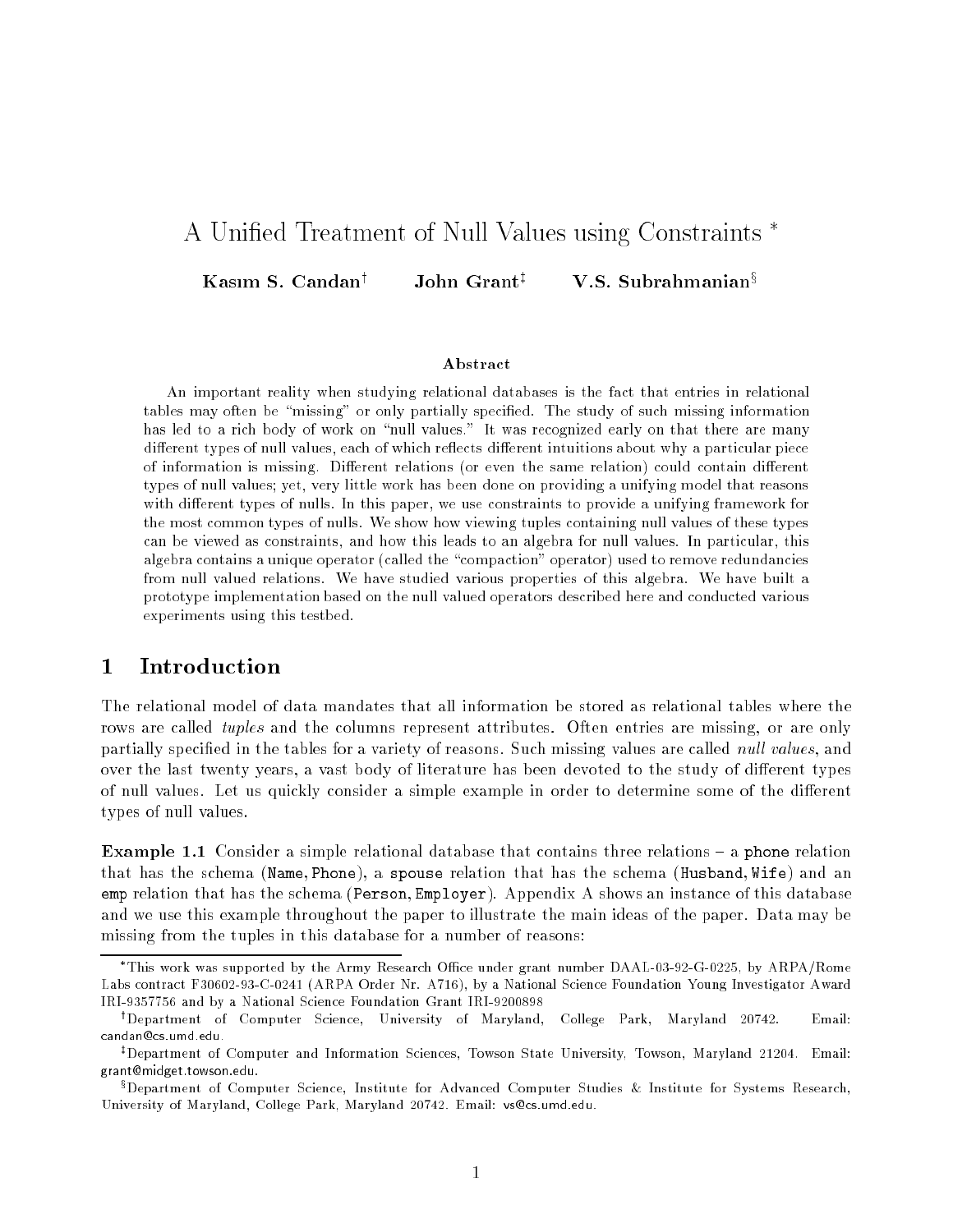- 1. Existential Null: The person creating the database may know that Elaine has a phone, but s/he may not have the actual number. Hence, a special symbol, denoted  $ex\_mar$  is inserted to denote that a value exists for the Phone field of this tuple, but the value is not currently known. The explicit representation is shown as tuple 5 in Appendix A.
- 2. Maybe Null: In the case of some other individual, Ed, the database creator does not know whether or not Ed has a phone. In this case,  $s/he$  places a different symbol, denoted ma mar to indicate that a phone number may or may not exist for Ed. This is indicated by tuple 3 in Appendix A.
- 3. Place holder Null: Let us consider the relation spouse. In this relation, the individual, Tony, is a bachelor, and hence, the wife field is inapplicable to him. Hence, a special symbol,  $pl\_mar$ , called a *placeholder*, is placed in the wife field of the tuple associated with Tony. This is shown explicitly as tuple 13 of Appendix A.
- 4. Partial Nulls: If we examine the relation emp, it may be the case that the database creator does not remember whether Ed works for IBM or for NCR. S/he knows that Ed works for one of the two, but does not precisely recall which one. In this case, a special kind of value, called a partial value, is inserted into the table. This situation is represented by tuple 23 in Appendix A. A partial null may be thought of as an existential null, except that it is somewhat more informative.
- 5. Partial Maybe Null: In the case of Oscar, the database creator may not remember whether Oscar works for NCR or not. For instance, Oscar may be very close to retirement, and the database administrator is not sure whether Oscar has retired (in which case, the field employer is inapplicable to Oscar), or Oscar is still an employee, in which case, the value of the field should be NCR. This is an example of a *partial maybe null* where we are not sure whether the field is applicable or not, but if it is applicable, then its value must fall within a specified set. This situation is shown as tuple 26 of Appendix A where the specified set is a singleton.

In this paper, we show how constraints may be used to provide a uniform way of treating the above types of null values. The uniform treatment of different types of null values raises several important problems. In particular, in distributed environments where data gathering is done independently, such problems are very common. For instance, inconsistencies may occur because of the null values - John's spouse field may be listed as Sherry in one site, but as a placeholder null in another site. In this case, is John married to Sherry? Or is he a bachelor? The presence of different types of nulls also leads to different ways of coalescing information together. For instance, it may be the case that in one relation, Ed's spouse is listed as an existential null, while in another relation, Ed's spouse is listed as Alice. In this case, with an optimistic approach Ed's spouse's name can be assumed to be Alice, or it may still be assumed to be unknown from a more skeptical point of view. Thus, querying databases with different kinds of null values in them allows us to combine the null values in various ways.

We show how databases containing the above types of null values can be uniformly viewed as databases where each tuple t has an associated constraint  $C_t$ . Intuitively, a tuple t may be thought of as being "in" the relation iff  $C_t$  is true. Though the idea of using constraints to handle null values in databases is not new (cf. Imielinski-Lipski  $[13, 14]$ ), the use of constraints to present a *unified way of handling* different types of nulls is, to the best of our knowledge, new and novel. Section 2 shows how databases with constraints can be used to express the semantics of the above types of null values. In Section 3,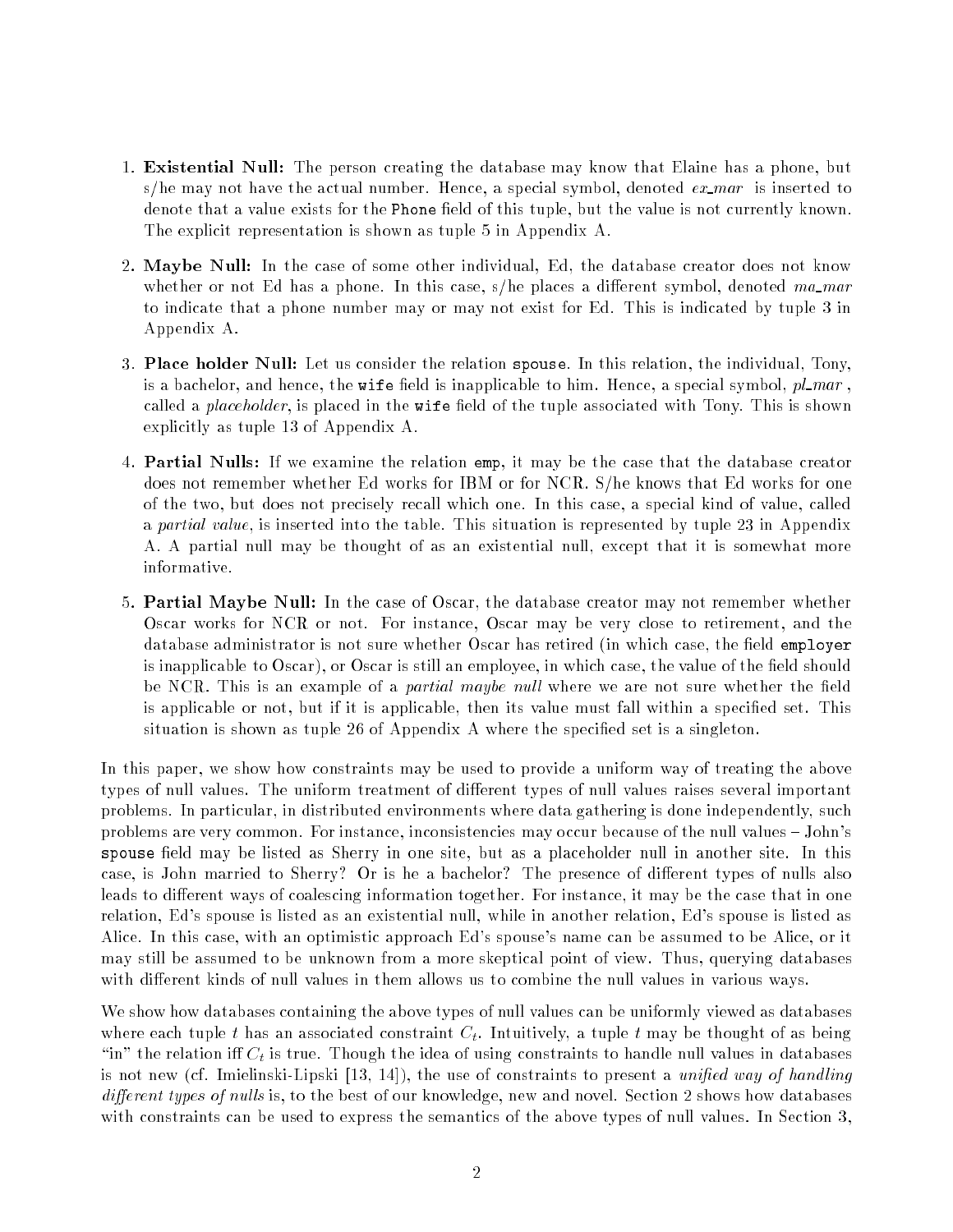we develop ways of removing redundant information from null-valued relations and define a "compact" form for such databases. Subsequently, in Section 4, we develop an extension of the relational algebra that handles the above types of nulls. In Section 5, we study properties of this algebra. This consists of establishing various algebraic equalities and inclusions that may be useful for query optimization. In Section 6, we report on the results of experiments that we have conducted on the utility of these algebraic equalities for query optimization.

### 2 Null-Valued Databases

#### 2.1 Preliminaries

A relation consists of a relational schema (i.e. a list of attributes), and a list of tuples; each tuple is given a tuple-id that is unique for the database under consideration. Thus, a relation may be viewed as a table, whose rows are tuples and whose columns represent attribute values. A given row/tuple t and a given column/attribute A jointly identify a *slot* in the relation table that may be filled in with a marker. In the standard relational model of data, each slot must be filled in with a value from the domain of the attribute  $A$  being considered. In the case of databases containing null values, however, such as those shown in Appendix A, the slots in relations may be filled in with markers of any one of the following types:

- 1. (Classical Case) a value marker which is any element from the domain of the attribute  $A$ ,
- 2. the existential null marker  $ex\_mar$ ,
- 3. the maybe null marker, ma\_mar,
- 4. the placeholder null marker, pl\_mar,
- 5. a partial null marker of the form pa mar =  $V_s$  where  $V_s$  is a nonempty subset of the domain of the attribute A,
- 6. a partial maybe marker of the form  $pm_m$  mar =  $V_s$  where  $V_s$  is a nonempty subset of the domain of the attribute A.

Let va be a function which takes a marker and returns a set of possible values the marker may have. The following table shows the relationship between the markers and va.

|                           | va(X)               |
|---------------------------|---------------------|
| $va\_mar(v)$              | { v }               |
| $ex\_mar$                 |                     |
| ma_mar                    | $D\sqcup \{ \pm \}$ |
| $pl\_mar$                 |                     |
| $pa\_mar$ $(V_s)$         |                     |
| $pm\_mar$ (V <sub>s</sub> |                     |

Intuitively,  $va(ex\_mar) = D$  says that the actual value of an existential marker can be any member of the domain D. Likewise,  $va(ma\_mar) = D \cup \{\perp\}$  says that the actual value of a maybe marker can be either any member of D, or the symbol  $\perp$ , denoting a non-existent value. Similarly, va(pa\_mar  $(V_s)$ ) =  $V_s$  says that the actual value of a partial null marker of the form pa mar  $(V_s)$  lies in the set  $V_s$ .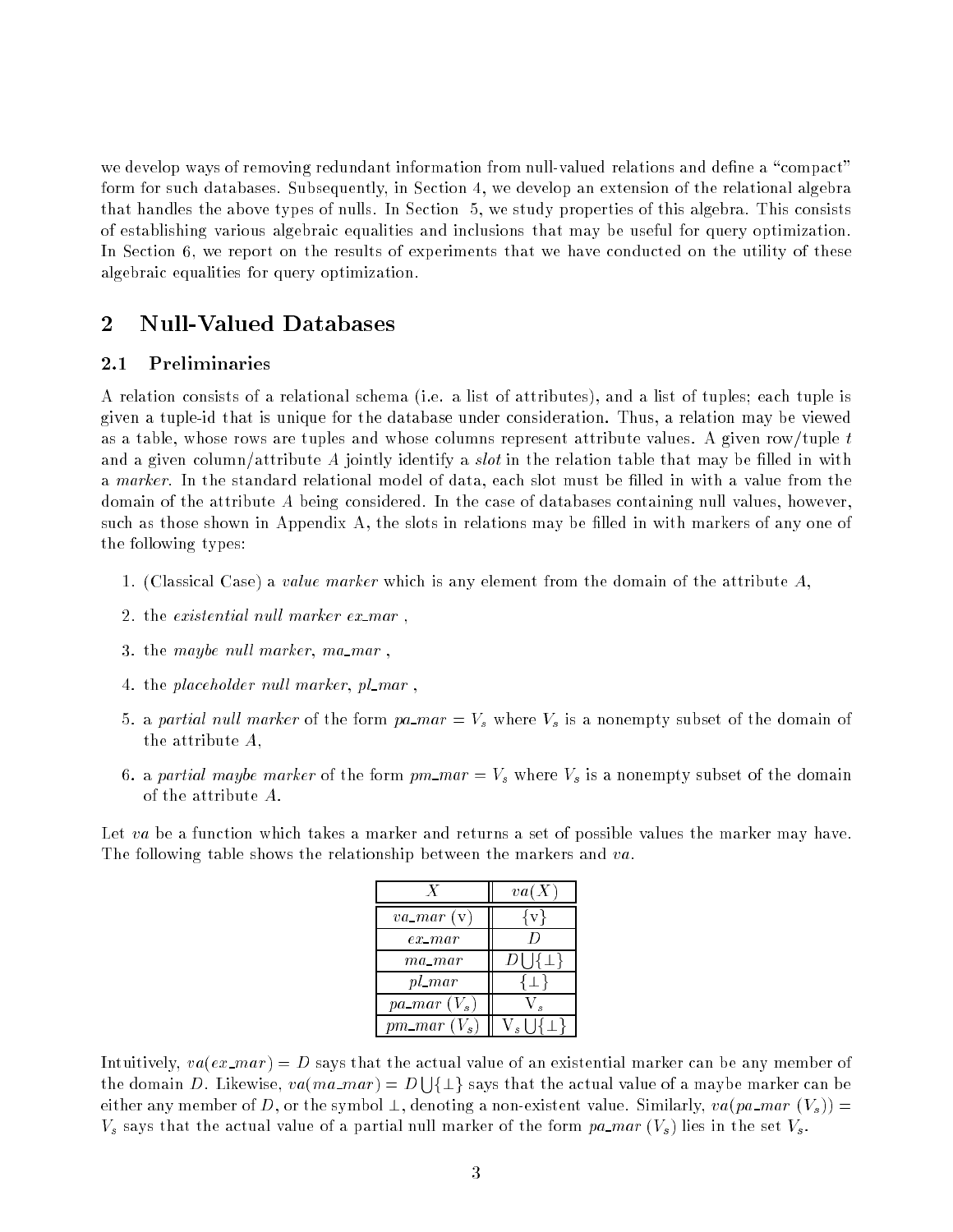Tuples that are composed of such markers are called  $m\text{-}tuples$ . Unless specified otherwise, all tuples considered in this paper are m-tuples .

#### 2.2Using Constraints to Handle Null-Valued Databases

In the preceding section, we introduced null valued relations as tables whose slots may be filled in with any of the different types of markers described above. Given any  $m$ -tuple t, it is possible to associate with t, a constraint  $C_t$  which describes the conditions under which t is "in" the given relation. For instance, if A is an attribute in tuple t with a null marker,  $M$ , then tuple t has the associated implicit constraint:  $t.A \in va(M)$ . This is however not what is reflected in the constraint column as explicit constraints. A typical explicit constraint occurs when a selection is performed on a null-valued tuple  $\,$  mke tuple 3 of Appendix A; the associated constraint after a selection can be seen in tuple 2  $\,$  of appendix B.

The syntax of a constraint is similar to that of a first order formula. Let  $D$  be a database,  $R$  be a relation in D, t be a tuple in R and A be an attribute in the relational schema of R. Then,

- $\lambda$  =  $\lambda$  =  $\lambda$  =  $\lambda$  =  $\lambda$  =  $\lambda$  +  $\lambda$  =  $\lambda$  +  $\lambda$  +  $\lambda$  +  $\lambda$  +  $\lambda$  +  $\lambda$  +  $\lambda$  +  $\lambda$  +  $\lambda$  +  $\lambda$  +  $\lambda$  +  $\lambda$  +  $\lambda$  +  $\lambda$  +  $\lambda$  +  $\lambda$  +  $\lambda$  +  $\lambda$  +  $\lambda$  +  $\lambda$  +  $\lambda$  +  $\lambda$  +  $\lambda$  +  $\lambda$  +  $\lambda$
- (D:R:t:A 6= value) and
- (D:R:t:A <sup>2</sup> Set)

are constraints. Similarly, any boolean combination of these is also a constraint. Note that it is possible to omit database/relation/tupleids if we are not referring to attributes that are in different databases/relations/tuples.

M-tuples that are annotated with constraints of the above type are called  $mc\text{-}tuples$ .

#### 2.3Null-Valued Relations and Databases

A Null-Valued Relation R consists of two parts:

- 1. **Relational Schema:** A set of attributes  $(R.s)$ .
- 2. Tuples: A set of mc-tuples. If an mc-tuple t is in the relation R, then we write  $R \models t$ .

In addition to these, we may need to have a subset  $(R,k)$  of R:s to behave as a base for the relation. This set will be responsible for determining duplicate information in the relations, i.e. it will behave like a set of key attributes. In this paper we call this set "quasi key attributes". Since their behavior is similar to key attributes, null values may not occur in quasi-key-attributes.

A database containing Null-Valued Relations is called a \Null-Valued Database".

Before defining algebraic operators on Null-Valued Relations, we will first present a formal description of Null-Valued Databases. This provides a formal basis for (later) defining operations on such databases.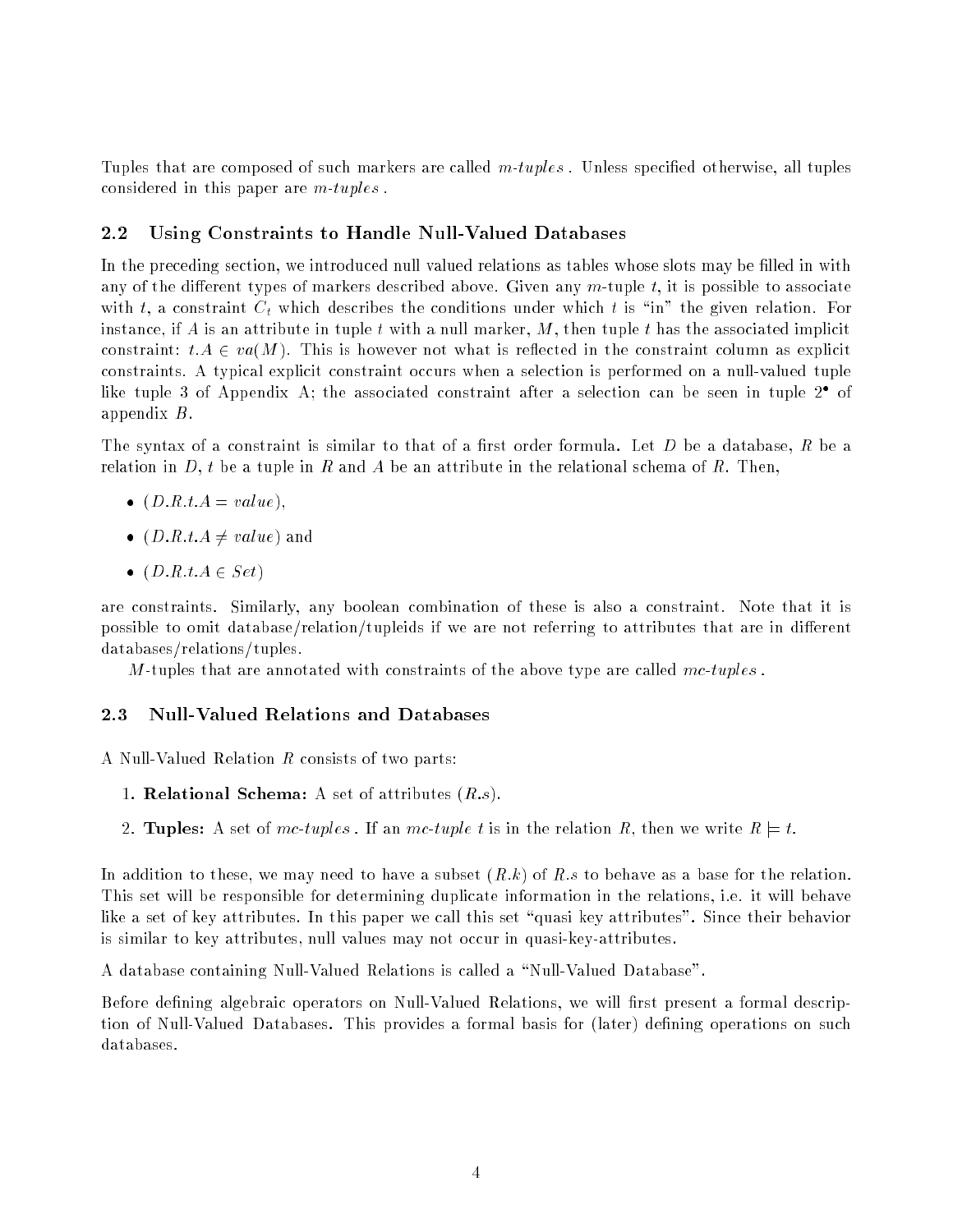#### 2.4Candidate Tuples

In this subsection, we define the semantics of Null-Valued Databases. We start by describing the meaning of mc-tuples.

For the rest of this subsection, let us assume that  $t_i$  is an  $mc\text{-}tuple$  in a Null-Valued Relation  $R$ , and that  $t_i$ . A denotes the marker contained in the attribute A of the mc-tuple.

Denition 2.1 (Conforming Tuple) Let t be a tuple obeying the relational schema R:s, and let the domain of each attribute of t be augmented by the new symbol " $\perp$ ". t is said to be a conforming tuple with respect to  $t_i$  (i.e.  $t \in conf(t_i)$ ) iff:

- if time is a variant with value  $\{i:Y\}$  . For the contract  $\{i:Y\}$
- if time is an extracted (then  $\epsilon = \epsilon$  and  $\epsilon$ where  $Dom(A)$  denotes the domain of attribute A.
- if  $\alpha$  is a parmar with va(time)  $\alpha$  , then (time  $\alpha$  )
- if the matrix of the matrix  $\alpha$  is a matrix  $\alpha$  and  $\alpha$   $\alpha$   $\alpha$   $\alpha$   $\alpha$ where  $Dom(A)$  denotes the domain of attribute A
- if the planet  $\alpha$  is a planet term of  $\alpha$  is a planet of  $\alpha$  and  $\alpha$
- if  $t_i.A$  is a pm\_mar with  $va(t_i.A) = V \bigcup {\perp}$ , then  $(t.A \in V) \vee (t.A = \perp)$

Intuitively, a tuple  $t$  "conforms" to tuple  $t_i$  just in case its attribute values are consistent with the markers in  $t_i$ . The set conf( $t_i$ ) is the set of all tuples that obey the attribute restrictions of  $t_i$ .

 $\blacksquare$  . 2.2 (  $\blacksquare$  )  $\blacksquare$  . The a tuple conformation  $\blacksquare$  . The relation  $\blacksquare$  . The relation  $\blacksquare$ the domain of each attribute of t is augmented with a new symbol " $\perp$ ".

- t is said to be a bad tuple with respect to  $t_i$  (i.e.  $t \in bad(t_i)$ ) iff the following holds:
- t is a conforming tuple with respect to time with
- t does not satisfy the associated constraint

Bad tuples are not equivalent to non-conforming tuples for two reasons. First, in some cases (especially when intermediate tuples are formed as a result of executing some algebraic operations), the constraints associated with tuples may contain references to *other* tuples. This will become apparent later on in this paper. Second, a non-conforming tuple may not be consistent with the markers in the tuple  $t_i$ .

Denition 2.3 (Candidate Tuple) Let t be a tuple obeying the relational schema R:s, and suppose the domain of each attribute of t is augmented with a new symbol " $\perp$ ".

t is said to be a candidate tuple of  $t_i$  (i.e.  $t \in can(t_i)$ ) iff:

- 1.  $\bullet$  t is a conforming tuple and
	- t satisfest chief meer en den en den de meer

```
or,
```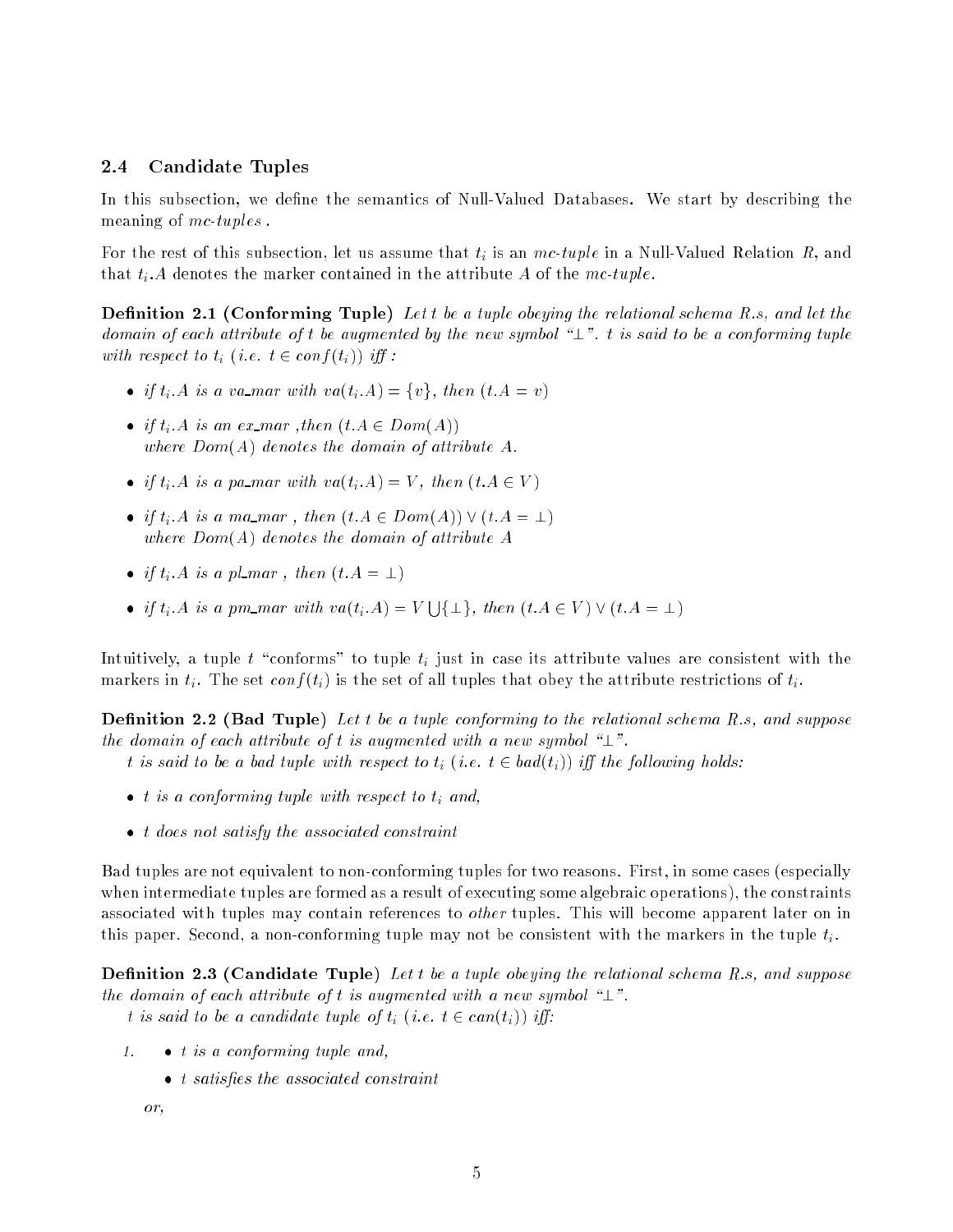2. There exists a tuple  $t \in oaa(t_i)$ , and t is t<sub>null</sub> th<sub>ull</sub> is a special tuple which denotes a non existent tuple, the use of  $t<sub>null</sub>$  will become clearer when we define Candidate Relations).

Candidate tuples are those tuples that satisfy both the attributes and the associated constraints of  $mc-tuples$ ; in addition, the null tuple is also a candidate tuple in case condition (2) above holds.

Observe that each mc-tuple  $t_i$  in a Null-Valued Relation can be described by an expression of the form

 $\Psi(t_i) = \rho(t_i) \wedge \Phi(t_i)$ 

where  $\rho(t_i)$  describes the part which consists of attribute slots, and  $\Phi(t_i)$  is the part which describes the associated constraint.

 $-$  --------  $\vdash$   $-$  .  $-$  .  $-$  .  $-$  .  $-$  .  $-$  .  $-$  .  $-$  .  $-$  .  $-$  .  $-$  .  $-$  .  $-$  .  $-$  .  $-$  .  $-$  .  $-$  .  $-$  .  $-$  .  $-$  .  $-$  .  $-$  .  $-$  .  $-$  .  $-$  .  $-$  .  $-$  .  $-$  .  $-$  .  $-$  .  $-$  .  $-$  .  $-$  .  $-$ 

| tıd |          |   |                |           | 'onstraınt |
|-----|----------|---|----------------|-----------|------------|
| U a | $ex$ mar | റ | ൭<br>$pa\_mar$ | $ma\_mar$ | ſн         |

 $then \rho(t_i) = ((t.A \in Dom(A)) \wedge (t.B = 3) \wedge ((t.C = 3) \vee (t.C = 5)) \wedge ((t.B \in Dom(D) \vee (t.D = \bot))$ where  $\mathbf{v}$  is  $\mathbf{v}$  and  $\mathbf{v}$  and  $\mathbf{v}$  and  $\mathbf{v}$  and  $\mathbf{v}$  and  $\mathbf{v}$  and  $\mathbf{v}$  and  $\mathbf{v}$  and  $\mathbf{v}$  and  $\mathbf{v}$  and  $\mathbf{v}$  and  $\mathbf{v}$  and  $\mathbf{v}$  and  $\mathbf{v}$  and  $\mathbf{v}$  and  $\mathbf{v}$ 

It is clear from the above definition and example that:

$$
t \; satisfies \; (\rho(t_i) \land \neg \Phi(t_i)) \longleftrightarrow t \in bad(t_i)
$$

and

$$
(t \; satisfies \; (\rho(t_i) \land \Phi(t_i))) \lor ((\exists t' \in bad(t_i)) \land (t = t_{null})) \longleftrightarrow t \in can(t_i)
$$

Two mc-tuples  $t_1$  and  $t_2$  are considered to be equivalent  $(=_t)$  iff

$$
(can(t_1) = can(t_2)) \wedge (bad(t_1) = bad(t_2))
$$

Example 2.2 Consider mc-tuple 14 in the spouse relation listed in Appendix A.

|  | $tid \mid Husband \mid Wife$ |                                                       | Constant                                   |  |
|--|------------------------------|-------------------------------------------------------|--------------------------------------------|--|
|  | $\mathit{vic}$               | $pa\_mar = \{lisa, joan\}$   true                     |                                            |  |
|  |                              | The above tuple is not equivalent to the tuple below: |                                            |  |
|  |                              | $tid \mid Husband \mid Wife \mid Constant$            |                                            |  |
|  | $\mathit{vc}$                |                                                       | $ex\_mar$ $(Wife = joan \vee Wife = lisa)$ |  |

The original tuple states that "Vic" has a wife and it is also known that his wife is either "Joan" or "Lisa". However the second tuple has a slightly different meaning: "Vic" is known to have a wife, the name of his wife is not known (it could be "Susan" for instance); however, the tuple is in the relation only if the name is either "Joan" or "Lisa". This difference is actually due to the difference in the conforming tuples of these two mc-tuples .

Unfortunately, in some cases it may be possible that  $\Phi(t_i)$  depends on other tuples, and in such cases it may be impossible to check the truth of  $\Phi(t_i)$  by considering only  $t_i$ . When we consider those dependent tuples together, we must ensure that  $\Phi(t_i)$  holds for all such tuples simultaneously: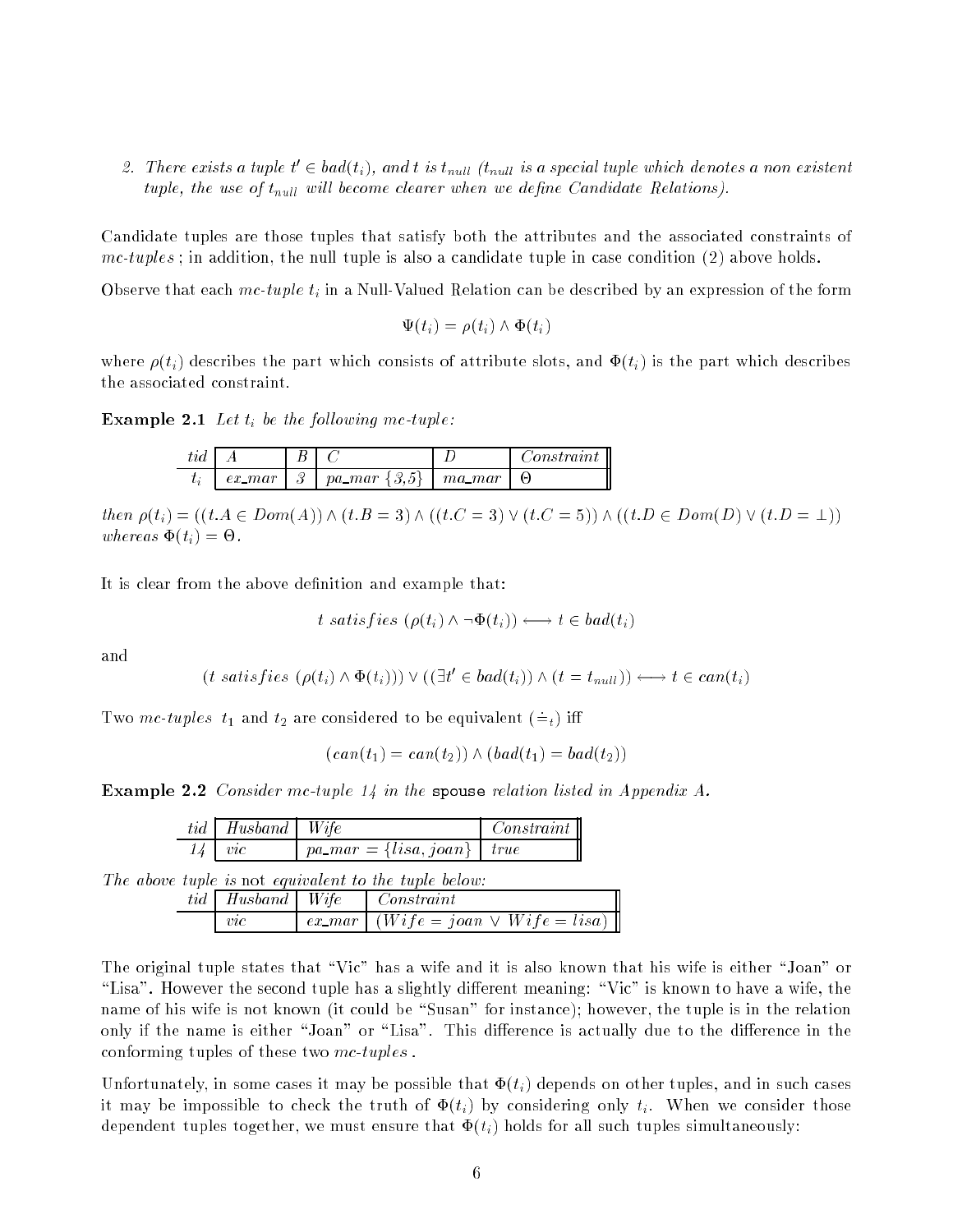Denition 2.4 (Candidate Relation) Let R be a nul l valued relation. Then can(R) is constructed by picking a single t from  $can(t_i)$  for each mc-tuple  $t_i$  in R such that  $\bigwedge_{t_i} \Psi(t_i)$  is not falsified. As usual, the null tuple is not shown in  $can(R)$ .

|  |  |  |  |  | <b>Example 2.3</b> Let $R$ consist of two mc-tuples. |  |
|--|--|--|--|--|------------------------------------------------------|--|
|--|--|--|--|--|------------------------------------------------------|--|

|  | tid   Name   Phone-Extension                | $\mid Constant$ |
|--|---------------------------------------------|-----------------|
|  | R: $t_1$   john   pa_mar = {321,322}   true |                 |
|  | $t_2$   john   pa_mar = {322,323}   true    |                 |

The following is a candidate relation for  $R$ :

| Name | Phone-Extension |
|------|-----------------|
| john | 321             |
| john | 322             |

In this example, the first tuple was obtained from  $t_1$ , while the second was obtained from  $t_2$ .

Denition 2.5 (Representation of <sup>a</sup> Relation) Let R be a nul l valued relation. Then the set

 $Rep(R) = \{R_i | R_i$  is a candidate relation of R $\}$ 

is called the representation of  $R$ .

Two relations  $R_1$  and  $R_2$  are considered to be equivalent  $(=_r)$  iff

$$
Rep(R_1) = Rep(R_2)
$$

Again, in some cases, it may be possible that mc-tuples in relation  $R_1$  depend on mc-tuples in  $R_2$ . When two such relations are considered together, then the truth of  $\bigwedge_{R_i}$  $\bigwedge_{t_i}\Psi(t_i)$  must be guaranteed.

Example 2.4 If we consider the relation in the previous example, Rep(R) is fR1,R2,R3,R4g where:

|         | Name         | Phone-Extension |         | Name <sub>1</sub> | <i>Phone-Extension</i> |
|---------|--------------|-----------------|---------|-------------------|------------------------|
| $R_1$ : | john<br>john | 321<br>322      | $R_2$ : | $\iota$ iohn      | 322                    |
|         |              |                 |         |                   |                        |
|         | Name         | Phone-Extension |         | Name <sub>1</sub> | <i>Phone-Extension</i> |
| $R_3$ : | john         | 321             | $R_4$ : | john              | 322                    |
|         | $\iota$      | 323             |         | $\iota$           | 323                    |

### 3 Redundancy Removal in Null-Valued Databases

A relation may contain redundancy due to the existence of tuples that duplicate information. When nulls are not allowed in tuples the concept of "duplication" of information is clear  $-$  two tuples are duplicates of one another iff they are identical. Hence, eliminating such duplicates is done more or less automatically in the standard relational model of data. However, when nulls are present, we have to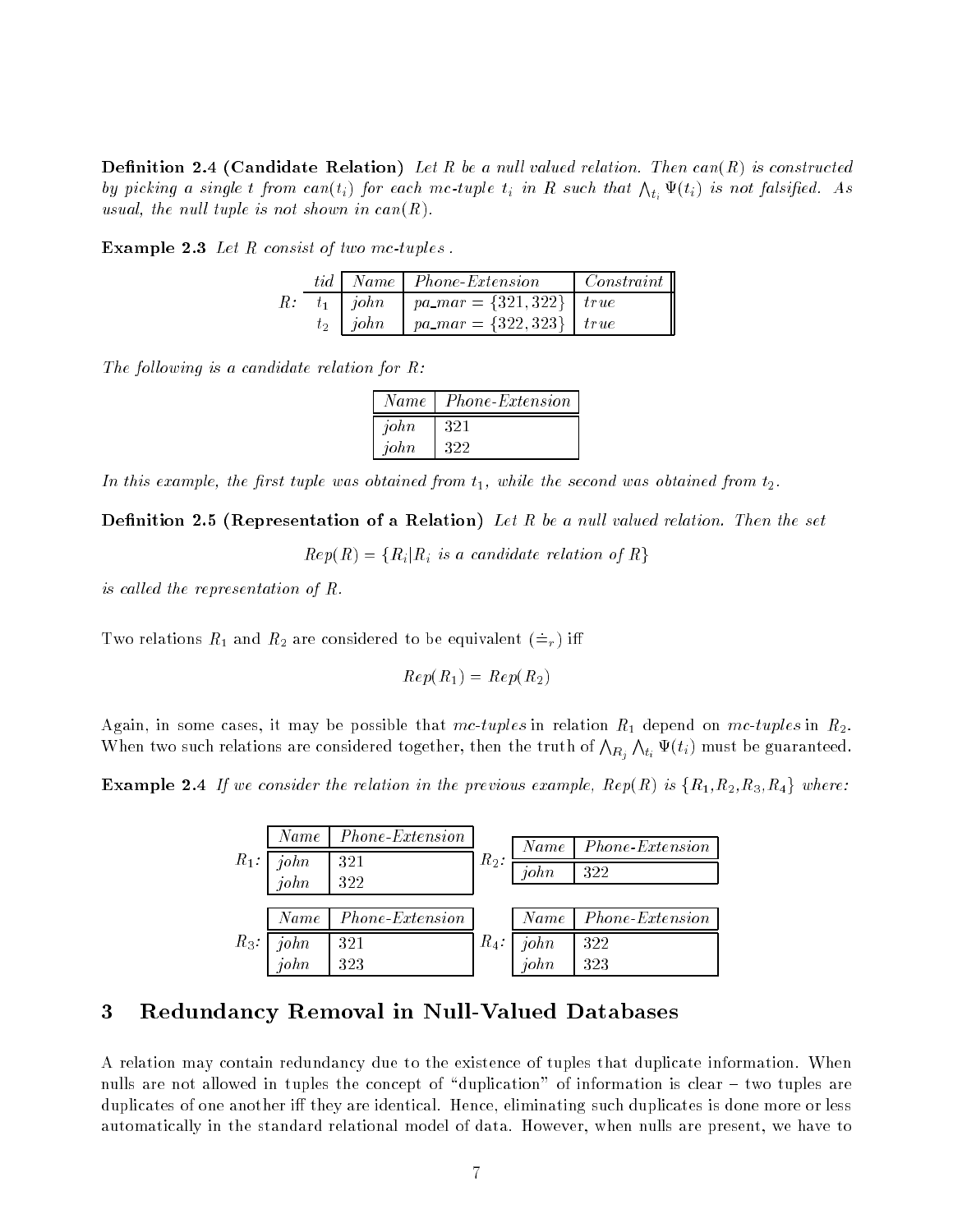be more careful in defining the conditions that cause duplication of information. Suppose  $t_1$  and  $t_2$  are two mc-tuples (with associated constraints  $C_1, C_2$  respectively). Clearly,  $t_1$  and  $t_2$  should have some commonality if they have the same values for the quasi-key attributes. In this case, we look at each marker occurring in  $t_1 = \langle a_1, \ldots, a_n, C_1 \rangle$  and/or in  $t_2 = \langle b_1, \ldots, b_n, C_2 \rangle$  and attempt to combine each  $a_i$  with the corresponding  $b_i$  to yield a "composite" mc-tuple  $t_3 = < d_1, \ldots, d_n$ ,  $(C_1 \wedge C_2) >$  which is jointly entailed by both  $t_1$  and  $t_2$  under the constraint  $(C_1 \wedge C_2)$ .

Similarly, a relation containing null values and constraints may also include various inconsistencies due to incomplete information. To see this consider the following example:

Example 3.1 Assume that the sensor measure and two sensors measurement and speed of a particle in a laboratory  $experiments$  . The first sensor reads a velocity of 2.102  $-$  2.105  $\times$  10 m/sec whereas the second sensor reads a velocity of 2.103  $-$  2.104  $\times$  10°  $m/s$  ec. What is the speed of the particle :

To reason about databases containing such redundancies and inconsistencies, we must have some tools to remove information overlap, redundancies and inconsistencies. There are various methods that may be used in building such tools. In this section we investigate some of these methods.

#### 3.1Overlap Removal

Two mc-tuples in a relation R are said to overlap if they have the same quasi-keys. This basically means that there is redundancy in the relation if the intersection of their candidate tuple sets is different from both  $\emptyset$  and  $\{t_{null}\}$ ; and/or there is an inconsistency in the relation if the difference of their candidate tuple sets is different from both  $\emptyset$  and  $\{t_{null}\}\$ . Both of these problems can be removed using one of the strategies listed below:

Let  $t_i$  and  $t_j$  be two mc-tuples such that

$$
(\forall_{quasi-key\ attributes\ K})((t_i.K = va\_mar) \land (t_i.K = va\_mar) \land (va(t_i.K) = va(t_i.K)))
$$

and let  $\Phi(t_i) = \Phi(t_i)$ .

1. (Strategy 1) Remove  $t_i$  and  $t_j$  from the relation and add the mc-tuple  $t_l$  such that  $\Phi(t_l) = \Phi(t_i)$ 

$$
conf(t_l) = conf(t_i) \cap conf(t_j)
$$

2. (Strategy 2) Remove  $t_i$  and  $t_j$  from the relation and add the mc-tuple  $t_l$  such that  $\Phi(t_l) = \Phi(t_i)$ and

$$
((conf(t_i) \cap conf(t_j) \neq \emptyset) \rightarrow (conf(t_l) = (conf(t_i) \cap conf(t_j))) \land ((conf(t_i) \cap conf(t_j) = \emptyset) \rightarrow (conf(t_l) = (conf(t_i) \cup conf(t_j)))
$$

3. (Strategy 3) Remove  $t_i$  and  $t_j$  from the relation and add the mc-tuple  $t_l$  such that  $\Phi(t_l) = \Phi(t_i)$ and

$$
conf(t_l) = conf(t_i) \cup conf(t_j)
$$

We will now show how the above strategies can be used to build tools for removing redundancies/inconsistencies (merging) in Null-Valued relations. Before doing so, we need to describe a method to compose various kinds of null markers and specify: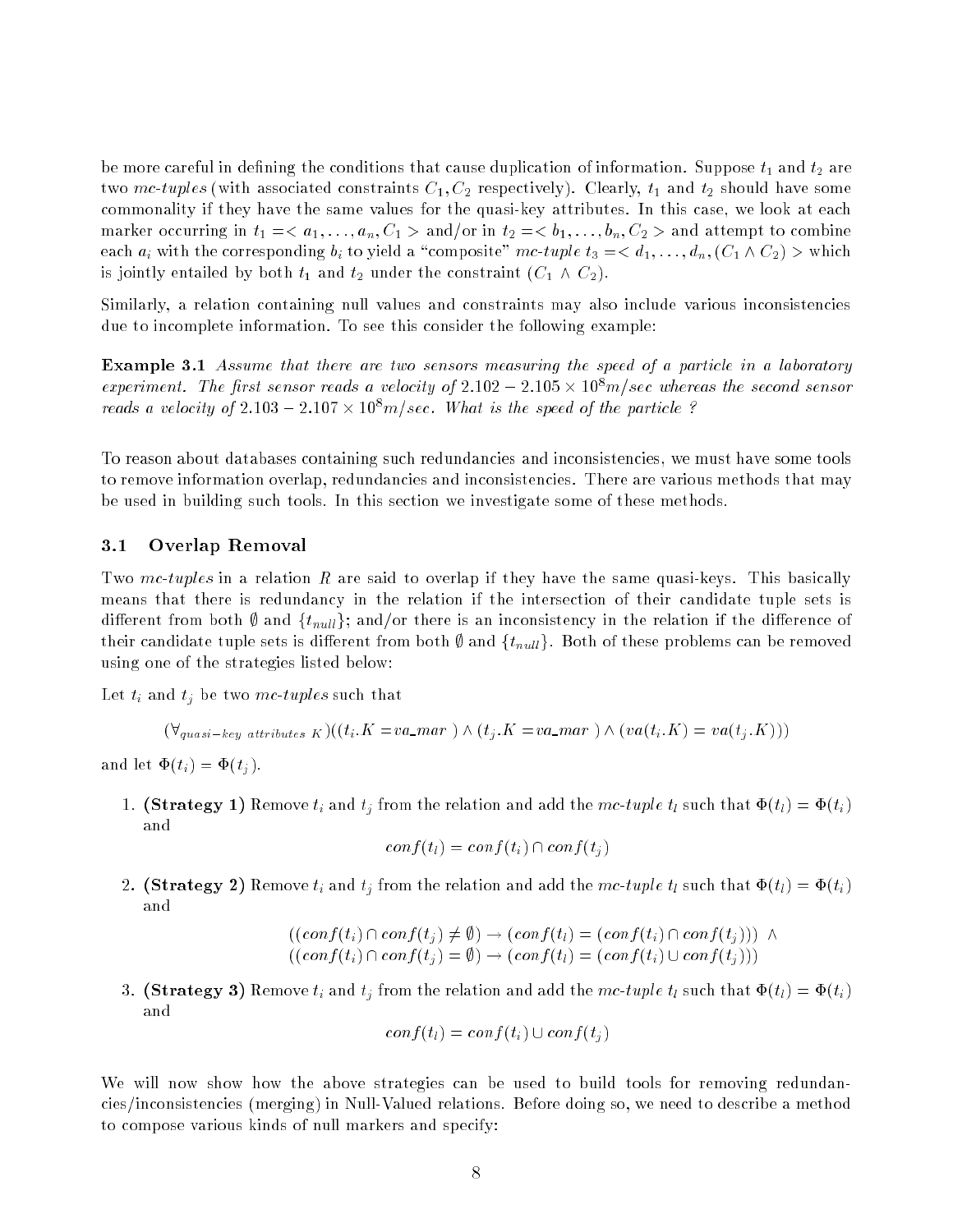- 1. a precise denition of what it means to compose markers and
- 2. precise conditions under which two tuples may be "merged".

the next subsection answers to  $(1)$  above. Section 3.1.1 deals with the first point above, while Section 3.1.2 deals with the second.

#### 3.1.1Marker-Composition

Marker-Composition is a binary operation on markers that assesses the information contained in its operands, and attempts to compose them together. In order to keep the intuitiveness of the operation, the marker composition operator,  $\odot_{mc}$ , should satisfy the idempotent, associative and commutative properties:

1. 
$$
X \odot_{mc} X = X
$$

- 2.  $X \odot_{mc} (Y \odot_{mc} Z) = (X \odot_{mc} Y) \odot_{mc} Z$
- 3.  $X \odot_{mc} Y = Y \odot_{mc} X$

There are various ways to define the marker composition operator. We discuss some alternative marker composition methods below.

Suppose  $mc\text{-}tuples$   $t_1, t_2$ , with identical values for the quasi-key attributes, are in the same relation. and suppose that for attribute A, they have markers  $n_1, n_2$  respectively in that attribute slot. According to mc-tuple  $t_1$ , the value of the attribute A is in  $va(n_1)$  while according to  $t_2$ , the value of the attribute A is in  $va(n_2)$ .

1. First Marker Composition Strategy: As mc-tuples jointly indicate that the value of the attribute A is in the intersection of  $va(n_1)$  and  $va(n_2)$ , we may take the set of possible values as  $va(n_1) \bigcap va(n_2)$  If this intersection results in a nonempty set then there is a marker n whose domain corresponds precisely to the intersection of the domains of  $n_1$  and  $n_2$ , and this marker n is the result of the marker composition of  $n_1, n_2$ . If not, we remove the corresponding mctuples from the relation, because they represent an inconsistency. This marker composition strategy is depicted in Table 1.

| 1st operand | 2nd operand | Result                    |
|-------------|-------------|---------------------------|
| va_mar      | va mar      | $\{$ or $\cdot$<br>va mar |
| ex mar      | ex mar      | ex mar                    |
| ex_mar      | ma mar      | ex_mar                    |
| ex mar      | pa mar      | pa_mar                    |
| ex mar      | pl_mar      |                           |
| ex mar      | pm mar      | pa_mar                    |
| ex mar      | va mar      | va mar                    |
| ma mar      | ma mar      | ma_mar                    |
| ma mar      | pa mar      | pa_mar                    |
| ma mar      | pl_mar      | pl_mar                    |
| ma mar      | pm mar      | pm mar                    |
| ma mar      | va mar      | va mar                    |
| pl_mar      | pl_mar      | pl_mar                    |
| pl_mar      | pa mar      |                           |
| pl_mar      | pm_mar      | pl_mar                    |
| pl_mar      | va mar      |                           |
| pa_mar      | pa_mar      | or.<br>pa_mar             |
| pa_mar      | va mar      | $or$ .<br>va_mar          |
| pm mar      | va mar      | or.<br>va mar             |
| pm_mar      | pa mar      | pm_mar<br>or.             |
| pm mar      | pm_mar      | pl_mar<br>pm_mar ∤or      |

TABLE 1: First Marker Composition Strategy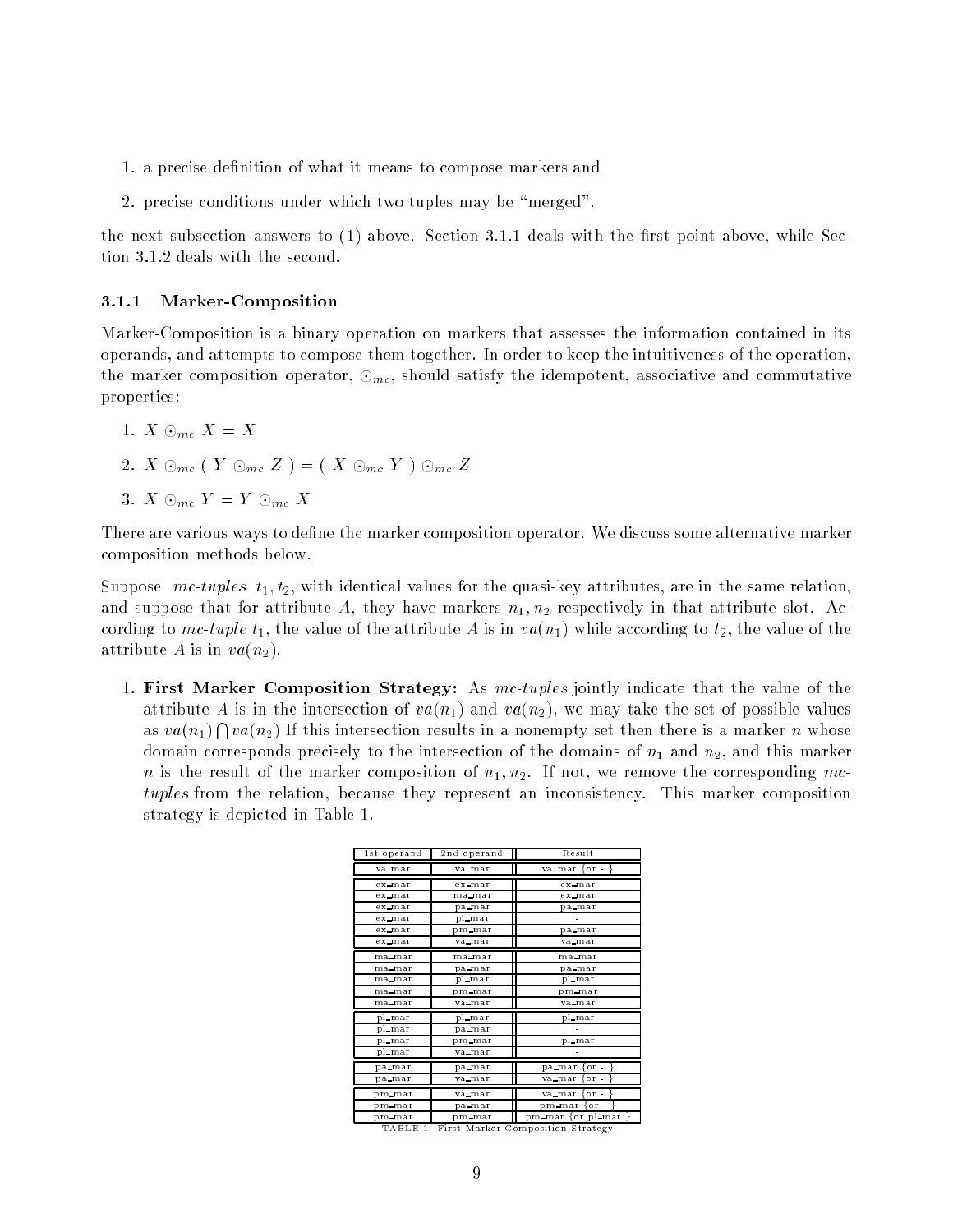2. Second Marker Composition Strategy: In the preceding strategy the resulting domain may be empty. At this stage, one may wish to take the union of  $va(n_1)$  and  $va(n_2)$ . The second marker composition strategy therefore is  $va(n_1) \bigcap va(n_2)$  – however, if that intersection is empty, then the composition is  $va(n_1) \cup va(n_2)$ . The computation of the union reflects the fact that the actual value is in the domain of either  $n_1$  or  $n_2$ , but as there is an inconsistency involved, the system simply returns all the possibilities. We would like this marker composition method to conform to the strategies described at the beginning of section 3.1. If this marker composition strategy is applied to mc-tuples  $t_1$  and  $t_2$ , then even if  $va(n_1) \bigcap va(n_2) = \emptyset$  for just a single attribute in the relational schema, the composition of  $t_1$  and  $t_2$  is performed by taking the unions of domains of \each and every attribute". This marker composition strategy is depicted in Table 2.

| 1st operand | 2nd operand | Result                             |  |
|-------------|-------------|------------------------------------|--|
| va_mar      | va mar      | va mar ∤or pa mar                  |  |
| ex mar      | ex_mar      | ex mar                             |  |
| ex_mar      | ma_mar      | ex_mar                             |  |
| ex_mar      | pa_mar      | pa_mar                             |  |
| ex mar      | pl_mar      | ma_mar                             |  |
| ex_mar      | pm mar      | pa_mar                             |  |
| ex_mar      | va mar      | va_mar                             |  |
| ma mar      | ma mar      | ma_mar                             |  |
| ma mar      | pa_mar      | pa_mar                             |  |
| ma_mar      | pl_mar      | pl_mar                             |  |
| ma_mar      | pm_mar      | pm_mar                             |  |
| ma mar      | va mar      | va mar                             |  |
| pl_mar      | pl_mar      | pl_mar                             |  |
| pl_mar      | pa_mar      | pm mar                             |  |
| pl_mar      | pm_mar      | pm_mar                             |  |
| pl_mar      | va mar      | pm_mar                             |  |
| pa_mar      | pa_mar      | pa_mar                             |  |
| pa mar      | va mar      | va_mar<br>or pa mar                |  |
| pm mar      | va_mar      | or pm mar<br>va_mar                |  |
| pm mar      | pa_mar      | pa mar<br>or pm mar                |  |
| pm mar      | pm mar      | pl_mar<br>or pm mar                |  |
| TABLE 2:    |             | Second Marker Composition Strategy |  |

3. Third Marker Composition Strategy: The third marker composition strategy takes the composition to be  $va(n_1) \cup va(n_2)$ . This marker composition strategy is depicted in Table 3.

| 1st operand                     | 2nd operand     | Result                                               |
|---------------------------------|-----------------|------------------------------------------------------|
| va_mar                          | va mar          | va_mar ∤or pa_mar                                    |
| ex_mar                          | ex_mar          | ex_mar                                               |
| ex_mar                          | ma_mar          | ma_mar                                               |
| ex_mar                          | pa mar          | e x_m ar                                             |
| ex_mar                          | pl_mar          | ma_mar                                               |
| ex mar                          | pm mar          | ma_mar                                               |
| ex_mar                          | va mar          | ex_mar                                               |
| ma_mar                          | ma mar          | ma_mar                                               |
| ma_mar                          | pa_mar          | ma_mar                                               |
| ma_mar                          | pl_mar          | ma_mar                                               |
| ma_mar                          | pm mar          | ma_mar                                               |
| ma_mar                          | va_mar          | ma_mar                                               |
| pl_mar                          | pl_mar          | pl_mar                                               |
| pl_mar                          | pa_mar          | pm_mar                                               |
| pl_mar                          | pm mar          | pm mar                                               |
| pl_mar                          | va_mar          | pm mar                                               |
| pa_mar                          | pa mar          | pa_mar                                               |
| pa mar                          | va mar          | pa_mar                                               |
| pm_mar                          | va mar          | pm_mar                                               |
| pm_mar                          | pa mar          | pm mar                                               |
| pm_mar<br>$\pi$ , $\pi$ , $\pi$ | pm mar<br>$\pi$ | pm mar<br>$\overline{\phantom{a}}$<br>$\overline{a}$ |

TABLE 3: Third Marker Composition Strategy

As an example of how these tables are constructed, let us consider Table 2 above. Consider the first row in this table. If the same value occurs in both attribute slots, then there is no inconsistency  $-\text{ we}$ take that value itself  ${\rm -}$  however, if the values are different, then the result is a pa mar marker denoting that there is an inconsistency  $-$  in this case, the two values involved in the inconsistency are returned as output. In general, all the con
icts in this table are resolved similarly.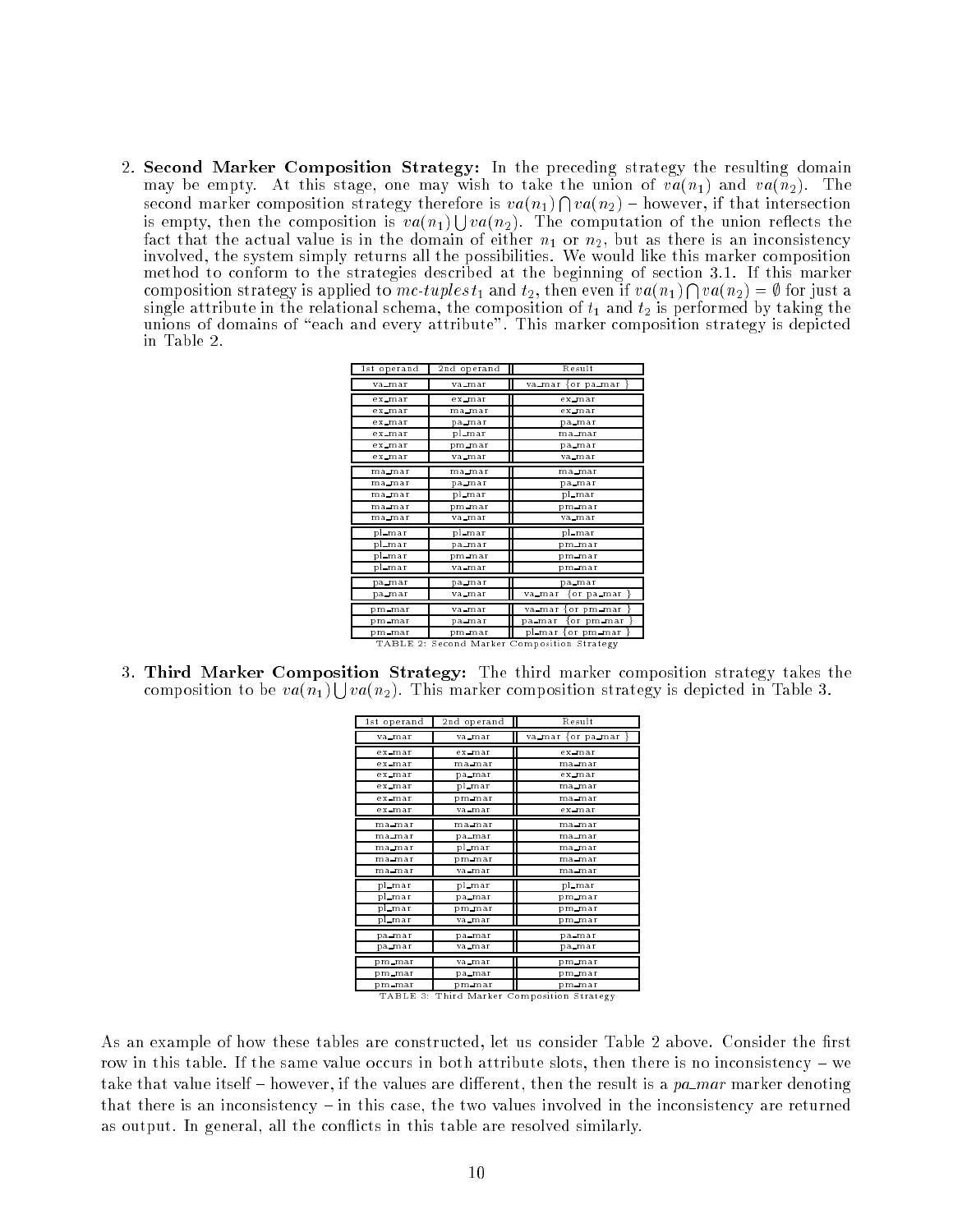Properties Reconsidered: In order to evaluate the three natural strategies articulated above, we need to check if they satisfy the idempotent, associative and commutative properties. In the case of the first and the third strategies, it is easy to see that these properties hold by the properties of set intersection and union respectively, but the second strategy does not satisfy the associativity requirement. To see this, observe that

 $(ex\_mar \odot_{mc} ex\_mar) \odot_{mc} pl\_mar = ex\_mar \odot_{mc} pl\_mar = ma\_mar$ .

However,

 $ex\_mar \odot_{mc}(ex\_mar \odot_{mc}pl\_mar) = ex\_mar \odot_{mc}ma\_mar = ex\_mar$ .

The user should choose which marker composition strategy s/he wishes to adopt, keeping in mind the different semantics of these approaches.

#### 3.1.2When to Merge

Even if an initial set of relations does not contain overlaps, when executing a query involving various relational operators, the interim tables that are constructed could contain various kinds of overlaps. For instance, union may cause redundant mc-tuples from different relations to come together. Hence, we need an operator to minimize the redundancy in these relations (including intermediate relations) to keep our database free of overlaps.

In this section, we explain how to use marker composition methods to merge  $mc$ -tuples that contain redundant information. Two mc-tuples  $t_1$  and  $t_2$  (with associated constraints  $C_1, C_2$  respectively) may be merged if either of the two situations below occurs:

- 1. Quasi-Key Overlaps:  $t_1$  and  $t_2$  are said to be quasi-key overlapping if for each quasi-key attribute slot, the values of  $t_1$  and  $t_2$  are identical, and  $C_1$  is not logically equivalent to  $\neg C_2$ .
- 2. Value Overlaps:  $t_1$  and  $t_2$  are said to be value overlapping if for every attribute-slot,  $t_1$  and  $t_2$  have identical markers.

If we look at the table below, where the quasi-key attribute is husband, then  $mc\text{-}tuples$   $t_1, t_2, t_3, t_4$  are all quasi-key overlapping, while  $mc\text{-}tuples$   $t_2$  and  $t_3$  are value overlapping.

| tid                       | Husband | Wife      | Employer  | Constraint          |  |
|---------------------------|---------|-----------|-----------|---------------------|--|
| $t_{1}^{\bullet}$         | john    | $ex\_mar$ | ncr       | $(Wife = lisa)$     |  |
| $t_2^{\bullet}$           | john    | $ex\_mar$ | ibm       | $(Wife = lisa)$     |  |
| $t_3^{\bullet}$           | john    | $ex\_mar$ | ibm       | $(Wife = joan)$     |  |
| $t_4^{\bullet}$           | john    | audrey    | $ex\_mar$ | $(Emplayer = ncr).$ |  |
| TABLE 4: Overlap Examples |         |           |           |                     |  |

When overlaps of the above kind occur, we would like to *minimize the overlap*. Such a minimization serves many purposes. First,  $mc\text{-}tuples$  with the same quasi-keys, but with different non-quasi-key attribute markers are merged into a single  $mc\text{-}tuple$  so that the information in the non-key attributes may be "amalgamated." Second, many  $mc\text{-}tuples$  with identical attribute markers, but different constraints get grouped together into a single, unified  $mc\text{-}tuple$ . Third, after the minimization, different mc-tuples associated with the same quasi-key attributes have mutually conflicting constraints. We now show how to remove the above types of overlaps:

Removing Quasi-Key Overlaps: Suppose t1 is the mc-tuple <sup>&</sup>lt; a1;1:::a1;n; C1 <sup>&</sup>gt; and t2 is the  $mc\text{-}tuple < a_{2,1}...a_{2,n}, C_2 >$ , and suppose these  $mc\text{-}tuples$  are quasi-key overlapping but not value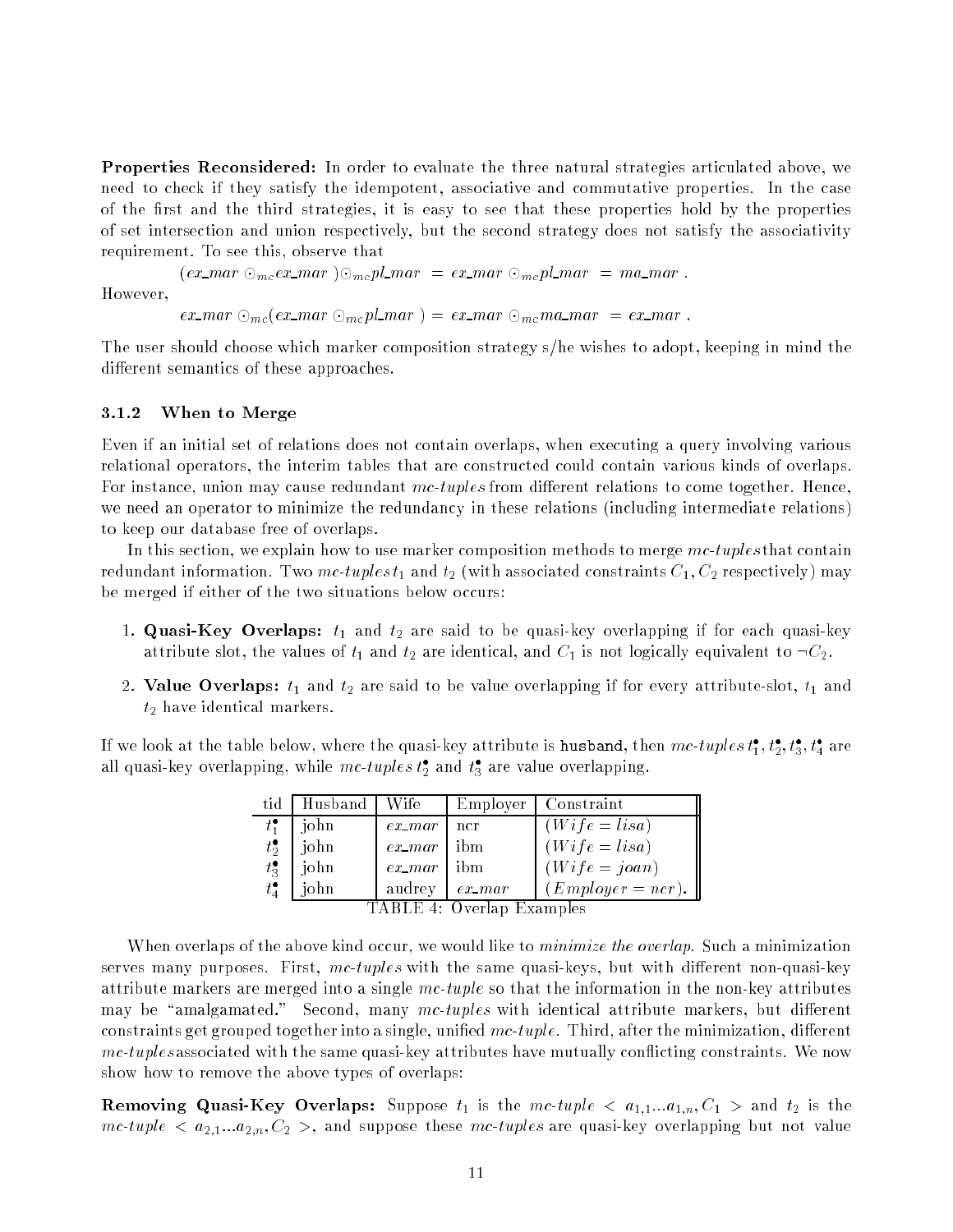overlapping. Then we introduce a new quasi-key-merged mc-tuple:

 $t_1$ 

$$
O_{q,k}t_2 = t'_3 = \langle a_{3,1}...a_{3,n}, (C_1 \wedge C_2) \rangle
$$

where  $a_{3,i} = a_{1,i} \odot_{mc} a_{2,i}$ . " $\odot_{q,k}$ " is the quasi-key-overlap removal operator; here 'k' denotes the set of quasi-keys, while  $\odot_q$  denotes the quasi-key removal operator.

In addition to the above operation, we also replace  $t_1$  and  $t_2$  by the new mc-tuples:  $u_1 = 0, u_{1,1} \ldots u_{1,n}$ , ( $u_1 \wedge \neg u_2$ ) >

and

$$
t_2' = \langle a_{2,1} \dots a_{2,n}, (C_2 \land \neg C_1) \rangle
$$

unless  $C_1$  is logically equivalent to  $C_2$ , in which case, we omit these two mc-tuplesbecause the constraint is equivalent to false.

This operation can be visualized as follows : Let  $t_1$  be composed of three parts: **a**, **b** and **c**; similarly let  $t_2$  be composed of **c**, **d** and **e** where

- a satisfies the contract of  $\mathbb{P}\left(\mathbb{P} \mid \mathbb{P} \right)$  of  $\mathbb{P} \left(\mathbb{P} \mid \mathbb{P} \right)$
- e satisfies  $\mathbf{r} \setminus \mathbf{r}$  (the  $\mathbf{r} \setminus \mathbf{r}$ )  $\mathbf{r} \setminus \mathbf{r}$
- be satisfactory of  $\{f(t+1), f(t+1), f(t+1), f(t+1), f(t+1), f(t+1), f(t+1), f(t+1)\}$
- de satisfaction of  $\{f: t \geq 1, t \leq r-1\}$  ,  $\{f: t \geq 1, t \leq r-1\}$  ,  $\{f: t \geq 1, t \leq r-1\}$
- $\mathbf{r}$  satisfies the contract of  $\mathbf{r}$  (the contract of  $\mathbf{r}$  of  $\mathbf{r}$ )  $\mathbf{r}$  (the contract of  $\mathbf{r}$ )

Note that these two mc-tuples overlap in  $c$ :



After the removal of the overlap we have the following:

- $\bullet$   $\iota_1$  is a,
- $\bullet$   $\iota_2$  is e,
- $t_3$  is either **c** or **b**  $\bigcup$  **c**  $\bigcup$  **d** depending on the chosen semantics.

For example, consider *mc-tuples*  $\iota_1^*$  and  $\iota_2^*$  in table 4. The quasi-key-merge of these two *mc-tuples* is (assuming a union based marker composition strategy):

| tid   Husband   Wife | $\perp$ Employer                                       | l Constraint |
|----------------------|--------------------------------------------------------|--------------|
| t john t             | $ex\_mar$   $pa\_mar = \{ibm, ncr\}$   $(Wife = lisa)$ |              |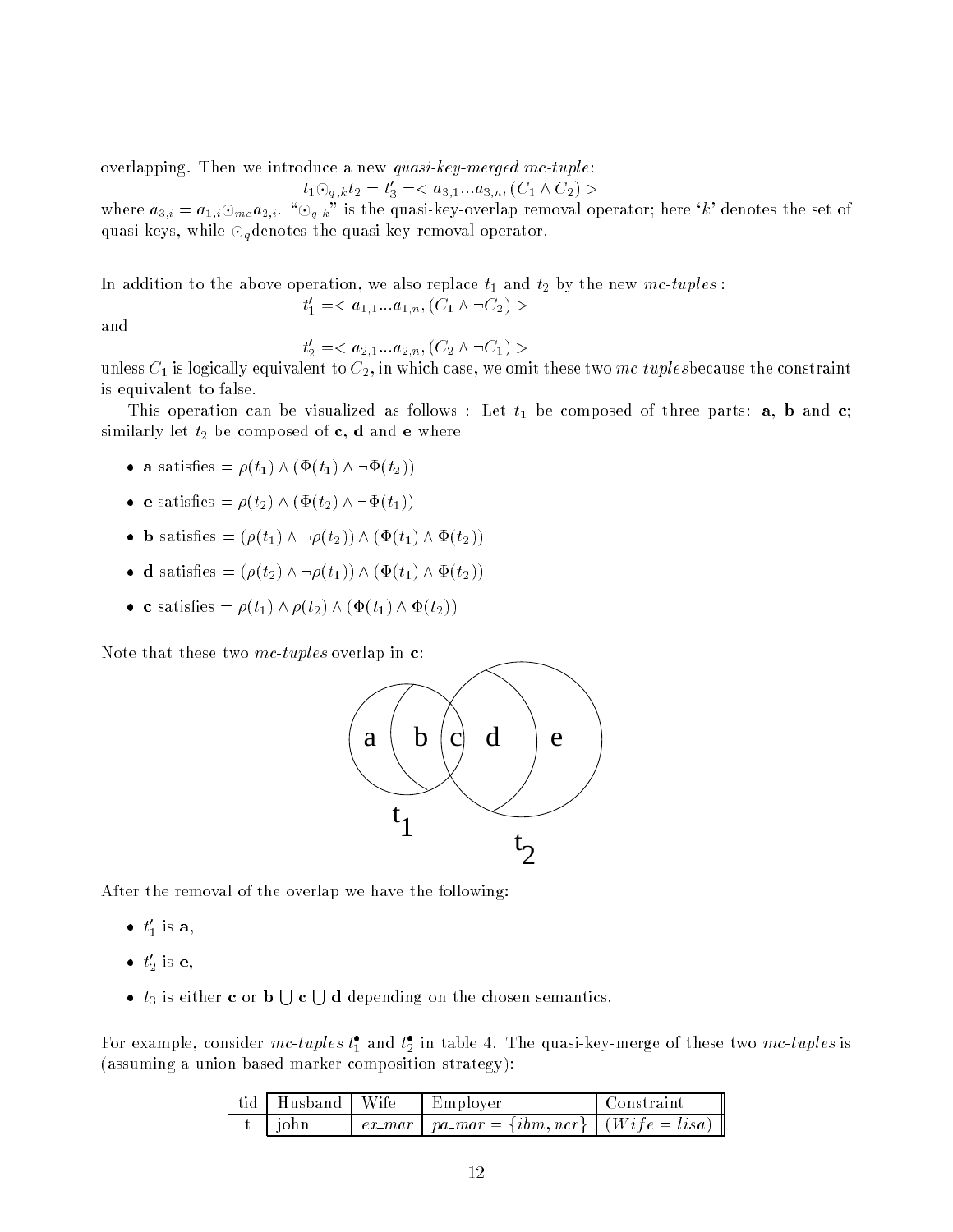Removing Value Overlaps: Suppose t1 =< e1; :::; en; C1 <sup>&</sup>gt; and t2 =< e1; :::; en; C2 <sup>&</sup>gt; are valueoverlapping mc-tuples. The value-merge of these two mc-tuples is:

$$
t_1 \odot_v t_2 = t_3 = \langle e_1, ..., e_n, (C1 \vee C_2) \rangle.
$$

This operation can be visualized as follows : Let  $t_1$  be composed of two parts: **a** and **c**; similarly let  $t_2$  be composed of **b**, and **c** where:

- $\mathcal{L}$  substitute  $\mathcal{L}$   $\{V_1, V_2, V_3, V_4, V_5, V_6\}$
- $\epsilon$  is because  $\epsilon$   $\epsilon$  (  $\epsilon$  )  $\epsilon$  (  $\epsilon$  (  $\epsilon$  )))
- $\epsilon$  satisfies  $\epsilon$  (t1)  $\epsilon$  (t1)  $\epsilon$  (t2)

Note that  $\rho(t_1) = \rho(t_2)$ .



The result of the operation will be an mc-tuple  $t_3$  whose candidate set is a  $\Box$  b  $\Box$  c.

For example, consider  $mc$ -tuples  $t_2$  and  $t_3$  in table 4. The value-merge of these two mc-tuples is:

| tid   Husband   Wife |               | Employer Constraint                                                                        |
|----------------------|---------------|--------------------------------------------------------------------------------------------|
| t liohn              | $ex\_mar$ ibm | $\left  \left( \left( Wife = lisa \right) \vee \left( Wife = joan \right) \right) \right $ |

#### 3.1.3Canonical Forms

Having defined different types of overlaps, as well as different strategies to remove overlaps, we may now define a *canonical form* for tuples/relations/databases. Intuitively, we would like relations in this canonical form to have no overlaps and to be as simple as possible.

We now define the notion of "canonical forms" of relations. Such "canonical forms" minimize redundancy in tuples.

de caalante als compared for Relations in Called For Relations. It is the company in Canonical Canonical Canon not contain two mc-tuples that are either value-overlapping or quasi-key overlapping. Relations in

A direct extension of this definition for databases is:

Denition 3.2 CFD-Canonical Form for Databases: A database is said to be in CFD if al l relations in it are in CFR. Databases in CFD are going to be called, for short, Canonical Databases.

In the next subsection, we define a special operator, denoted as  $\mathcal{C}$ , that takes a given relation  $R$  and a set K of quasi-key attributes as input, and returns as output, a canonical version of that relation by getting rid of the redundant and overlapping information.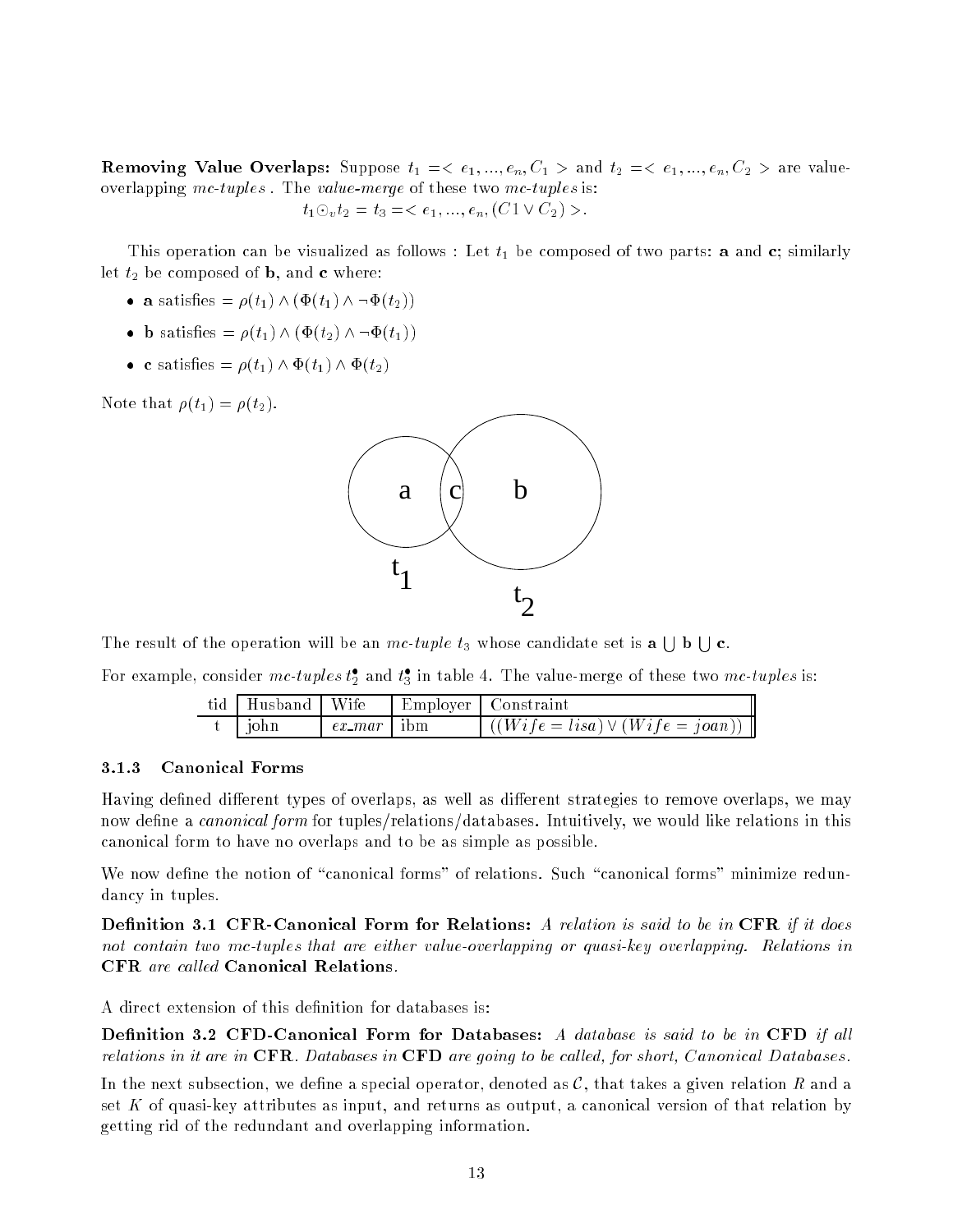#### 3.2Compaction Operator

We define the Compaction Operator  $(C)$  as follows:

Let I and O be two sets of mc-tuples such that I contains the same mc-tuples as the input relation and  $O$  is empty.

- 1. Choose two mc-tuples  $t_1$  and  $t_2$  from I and set I to  $I \{t_1, t_2\}.$
- 2. If  $t_1$  and  $t_2$  are not **overlapping** then put them in  $O$ .
- 3. Else if  $t_1$  and  $t_2$  are **value-overlapping** then apply the value-overlap removal procedure to  $t_1$ and  $t_2$  and put the resulting mc-tuple in O,
- 4. Else if  $t_1$  and  $t_2$  are quasi-key-overlapping then apply the quasi-key-overlap removal procedure to  $t_1$  and  $t_2$  and put the resulting mc-tuples in O (note that the resulting mc-tuples have disjoint candidate tuple sets).
- 5. While there are  $mc$ -tuples in I do
	- (a) Choose an mc-tuple t from I and set I to  $I \{t\}$ .
	- (b) Compare t with each  $mc$ -tuple in O
	- (c) if t has a **quasi-key-overlap** with an  $mc$ -tuple t<sup>o</sup> in O then
		- 1. Remove  $\iota$  -from  $\iota$
		- $\scriptstyle\rm II.$  Apply the quasi-key-overlap removal procedure to  $\scriptstyle t$  and  $\scriptstyle t$
		- iii. Put the quasi-key-merged mc-tuple in O and put the rest of them in I
	- (d) Else if t has a **value-overlap** with an *mc-tuple t* in  $O$  then
		- 1. Remove  $\iota$  -from  $\iota$
		- $\scriptstyle\rm II.$  Apply the value-overlap overlap removal procedure to  $\scriptstyle t$  and  $\scriptstyle t$
		- iii. Put the resulting mc-tuple in  $\ddot{o}$ .
	- (e) Else put  $t$  in  $O$ .
- 6. At this stage I is empty, and the  $mc\text{-}tuples$  in O contains no overlap.

Note that at each stage we guarantee that the  $mc\text{-}tuples$  in O have pairwise disjoint candidate tuple sets.

#### 3.2.1Correctness

The above algorithm obeys the definition of redundancy removal semantics described at the beginning of this section. Note however that  $Rep(\mathcal{C}(R))$  may be different from  $\mathcal{C}(Rep(R))$  – in the latter, the compaction operator is applied to each relation in  $Rep(R)$ . However, if the first strategy is used, then these two computations yield the same solution.

The following example shows that  $Rep(C(R))$  may be different from  $C(Rep(R))$  if the union based marker composition strategy is used.

Example 3.2 Suppose relation R consists of two mc-tuples .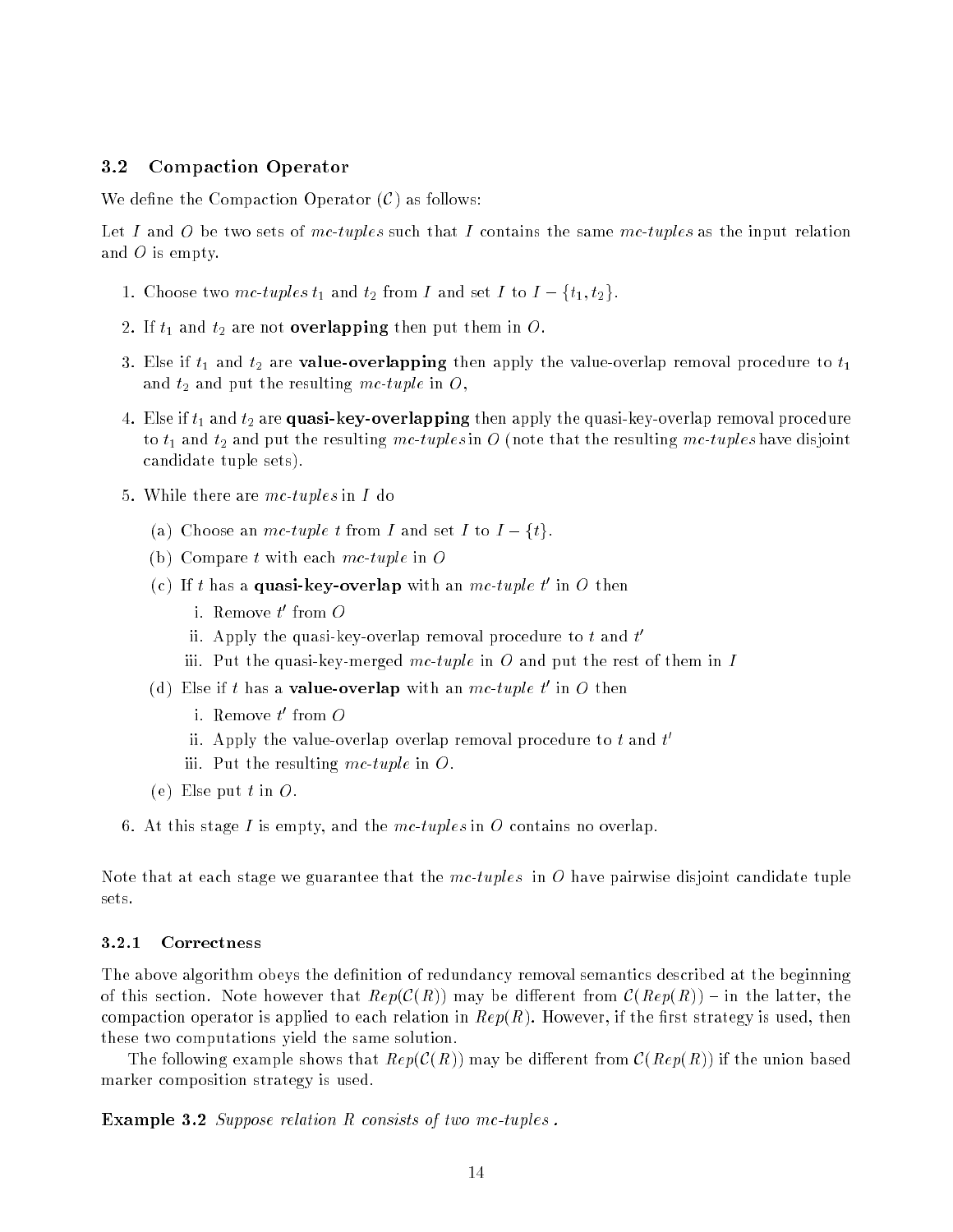|  |                    | tid   Name   Phone-Extension          | $\vert$ Constraint $\vert$ |
|--|--------------------|---------------------------------------|----------------------------|
|  | $R: t_1 \mid john$ | $\mid$ pa_mar = {321,322} $\mid$ true |                            |
|  | $t_2$   john       | pa_mar = {322,323}   true             |                            |

Then if the union based compaction is applied:

| $\mathcal{C}(R)$ : |  | tid   Name   Phone-Extension                       | $\vert$ Constraint $\vert$ |
|--------------------|--|----------------------------------------------------|----------------------------|
|                    |  | <i>tc</i>   john   pa_mar = {321, 322, 323}   true |                            |

 $Rep(R)$  is  ${R_1, R_2, R_3, R_4}$  where:

|         | Name             | <i>Phone-Extension</i> |         | Name      | <i>Phone-Extension</i> |
|---------|------------------|------------------------|---------|-----------|------------------------|
| $R_1$ : | $john$<br>$john$ | 321<br>322             | $R_2$ : | john      | 322                    |
|         |                  |                        |         |           |                        |
|         | Name             | Phone-Extension        |         | Name      | <i>Phone-Extension</i> |
| $R_3$ : | $john$<br>$john$ | 321                    | $R_4$ : | john      | 322                    |
|         |                  | 323                    |         | $\dot{p}$ | 323                    |

$$
\mathcal{C}(R_1): \begin{array}{c|c|c} tid & Name & Phone-Ex tension & Constant \\ \hline t'_1 & John & pa\_mar = \{321, 322\} & true \end{array}
$$
\n
$$
\mathcal{C}(R_2): \begin{array}{c|c|c} tid & Name & Phone-Ex tension & Constant \\ \hline t'_1 & John & 322 & true \end{array}
$$
\n
$$
\mathcal{C}(R_3): \begin{array}{c|c|c} tid & Name & Phone-Ex tension & Constant \\ \hline t'_1 & John & pa\_mar = \{321, 323\} & true \end{array}
$$
\n
$$
\mathcal{C}(R_4): \begin{array}{c|c|c} tid & Name & Phone-Ex tension & Constant \\ \hline t'_1 & John & pa\_mar = \{322, 323\} & true \end{array}
$$

However,  $Rep(C(R))$  is:

|          |          |  | Name   Phone-Extension |     |                                                                                                           |
|----------|----------|--|------------------------|-----|-----------------------------------------------------------------------------------------------------------|
|          | $R_1'$ : |  |                        |     |                                                                                                           |
|          |          |  |                        |     | $\frac{Name \mid Phone\text{-}Extension}{R_3} R_4'$ . $\frac{Name \mid Phone\text{-}Extension}{R_4' R_5}$ |
| $R'_2$ : |          |  |                        | 323 |                                                                                                           |

# 4 Null-Valued Algebraic Operations

We are now at a stage where we can define various algebraic operators to be used with null-valued databases. In this section, we define an algebra that extends the standard relational algebra to handle databases that contain the different kinds of null values discussed so far.

The algebraic operators can be defined using the formalism introduced earlier. This approach provides a better understanding of the way the algebraic operators should behave under the existence of null values. The following items provide definitions of the algebraic operators :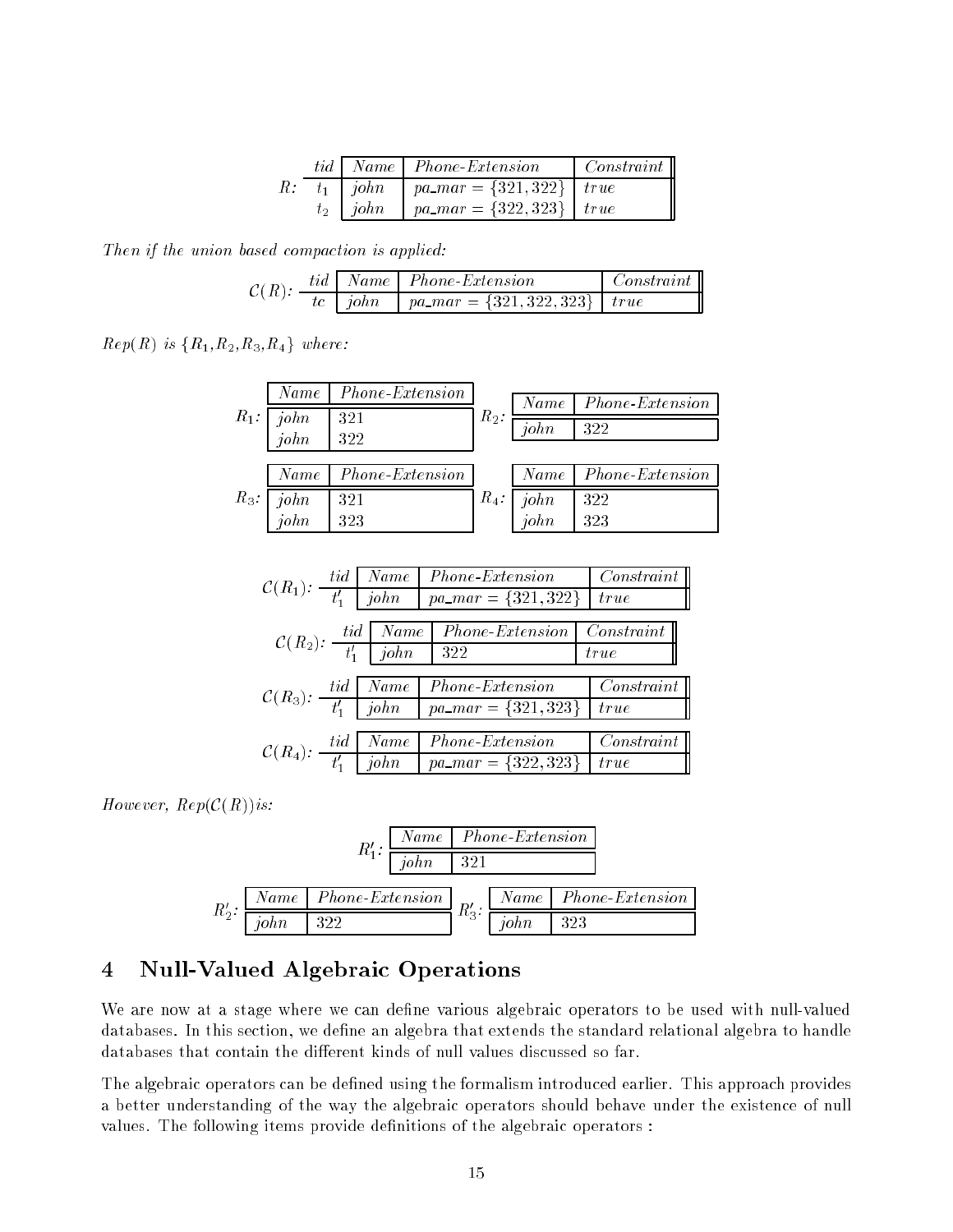$$
t_j \in \sigma_{\Theta}(R) \longleftrightarrow (\exists t_i \in R)((\rho(t_j) = \rho(t_i)) \land (\Phi(t_j) \equiv \Phi(t_i) \land \Theta))
$$

Pro jection:

$$
t_j \in \Pi_A(R) \longleftrightarrow (\exists t_i \in R)((\rho(t_j) = \rho'(t_i)) \wedge (\Phi(t_j) = \Phi(t_i))
$$

Note that  $\rho \left( t_i \right) = \rho \left( t_i \right)$  except that the parts which include any of the attributes not in A are omitted.

$$
t_j \in (R_1 \cup R_2) \longleftrightarrow (\exists t_i \in R_1)(t_i \doteq t_j) \vee (\exists t_i \in R_2)(t_i \doteq t_j)
$$

$$
t_j \in (R_1 \cap R_2) \longleftrightarrow (\exists t_i \in R_1)(\exists t_k \in R_2)((\rho(t_j) = \rho(t_i) \land \rho(t_k)) \land (\Phi(t_j) = \Phi(t_i) \land \Phi(t_k)))
$$

$$
t_j \in (R_1 D i f R_2) \longleftrightarrow (\exists t_i \in R_1)(\exists t_k \in R_2) (((\rho(t_j) = \rho(t_i) \land \neg \rho(t_k)) \land (\Phi(t_j) = \Phi(t_i)))) \vee ((\rho(t_j) = \rho(t_i)) \land (\Phi(t_j) = \Phi(t_i) \land \neg \Phi(t_k))))
$$

. . . . . . .

$$
t_j \in (R_1 \bowtie R_2) \longleftrightarrow (\exists t_i \in R_1)(\exists t_k \in R_2)
$$
  

$$
((\forall_{joining \ attributes \ A})((t_i.A \ is \ a \ va\_mar) \land (t_k.A \ is \ a \ va\_mar) \land (t_k.A \ is \ a \ va\_mar) \land (t_i.A = t_k.A)) \land ((\rho(t_j) = \rho(t_i) \land \rho(t_k)) \land (\Phi(t_j) = \Phi(t_i) \land \Phi(t_k))))
$$

The above definitions extend the algebraic operators on Conditional Tables given by Imielinski and Lipski  $[13, 14]$  because the operators in  $[14]$  apply only to databases containing existential nulls  $-$  our operators apply to all the types of nulls described at the beginning of this paper. Though all the types of nulls described in this paper are discussed in  $[3]$ , they do not provide a unified framework of handling these nulls jointly, which we do here.

After giving the formal definitions of the algebraic operators, in the following subsections, we show how to build such operators.

#### 4.1Selection

Denition 4.1 (Selection Condition) A selection condition is any boolean expression constructed using the attributes in the relational schema.

For instance in the case of the spouse relation, the condition (Wife = joan) is a selection condition.

When null values/constraints are present in the database, the evaluation of selection conditions is non-trivial. There are two main cases that a selection operator must take into account when operating in an environment containing null values. These cases are:

1. A value marker appears for an attribute in the selection condition  ${\rm -}$  in this case, as in the classical relational database scenario, we simply substitute the value encapsulated in the marker into the formula by instantiating the appropriate variable to this value.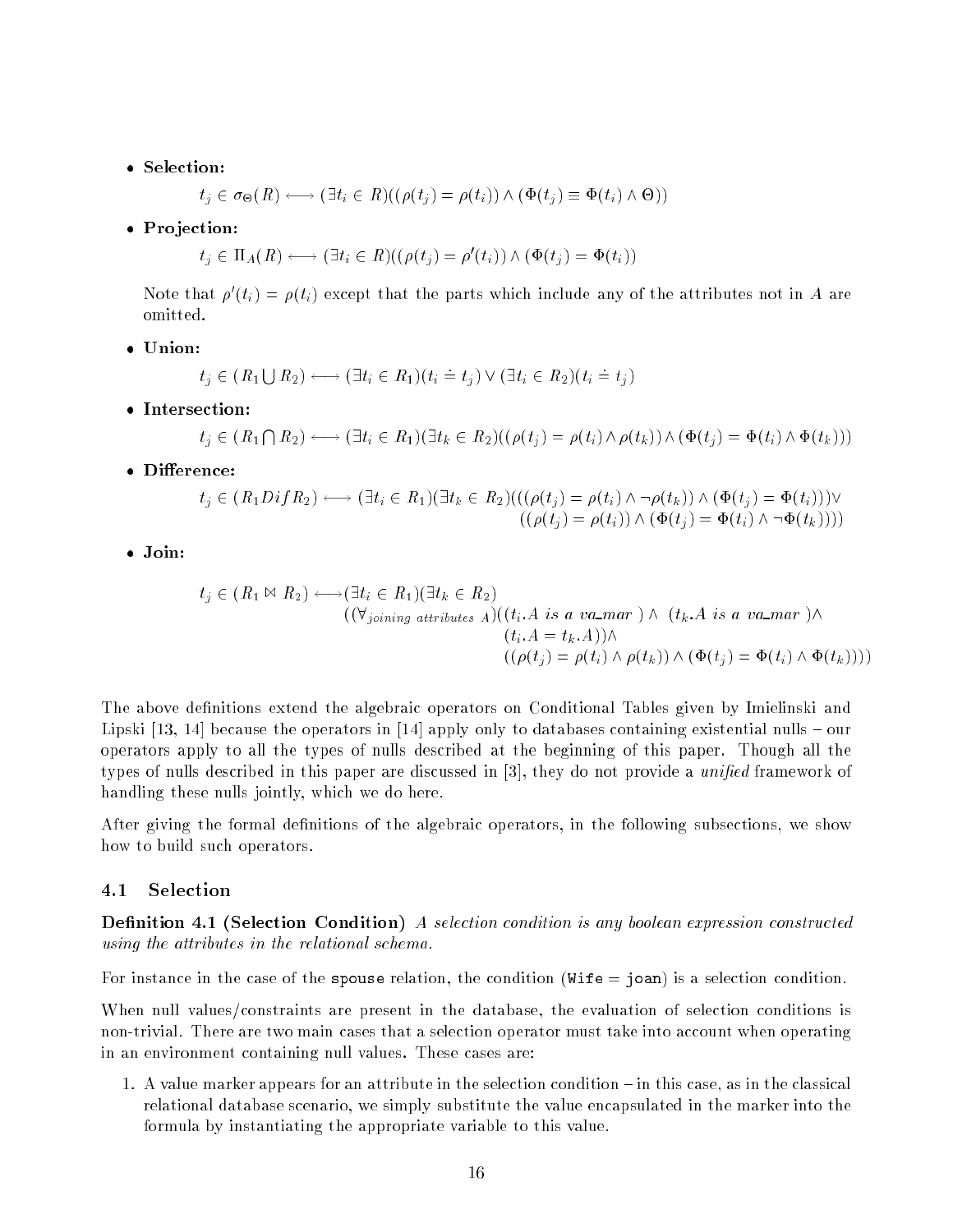2. A null marker appears for an attribute in the selection condition. This case is complicated because there may be a number of options on how to instantiate the variables in the selection criterion.

In the next subsections, we describe how to handle the null markers in the attributes.

#### 4.1.1Value Markers in the Selection Condition

When the selection operator finds a value marker for one of the attributes specified in the selection condition, it must instantiate the value encapsulated in the marker to the corresponding variable. Obviously if the selection condition consists only of value markers, then at the end, the selection condition will reduce to a form in which no variables (attributes) appear. At this time, it is possible to check the condition for satisfiability. If it is satisfied, then the corresponding  $mc\text{-}tuple$  is placed in the result, otherwise it is omitted. Traditional databases, where there are no nulls, correspond to this case where all mc-tuples only contain value markers.

#### 4.1.2Null Markers in the Selection Condition

If we are attempting to determine whether a given  $mc\text{-}tuple$  t satisfies the selection condition, and if  $mc-tuple t$  contains null values in it, then we need to determine ways of evaluating these nulls.

### 1. Single Null Marker in the Selection Condition

Let us first assume that the mc-tuple t has only one null value in it and that this null value occurs in attribute X. Let  $\Phi$  be the selection condition that contains X. Our procedure will consider  $mc$ -tuple t and either return nothing, or return a  $mc$ -tuple t as the output of the selection condition.  $t$  -may be constructed from  $t$  in a precise way, as shown in the table below.

| Input Tuple $(t)$ |                     | Output Tuple $(t')$           |  |
|-------------------|---------------------|-------------------------------|--|
| Marker in $X$     | Selection Condition | Marker in $X \mid$ Constraint |  |
| $ex\_mar$         |                     | $ex\_mar$                     |  |
| $ma\_mar$         |                     | $ma\_mar$                     |  |
| $pl\_mar$         |                     |                               |  |
| $pa\_mar(S)$      |                     | $pa\_mar$ (S                  |  |
| $pm\_mar$ (       |                     | $pm\_mar$ (S                  |  |

The third row of the above table indicates that when the selection condition contains a  $pl\_mar$ then we do not get an  $mc\text{-}tuple$  in the result. Remembering that  $pl\text{-}mar$  means there is no value for the corresponding attribute, it is easy to see why this is so. When the constraint depends on a pl mar the constraint can not be satisfied. So, the mc-tuple is not in the resulting relation. Similarly if none of the members of a pa mar or  $pm$  mar satisfy the selection condition, then the corresponding tuple is omitted from the result.

As an example, consider the following query on the relation emp defined in Appendix A:

SELECT NAME,EMPLOYER FROM emp WHERE EMPLOYER  $=$  ncr.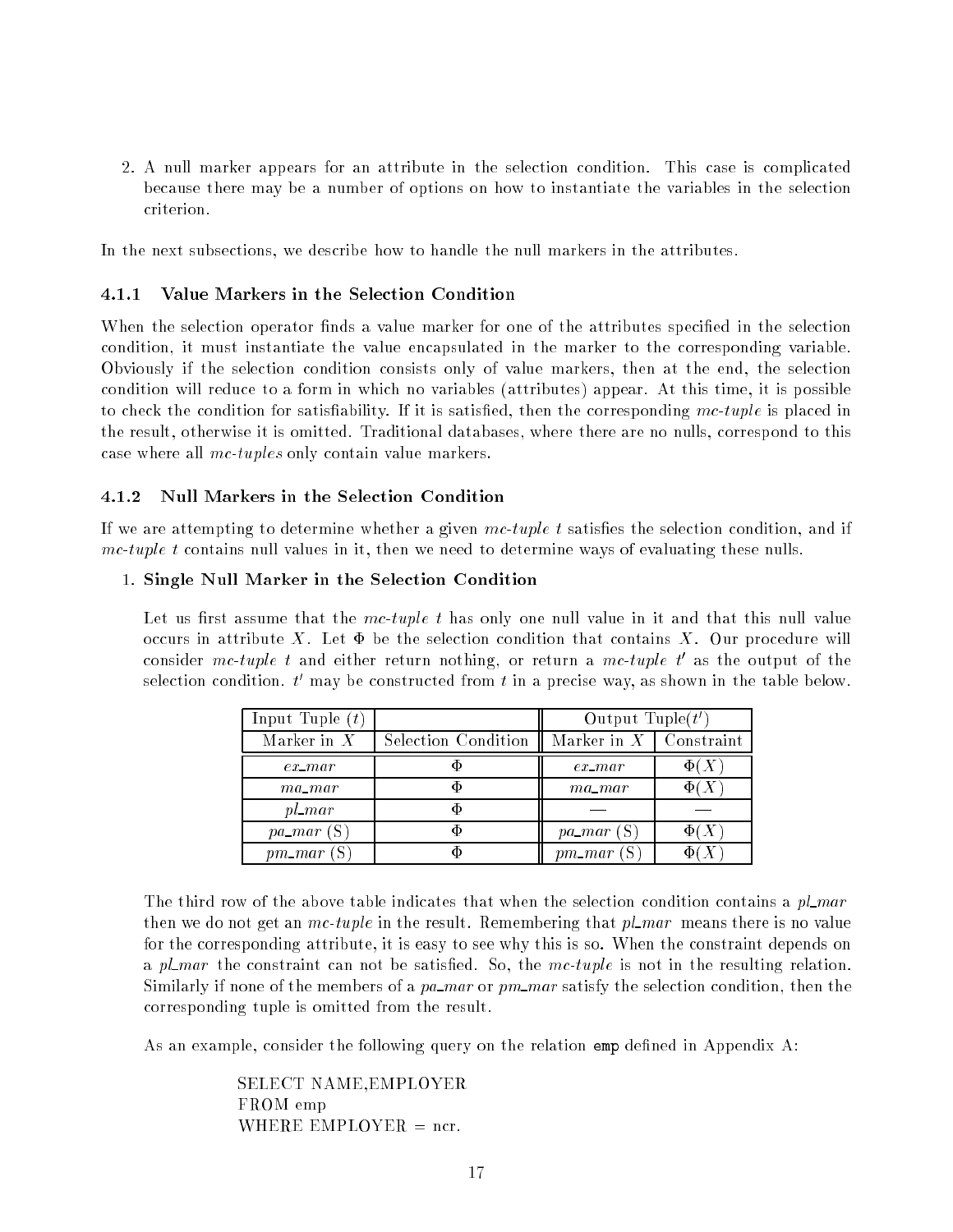In this case:

- (a)  $Mc$ -tuple 22 is clearly in the answer.
- (b) On the other hand, consider mc-tuple 23. This says Ed works for either IBM or NCR, but we don't know which. According to the above table, we return the tuple:

|                     | tid Person Employer                                       | I Constraint |
|---------------------|-----------------------------------------------------------|--------------|
| $23^{\bullet}$   ed | $\mid$ pa_mar = {ibm, ncr} $\mid$ (Employer = ncr) $\mid$ |              |

I ms *mc-tuple* says that the *mc-tuple* 23 is in the relation only if the employer field is equal to NCR (which it is not known to be right now).

(c) Consider mc-tuple 25 which has a maybe marker in it. In this case, the tuple should be in the result of this select query just in case Vic's employer does exist and is NCR. As a consequence, we modify mc-tuple 25 to mc-tuple 25 s by including this condition, and place the result in the relation.

| tid                              |        | Person Employer Constraint |
|----------------------------------|--------|----------------------------|
| $25^{\circ}$ $\sqrt{\text{vic}}$ | ma mar | $\int (Emplayer = ncr)$    |

### 2. Multiple Null Markers in the Selection Condition

The next question is: what do we do if the selection condition requires that we consider an mc-tuple t that has multiple null values in it? In this case, we must apply the methods described in the preceding section to every null marker in  $t$ , and then merge the constraints resulting from this process. For instance, let us consider a complex selection condition that involves arithmetic representes such as: ( = x + = x + = x + = y + where  $z$  = y = xeed = xee attributes. Let  $\mathcal{L}$  be a relation with the schema  $R < X, Y, Z >$ , and let t be the following mc-tuple:

 $\langle v a_m r (365.00), ma_m r, ex_m r, true \rangle$ 

in R. When the selection condition is applied to t, the resulting mc-tuple is:

 $\langle va\_mar (365.00), ma\_mar, ex\_mar, \Phi(365.00, Y, Z) \rangle$ .

If instead, t were of the form:

$$
< v a_{\text{max}} (365.00), \text{ma}_{\text{max}}, \text{ex}_{\text{max}}, C >
$$

where C is a constraint over mc-tuple t, then the resulting tuple is:

 $\langle va\_mar (365.00), ma\_mar, ex\_mar, C \wedge \Phi(365.00, Y, Z) \rangle$ .

Note that the constraint part of this  $mc\text{-}tuple$  has been modified by appending a new conjunct to the original constraint.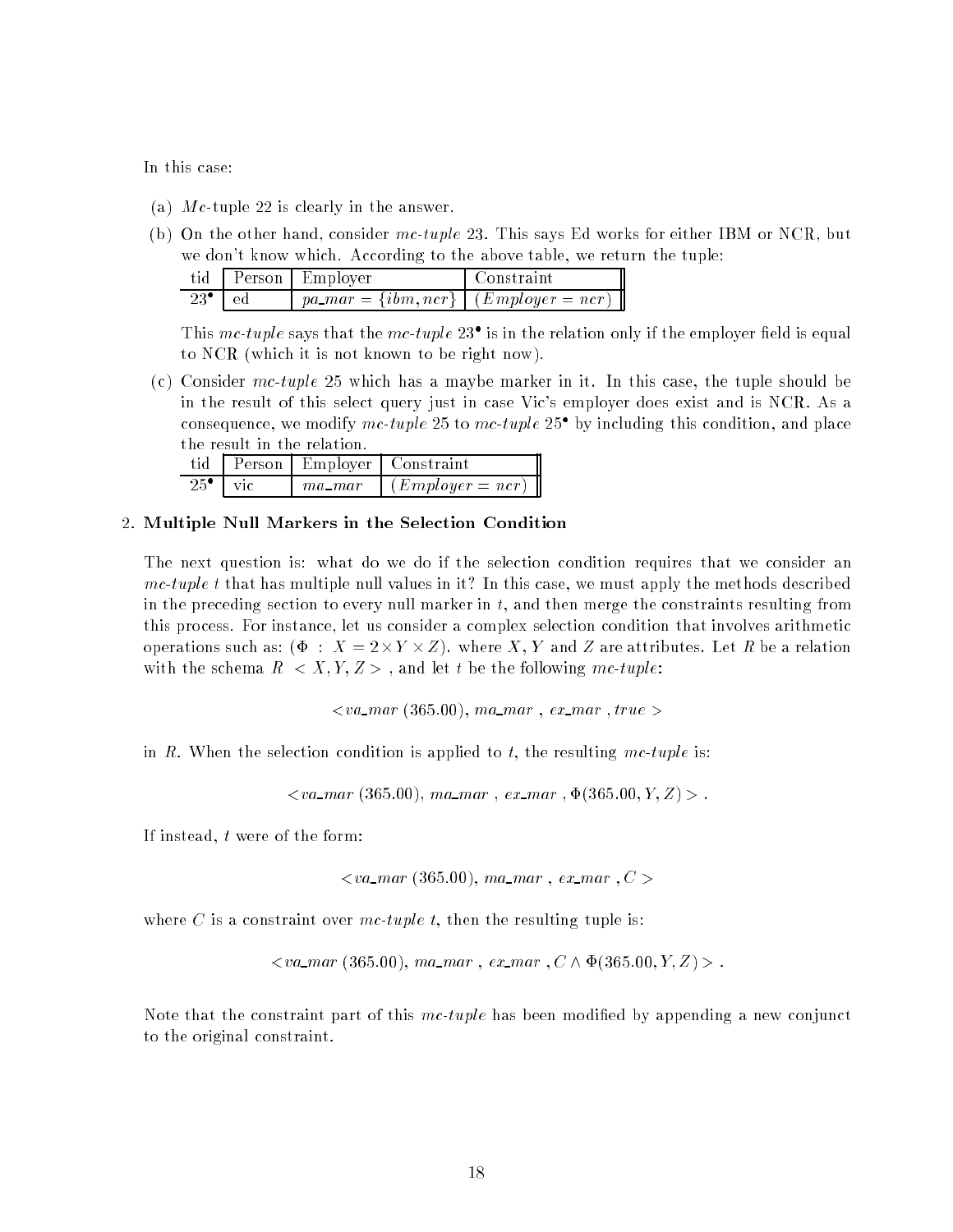#### 4.1.3Selection Predicate

A Selection Predicate is a ternary predicate of the form:

. . . . . . . . . . . . . . . . . .

 $T$  atom is true intervals to the following two conditions  $\Omega$  is the following two conditions hold:

- 1. When the process described in subsections 4.1.1 and 4.1.2 is applied to  $t_1$  and the selection condition of the condition of the condition of the condition of the condition of the condition of the condition of the condition of the condition of the condition of the condition of the condition of the condition of the c
	- $\bullet$  -refused modified selection condition is  $\Theta$  ,
	- $\bullet$  -All the variables in  $\circlearrowright$  are instantiated with values,
	- $\bullet$   $\bullet$  evaluates to "true",
	- t is equal to the time of the task of the task of the task of the task of the task of the task of the task of t
- 2. When the process described in subsections 4.1.1 and 4.1.2 is applied to  $t_1$  and the selection , we get: we get: we get: we get:  $\alpha$ 
	- $\bullet$  -refused modified selection condition is  $\Theta$  ,
	- $\bullet$   $\uplus$  includes uninstantiated variables,
	- the modification of the model that the model constraint the model of the model of the model of the model of the model of the model of the model of the model of the model of the model of the model of the model of the model

#### 4.1.4Selection

This operator (denoted by ) selects the mc-tuples satisfying the selection condition - and returns them in the output relation.

$$
a \in \sigma(R, \Theta) \longleftrightarrow in\_select(a, R, \Theta)
$$

where  $in\_select$  is defined as follows:

$$
in\_select(x, r, \Theta) \leftarrow (r \models y) \land \Lambda(\Theta, y, x)
$$

Example 4.1 For example, consider the emp relation in Appendix A, and consider the query

SELECT \* FROM emp WHERE Employer  $=ncr$ .

In this case, the following mc-tuples are returned:

|                |                | tid Person Employer      | Constant              |
|----------------|----------------|--------------------------|-----------------------|
| $22^{\bullet}$ | sherry         | ncr                      | <i>true</i>           |
| $23^{\circ}$   | ed             | $pa\_mar = \{ibm, ncr\}$ | $(Employer = ncr)$    |
| $25^{\circ}$   | $\mathit{vic}$ | $ex\_mar$                | $(Emplayer = nr)$     |
| $26^{\bullet}$ | oscar          | $pa\_mar = \{ncr\}$      | $(Em\nu loger = ncr)$ |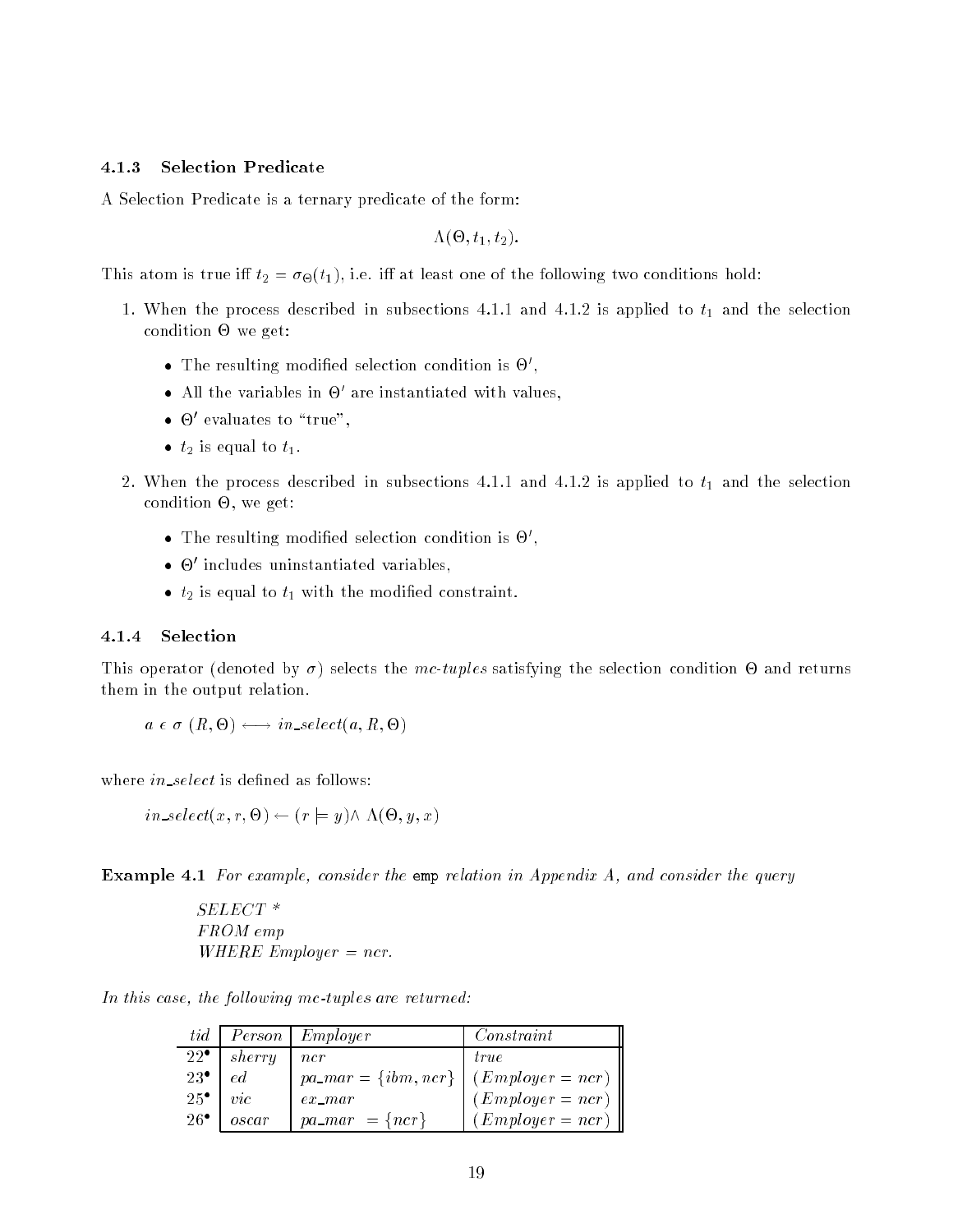#### 4.1.5Correctness

The selection operator is correct in the sense that  $\sigma(Rep(R)) = Rep(\sigma(R))$ . To see this note that:  $\sigma$ (*Rep*(*R*)) =  $\tau$   $\sigma$ (*R*) i*R* = *can*(*R*) $\tau$  and,  $\mathbb{R}e\mathbb{P}(\mathcal{O}(\mathbb{R})) = \mathbb{R}R(\mathbb{R}) = \mathbb{C}an(\mathcal{O}(\mathbb{R}))$ .

Let  $R$  be a candidate relation of  $R.$  If tuple  $\iota$  is in  $R$  and if it also satisfies the selection condition,  $\liminf$  it will be in  $\theta$  (Ref.

**There** is an *mc-tuple t* in  $R$  such that t satisfies

$$
\Psi(t) = \rho(t) \wedge \Phi(t).
$$

Since  $\iota$  also satisfies  $\Theta$ , we can conclude that  $\iota$  satisfies

$$
\Psi(t) \wedge \Theta = \rho(t) \wedge \Phi(t) \wedge \Theta.
$$

However, if we look at the definition of the selection operator, we can see that if an  $mc\text{-}tuple$  t'' is in  $\sigma(R)$  then

$$
\Psi(t'') = \rho(t'') \wedge \Phi(t'') = \rho(t''') \wedge \Phi(t''') \wedge \Theta
$$

where  $t = 18$  a mc-tuple in relation  $R$ .

Hence for each tuple to in  $\sigma(R)$ , there exists an mc-tuple to in  $\sigma(R)$ , and for each mc-tuple to in  $\sigma(R)$ , there is a tuple t in  $K$ . This basically means that  $\sigma(K)$  is a candidate relation of  $\sigma(R)$  which proves the above claim.

Example 4.2 Suppose we have the following relation (R):

| tid |           | Constant |
|-----|-----------|----------|
|     | $ex\_mar$ | tru e    |
|     |           | true.    |

Let us also assume that a selection operation is performed on this relation with the selection condition -(X) = ((X = 5) \_ (X = 7)).

 $B = \begin{bmatrix} 1 & 1 \\ 1 & 1 \end{bmatrix}$  is the above definition of  $B = \begin{bmatrix} 1 & 1 \\ 1 & 1 \end{bmatrix}$ 

| $X=5$ )<br>$=$<br>$ex$ mar |  |
|----------------------------|--|
|                            |  |
|                            |  |

 $Rep(\sigma_{\Theta}(R))$  is  $\{R_1, R_2\}$  such that,  $R_1 = \blacksquare$  $5 \pm 7$ 

On the other hand,  $\mathbf{Re}p(\mathbf{R})$  is  $\{\mathbf{R}_1,\mathbf{R}_2,\ldots\}$  such that,  $\mathbf{R}_1 =$ ,  $n_2 =$  $\mathbf{y} = \mathbf{y} + \mathbf{y}$ 

.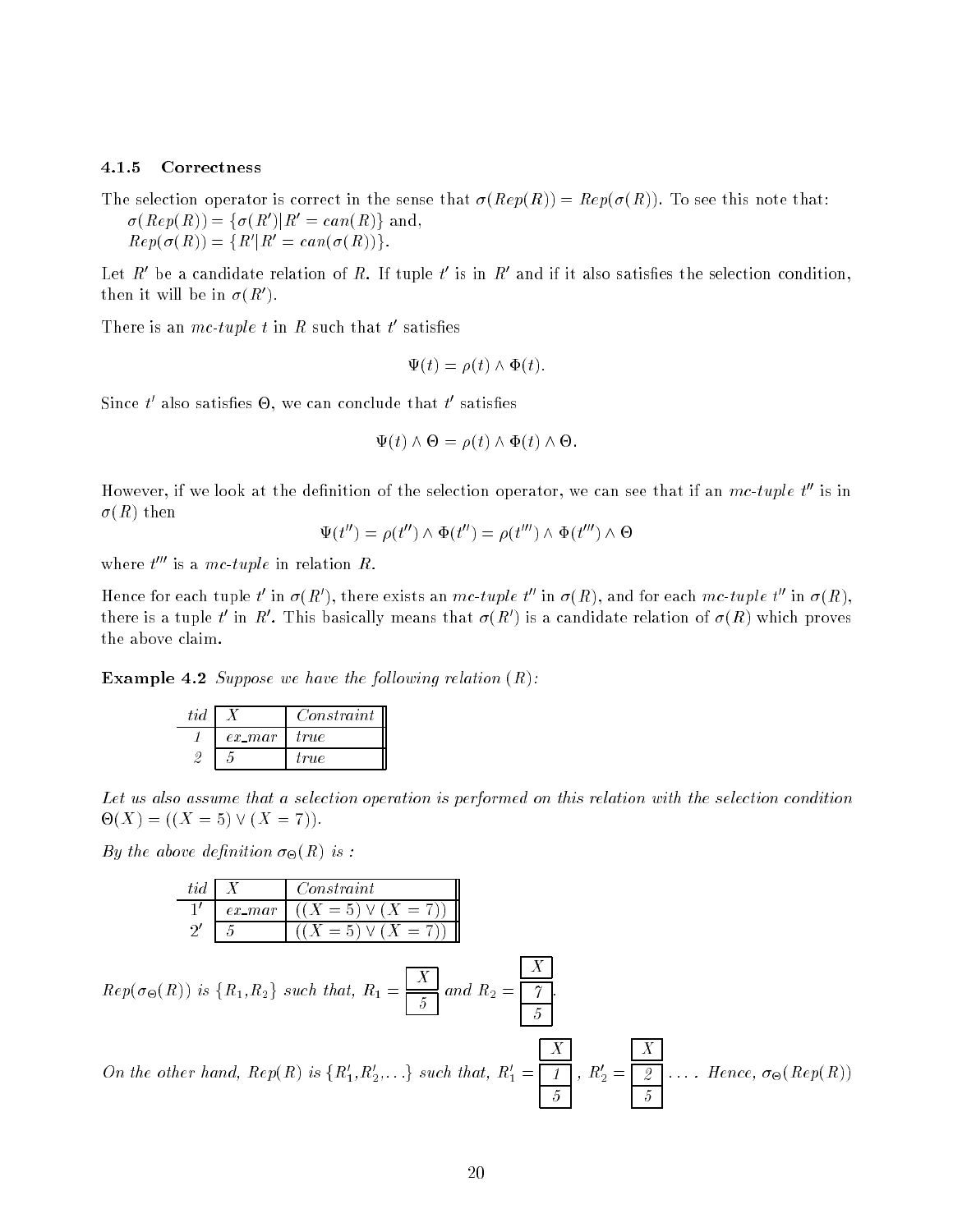is 
$$
\{R''_1, R''_2\}
$$
 such that,  $R''_1 = \frac{X}{5}$ ,  $R''_2 = \frac{X}{5}$ .

 $\mathcal{L}(X) = \mathcal{L}(X - Y)$ .  $\mathcal{L}(X - Y)$ .

Correctness of the other relational operators follow similarly.

#### 4.2**Projection**

The projection operator is easy to define, because its behavior is very similar to the behavior of the standard projection operator. The main difference is that the constraints associated with some of the mc-tuples may undergo a change when this operation is executed.

For example, consider the query

PROJECT Person  $FROM$  ( SELECT  $*$  FROM emp WHERE Employer = ncr)

The table returned by the inner select is shown in Example 4.1. If we were to do a standard project on this (and naively carry the constraints along, as before, by replacing old tuple-ids by the new tuple-ids), we would obtain the table:

| tid          | Person | Constraint            |
|--------------|--------|-----------------------|
| $22^{\circ}$ | sherry | true                  |
| $23^{\circ}$ | ed     | $(Emplayer = nr)$     |
| $25^{\circ}$ | vic    | $(Emplayer = ncr)$    |
| $26^\circ$   | oscar  | $(Em\nu loger = ncr)$ |

However, these expressions refer to the *non-existent* field, employer, which makes the future evaluation of these constraints impossible. Nevertheless, the Person, Ed, is in the projected name field iff the constraint associated with the *original mc-tuple* was satisfied. Hence, we need to allow the constraints in a projection to refer to the fields of *other mc-tuples*. In this example, this would be done as follows:

| tid          | Person | Constraint                      |
|--------------|--------|---------------------------------|
| $22^{\circ}$ | sherry | true                            |
| $23^{\circ}$ | ed     | $(23^{\bullet}.Emplayer = ncr)$ |
| $25^{\circ}$ | vic    | $(24^{\bullet}.Emplayer = ncr)$ |
| $26^\circ$   | oscar  | $(25^{\bullet}.Emplayer = ncr)$ |

Addition of tuple pointers necessitates the storage of the intermediate tables. If an intermediate table is deleted, those mc-tuples which point to it need to be reconsidered. The associated constraints of those mc-tuples could be assumed to be true (with an optimistic approach) or could be assumed to be false (with a skeptical approach)  $-$  this leads to the null tuple. However, when such nonmonotonic inferences are made, the correctness of answers generated cannot be guaranteed.

#### 4.2.1Projection

The Projection operator  $(\Pi)$  is defined as follows: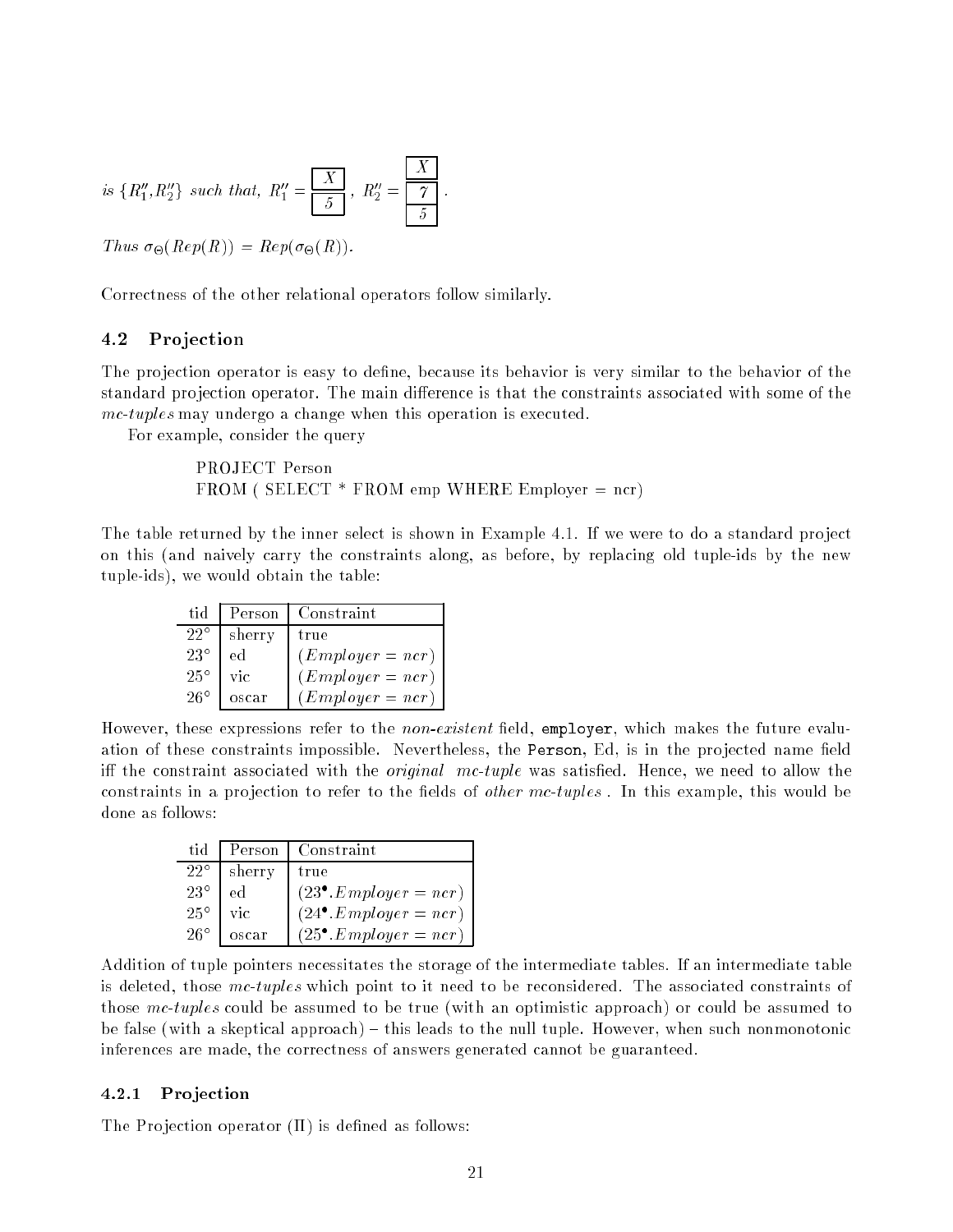$$
a: \{C\} \in \Pi \ (R, a_{\pi}) \longleftrightarrow in\text{-}project(a: \{C\}, R, a_{\pi})
$$

where  $a: \{C\}$  denotes an mc-tuple of the form  $\langle a_1, ..., a_n, C \rangle$  and in project is defined as follows:

$$
in\_project(t: \{c_t\}, r, a_{\pi}) \leftarrow r \models x: \{c_x\} \land (t = x[a_{\pi}]) \land (project\_constr(c_t, c_x, a_{\pi}))
$$

Here *project constr* is a predicate which is used to reflect the projection operation onto the constraint part of the mc-tuples in the relation.

#### 4.3Join

The behavior of the join operator in the presence of null values is slightly different from the behavior of the standard join operator. To see this, consider the phone relation with the schema  $(Name, Phone)$ in Appendix A, and consider another relation,  $R_2$  having the schema (Of fice, Phone) meaning that *Phone* is in the  $Office$ . Let us now see what happens when we attempt to join the following two  $mc-tuples$  from phone and  $R2$ , respectively.

 $t_1$  is in phone relation and  $t_2$  is in  $R_2$  where:  $t_1 = \langle va\_mar(elaine), ex\_mar, true \rangle$  $t_2 = \langle va\_mar(1221), ma\_mar, true \rangle$ 

It is not obvious how to do a join operation on the *Phone* attribute because the semantics of the null markers residing in the *Phone-slot* are different. We now define an operation, called the marker join *operator*, that will facilitate the combination, via a join operation, of such  $mc\text{-}tuples$ . To see how this is implemented, we observe, in the above case, that the joined triple

$$

$$

should exist in the resulting join relation iff the office room 1221 does indeed contain a phone in it, and that phone is the same phone that Elaine uses. (How to fill in the "?" above will become apparent as we proceed).

#### 4.3.1Marker Join Operator

If the joining attributes are  $t_1$ . X and  $t_2$ . Y where  $t_1$  is an mc-tuple in relation  $R_1$  and  $t_2$  is an mc-tuple in relation  $R_2$ , then the marker join operator  $(\odot_{mj})$  can be defined as follows (on the join attributes):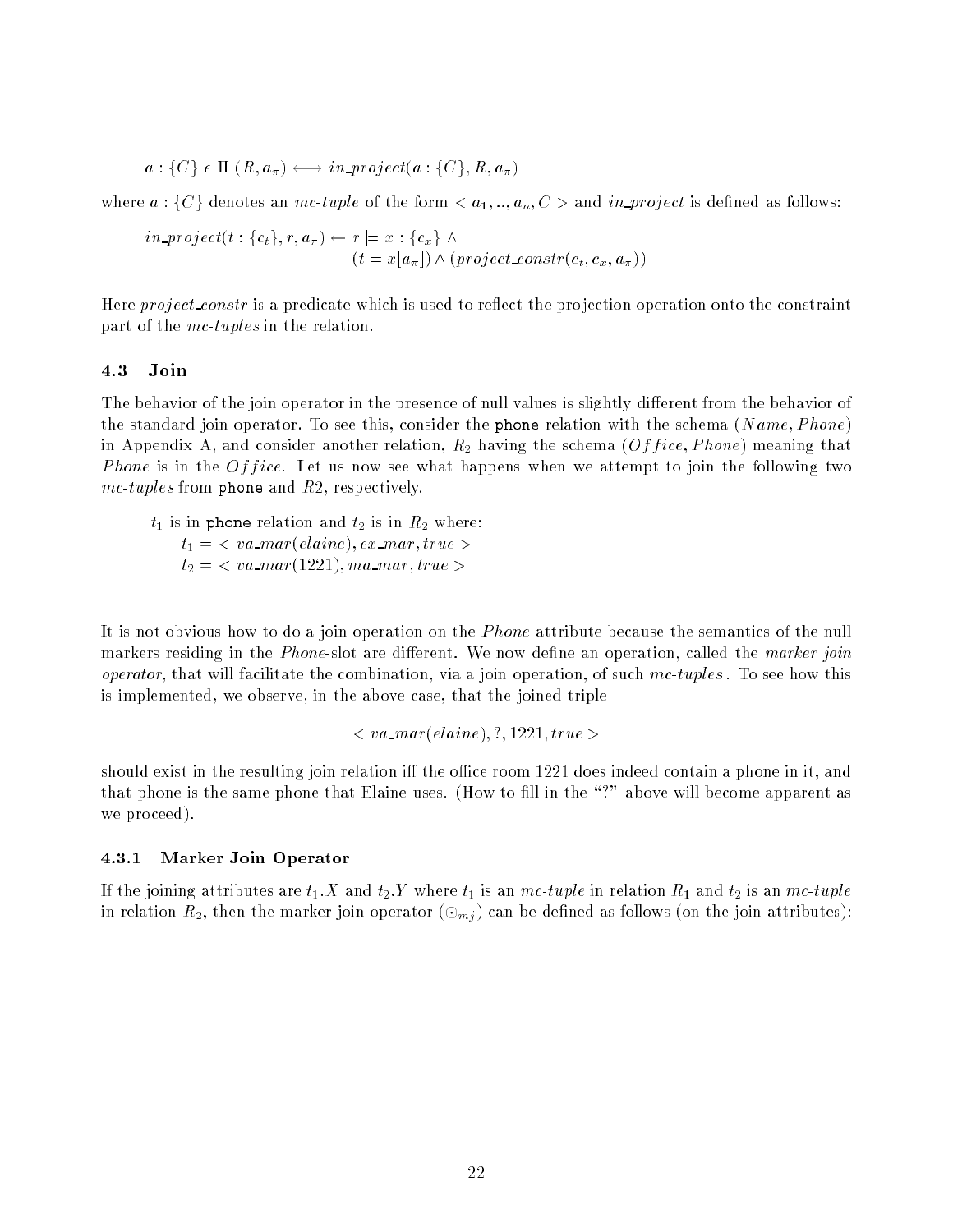| $\boldsymbol{X}$ | $\overline{Y}$  | .J                       | Constraint            |
|------------------|-----------------|--------------------------|-----------------------|
| $va$ <i>mar</i>  | $va$ <i>mar</i> | $va$ <sub>mar</sub>      |                       |
| $va$ <i>mar</i>  | $ex\_mar$       | $va$ <i>mar</i>          | 3<br>$(t_2.Y = a)$    |
| $va\_mar$        | $ma\_mar$       | $va$ <i>mar</i>          | 3<br>$(t_2.Y = a)$    |
| $va$ <i>mar</i>  | $pa\_mar$       | 2<br>$va$ <sub>mar</sub> | 3<br>$(t_2.Y = a)$    |
| $va\_mar$        | $pm\_mar$       | 2<br>$va$ <sub>mar</sub> | 3<br>$(t_2.Y = a)$    |
| $va$ <i>mar</i>  | $pl\_mar$       |                          |                       |
| $ex\_mar$        | $ex\_mar$       | $ex\_mar$                | $(t_1.X = t_2.Y = J)$ |
| $ex\_mar$        | $ma\_mar$       | $ex\_mar$                | $(t_1.X = t_2.Y = J)$ |
| $ex\_mar$        | $pa\_mar$       | $pa\_mar$                | $(t_1.X = t_2.Y = J)$ |
| $ex\_mar$        | $pm\_mar$       | $pa\_mar$                | $(t_1.X = t_2.Y = J)$ |
| $ex\_mar$        | $pl\_mar$       |                          |                       |
| $ma\_mar$        | $ma\_mar$       | $ex\_mar$                | $(t_1.X = t_2.Y = J)$ |
| $ma\_mar$        | $pa\_mar$       | $pa\_mar$                | $(t_1.X = t_2.Y = J)$ |
| $ma$ -mar        | $pm\_mar$       | $pa\_mar$                | $(t_1.X = t_2.Y = J)$ |
| $ma\_mar$        | $pl\_mar$       |                          |                       |
| $pa\_mar$        | $pa\_mar$       | $pa\_mar$                | $(t_1.X = t_2.Y = J)$ |
| $pa\_mar$        | $pm\_mar$       | $pa\_mar$                | $(t_1.X = t_2.Y = J)$ |
| $pa\_mar$        | $pl$ mar        |                          |                       |
| $pl\_mar$        | $pl\_mar$       |                          |                       |
| $pl\_mar$        | $pm\_mar$       |                          |                       |
| $pm\_mar$        | $pm\_mar$       | pa_mar                   | $(t_1.X = t_2.Y = J)$ |

1. If  $va(X) = va(Y)$  then the mc-tuple obtained by performing the join is in the result, else it is not in the result.

2. If  $va(X) \subset va(Y)$  then the mc-tuple obtained by performing the join is in the result, else it is not in the result.

3. a is the value stored in the attribute-slot  $X_+$  i.e.  $va(X) = \{a\}.$ 

The following example shows how the marker join operator is used in joining two tables:

 $\blacksquare$ 

|         | tid | Person   | Employer                | Constraint |  |
|---------|-----|----------|-------------------------|------------|--|
| $R_1$ : | 21  | sherry   | ncr                     | true       |  |
|         | 22  | ed       | $pa\_mar = \{ibm,ncr\}$ | true       |  |
|         | 23  | vic      | $ma$ $-m$ a r           | true       |  |
|         |     |          |                         |            |  |
|         | tid | Person-2 | Employer                | Constraint |  |
|         | 71  | kate     | ibm                     | true       |  |
| $R_2$ : | 72  | john     | $pa\_mar = \{ibm,ncr\}$ | true       |  |
|         | 73  | kristina | $ma\_mar$               | true       |  |

Then the join of this two relations is: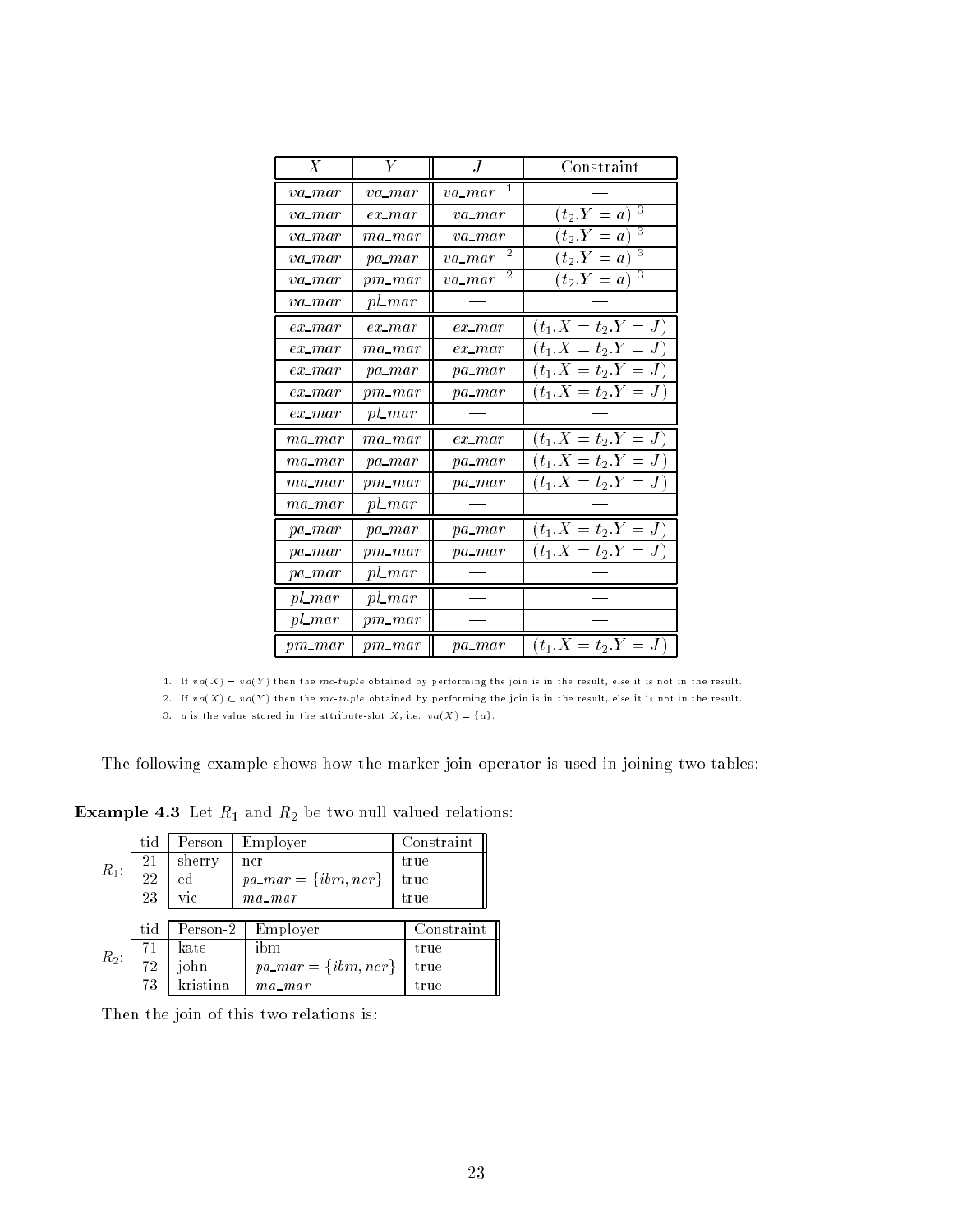|                     | tid | Person     | Employer                 | Person-2 | Constraint                                |
|---------------------|-----|------------|--------------------------|----------|-------------------------------------------|
|                     | 91  | sherry     | ncr                      | john     | $(72.Emplayer = ncr)$                     |
|                     | 92  | sherry     | ncr                      | kristina | $(73.Emplayer = ncr)$                     |
|                     | 93  | ed         | ibm                      | kate     | $(71.Emplayer = ibm)$                     |
| $R_1 \bowtie R_2$ : | 94  | ed         | $pa\_mar = \{ibm, ncr\}$ | john     | $(22.Emplayer = 72. Emplayer = Emplayer)$ |
|                     | 95  | ed         | $pa\_mar = \{ibm, ncr\}$ | kristina | $(22.Emplayer = 73. Emplayer = Emplayer)$ |
|                     | 96  | vic        | ibm                      | kate     | $(23.Emplayer = ibm)$                     |
|                     | 97  | vic        | $pa\_mar = \{ibm, ncr\}$ | john     | $(23.Emplayer = 72. Emplayer = Emplayer)$ |
|                     | 98  | <b>VIC</b> | $ex\_mar$                | kristina | $(23.Emplayer = 73. Emplayer = Emplayer)$ |

It is important to note that in some cases, the constraint part of the resulting mc-tuple  $t_3$  contains references to one or both of the original mc-tuples participating in the join.

#### 4.3.2Joined Predicate

This is a ternary predicate of the form:  $joined(t_1, t_2, t_3)$  where  $t_1, t_2$  and  $t_3$  are mc-tuples. The above atom is true iff  $t_3$  is the result of applying the marker join operation on the joining attributes of mc-tuples  $t_1$  and  $t_2$ , and taking the conjunction of the constraints of  $t_1$  and  $t_2$  and otherwise applying the regular join operation to the tuples.

#### 4.3.3Join

This operator takes two mc-tuples and applies the Marker Join Operator to all the joining attributes involved in them. The conjunction of the resulting "joining" constraints, as well as the original constraints in the two parent mc-tuples forms a new, composite constraint.

$$
a \in \mathbb{M} (R_1, R_2) \longleftrightarrow in\_join(a, R_1, R_2)
$$

where  $in\text{-}join$  is defined as follows:

$$
in\_join(x, r_1, r_2) \leftarrow r_1 \models y \land
$$
  

$$
r_2 \models z \land joined(y, z, x)
$$

#### 4.4Union, Intersection and Difference

#### 4.4.1Union

The definition of the union operator is exactly as it was in the standard case.

$$
a \in \bigcup (R_1, R_2) \longleftrightarrow in\_union(a, R_1, R_2)
$$

where in union is defined as follows:

 $in\_union(x, r_1, r_2) \leftarrow (r_1 \models x) \vee (r_2 \models x)$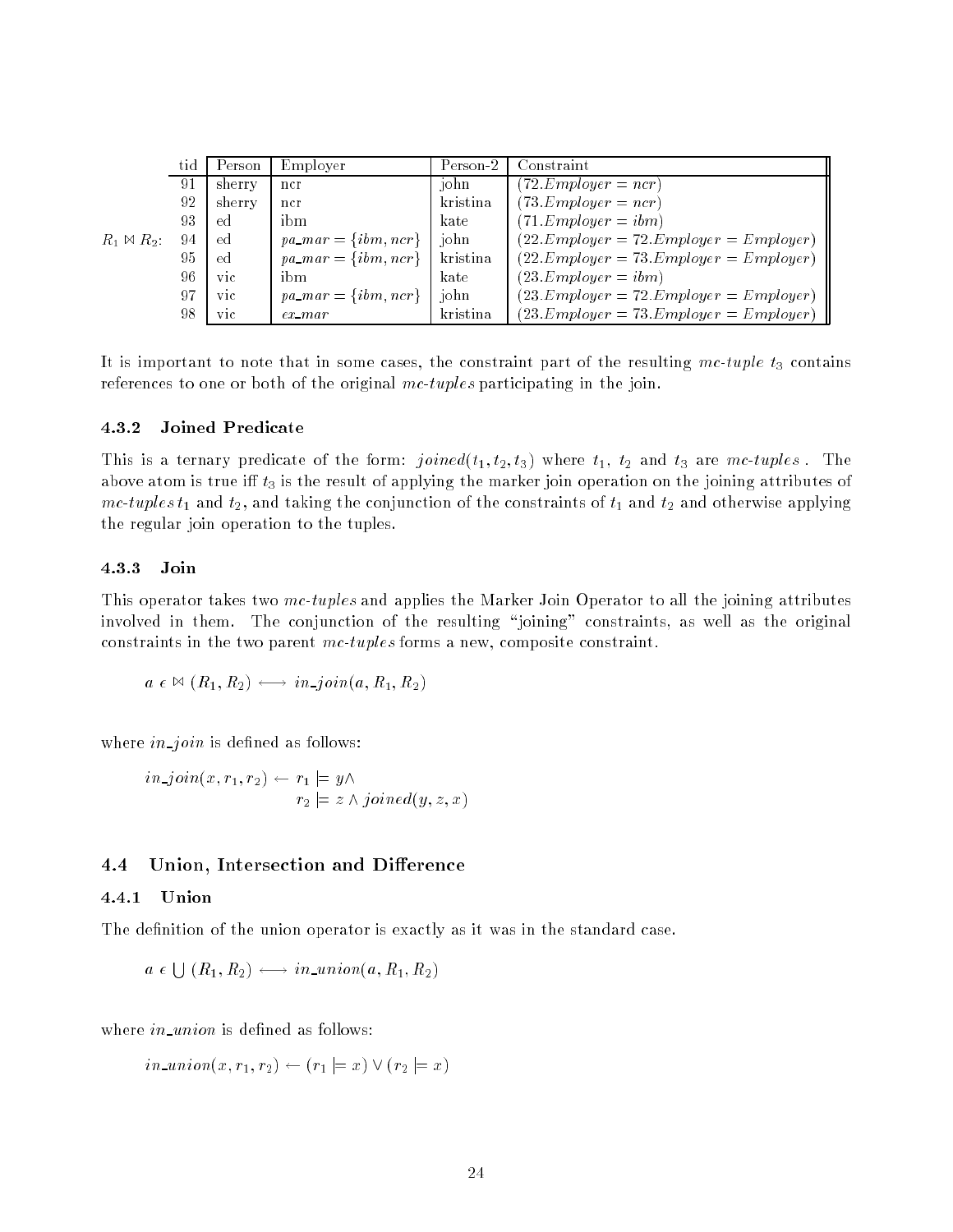#### 4.4.2Intersection

The definition of the intersection operation is somewhat different from the standard case. To see this, consider the case when  $\langle va\_mar(20), c_1 \rangle$  is in  $R_1$  and  $\langle va\_mar(20), c_2 \rangle$  is in  $R_2$ . In this case we would expect the mc-tuple  $\langle va\_mar(20), c_1 \wedge c_2 \rangle$  to be in the intersection. However, the standard definition of the intersection operation does not yield this result because it is not equipped to handle constraints. Hence, the definition of the intersection operator needs to be modified. We define it as follows:

$$
a \in \bigcap (R_1, R_2, K) \longleftrightarrow in \text{ } intersect(a, R_1, R_2, K)
$$

where  $in\_intersect$  is defined as follows:

$$
in\_intersect(x:\{c_x\}, r_1, r_2, k) \leftarrow (r_1 \models y:\{c_y\}) \land (r_2 \models z:\{c_z\}) \land (x = y \odot_i z)) \land (c_x = c_y \land c_z)
$$

The operator " $\odot_i$ " is defined in such a way that for each attribute A,

$$
va(x.A) = va(y.A) \bigcap va(z.A).
$$

If this intersection results in an empty set for at least one of the attributes, then the mc-tuple is the null tuple.

Thus, in the example given above, the new definition yields  $\langle va\_mar(20), c_1 \wedge c_2 \rangle$  in the intersection.

#### 4.4.3Difference

The Difference operator is also slightly different from its standard counterpart. It is defined as follows:

$$
a \in Diff(R_1, R_2, K) \longleftrightarrow in\_diff(a, R_1, R_2, K)
$$

where in  $dif$  is defined as follows:

$$
in\_diff(x: \{c_x\}, r_1, r_2, k) \leftarrow (r_1 \models y: \{c_y\}) \land (r_2 \models z: \{c_z\}) \land (( (x = y \odot_{d,A} z) \land (c_x = c_y)) \lor ((x = y \odot_{d,B} z) \land (c_x = c_y)) \lor ... ((x = y) \land (c_x = c_y \land \neg c_z)))
$$

For a specified attribute A, " $\odot_{d,A}$ " is defined so as to satisfy the equality

$$
va(x.A) = va(y.A) \bigcap ((Dom(A) \bigcup \{\bot\}) - va(z.A)).
$$

If this intersection results in an empty set for the domain of the attribute  $A$ , then the associated mc-tuple is the null tuple.

Note that for every attribute in the schema, we have a conjunct in the difference operator.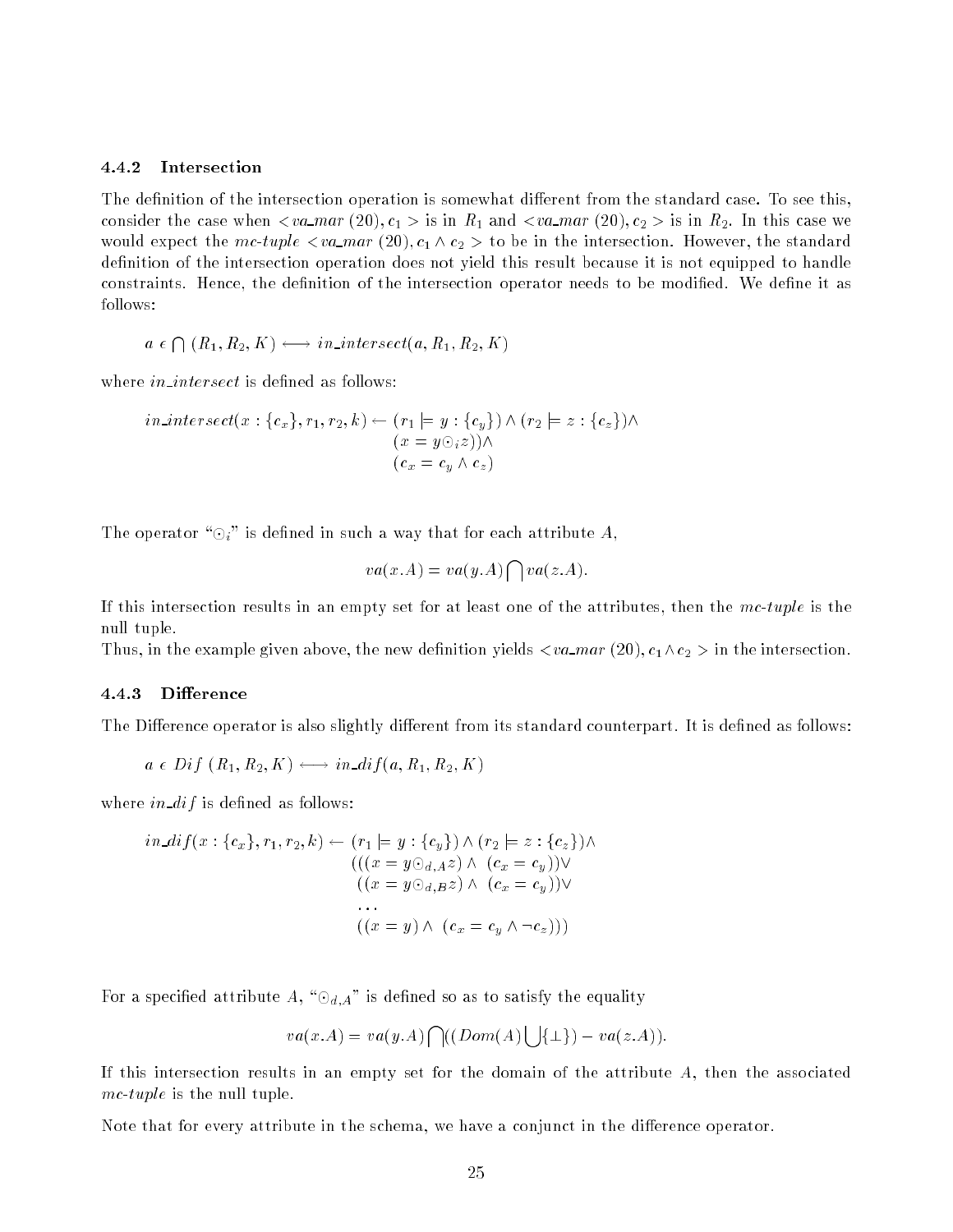An example will help the reader see how this operator works. Let  $\langle va\_mar(20), c_1 \rangle$  be in  $R_1$  and let  $\langle va\_mar(20), c_2 \rangle$  be in  $R_2$ . In this case, the mc-tuple  $\langle va\_mar(20), c_1 \wedge \neg c_2 \rangle$  will be in the difference.

Having described the basic, primitive operations in the null value algebra, we are now in a position to study the algebraic relationships that are true within this algebra. These algebraic relationships can be used for effective query optimization.

#### 5 Properties of the Null-Valued Algebra  $\overline{5}$

In the preceding sections, we have defined an algebra for databases containing null values. In this section, we establish various properties of this algebra. In the case of each such property, we discuss the impact of the property involved.

In the rest of this section, whenever  $op_1$  and  $op_2$  are two algebraic operators,  $op_2op_1$  denotes the application of  $op_1$  followed by the subsequent application of  $op_2$ .

 $P = P$   $P = P$ ,  $P = P$  ,  $P = P$  ,  $P = P$  ,  $P = P$  ,  $P = P$  ,  $P$ 

This property says that the order in which the selection operators are applied does not matter.

*Proof*: Basically, an mc-tuple t is in  $\sigma_1 \sigma_2$  if the following holds:

$$
((R \models y) \land \Lambda(\Theta_2, y, x)) \land \Lambda(\Theta_1, x, t))
$$

where  $R$  is the input relation.

changing the order of the application of  $\sigma_{\rm s}$  will change the synthesis of the synthesis of the resulting straints, but the satisfiability of the two constraints will stay unchanged. Hence we have,

$$
((R \models y) \land \Lambda(\Theta_2, y, x)) \land \Lambda(\Theta_2, x, t)) \longleftrightarrow ((R \models y) \land \Lambda(\Theta_1, y, x)) \land \Lambda(\Theta_2, x, t))
$$

and the above equality holds.

Property 2 Rep() = Rep() (If the selection condition applies to the relation produced by the projection).

Proof : Follows directly from the properties of the selection operator and the commutativity of the conjunction of constraints.

 $\Box$ 

 $\Box$ 

The above result says that the order in which projections and selections are done is not relevant (as long as the selection condition still applies to the result of the projection). An implication of this result is that whenever selections and projections are to be done one after the other, it may be better to do the projection operation first as we may then be able to eliminate various constraints that do not apply to the fields that we are projecting.

The next result is more interesting. It says, in effect, that converting relations (including interim relations) to canonical form commutes with projection.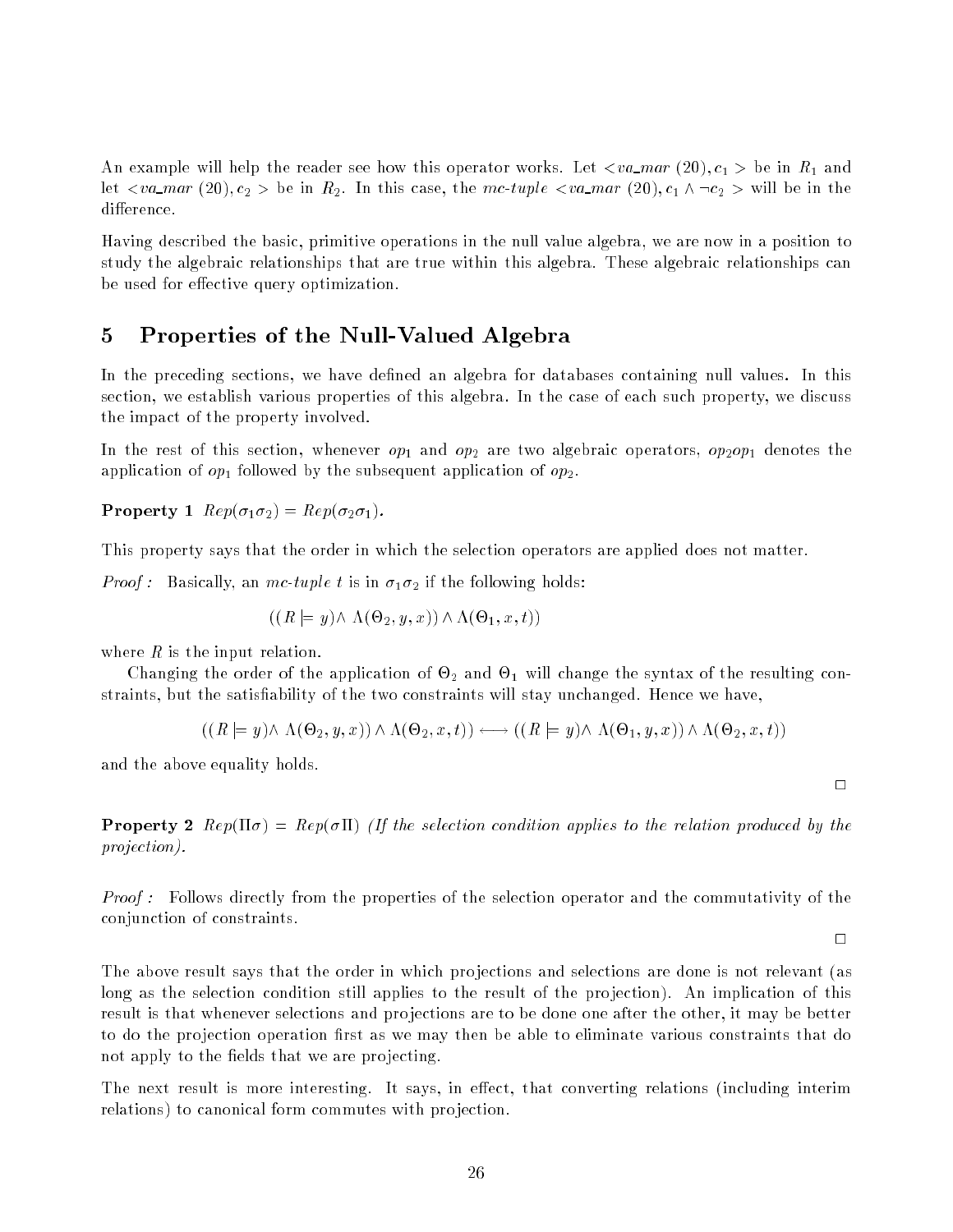Property 3 Rep(C) = Rep(C) (if the union based semantics is used).

Proof : Note that we assume that the compaction operators use the same quasi-keys.

When applied to a relation, the projection operator does not make any semantical changes to the constraints of  $mc-tuples$ , but only removes columns from the table. Hence, the behaviour of the compaction operator (which, in this case, only takes the union of the domains of the markers) is not affected by the projection operation. Hence, it is possible to perform the compaction operation before or after the projection without changing the result.

 $\Box$ 

In the intersection based compaction semantics some tuples are omitted from the tuples after the compaction, due to their empty attribute domains. This fact makes it impossible to guarantee the above property.

In the standard relational model of data, it is well known that  $\sigma(a \bowtie b) = \sigma(a) \bowtie \sigma(b)$ . Similarly in our extended model the following holds:

 $\blacksquare$   $\blacksquare$   $\blacksquare$   $\blacksquare$   $\blacksquare$   $\blacksquare$   $\blacksquare$   $\blacksquare$   $\blacksquare$   $\blacksquare$   $\blacksquare$   $\blacksquare$   $\blacksquare$   $\blacksquare$   $\blacksquare$   $\blacksquare$   $\blacksquare$   $\blacksquare$   $\blacksquare$   $\blacksquare$   $\blacksquare$   $\blacksquare$   $\blacksquare$   $\blacksquare$   $\blacksquare$   $\blacksquare$   $\blacksquare$   $\blacksquare$   $\blacksquare$   $\blacksquare$   $\blacksquare$   $\blacks$ 

However, as shown by the following example, it may be hard to see this equality unless a database history is kept to keep track of the temporary relations, and the way they were created.

Example 5.1 Let R1 and R2 be two relations with the following schemas:

 $R_1 < Name, Weight >$  $R_2 < Name, Weight >$ 

Let these relations contain the following mc-tuples :

 $R_1 : t_1 = \langle va\_mar (John), ex\_mar, true \rangle$  $R_2$ :  $t_2 = \langle va\_mar (John), ex\_mar, true \rangle$ 

Consider the selection condition (Weight  $\lt$  175). Then:

 $R_1 \bowtie R_2 = \langle va\_mar (John), ex\_mar \rangle, (t_1.Weight = t_2.Weight = Weight) \rangle.$  $\sigma(R_1 \bowtie R_2) = \langle va\_mar (John), ex\_mar, (t_1.Weight = t_2.Weight = Weight) \wedge (Weight < 175) \rangle.$ 

When computing  $\sigma(R_1) \bowtie \sigma(R_2)$ , we notice that:

$$
\sigma(R_1) = \langle va\_mar (John), ex\_mar, (t_1. Weight < 175) \rangle
$$
  
\n
$$
\sigma(R_2) = \langle va\_mar (John), ex\_mar, (t_2. Weight < 175) \rangle
$$
  
\n
$$
\sigma(R_1) \bowtie \sigma(R_2) = \langle va\_mar (John), ex\_mar, (t_1. Weight < 175) \land
$$
  
\n
$$
(t_2. Weight < 175) \land
$$
  
\n
$$
(t_{r1}.Weight = t_{r2}.Weight = Weight) \rangle.
$$

 $\Box$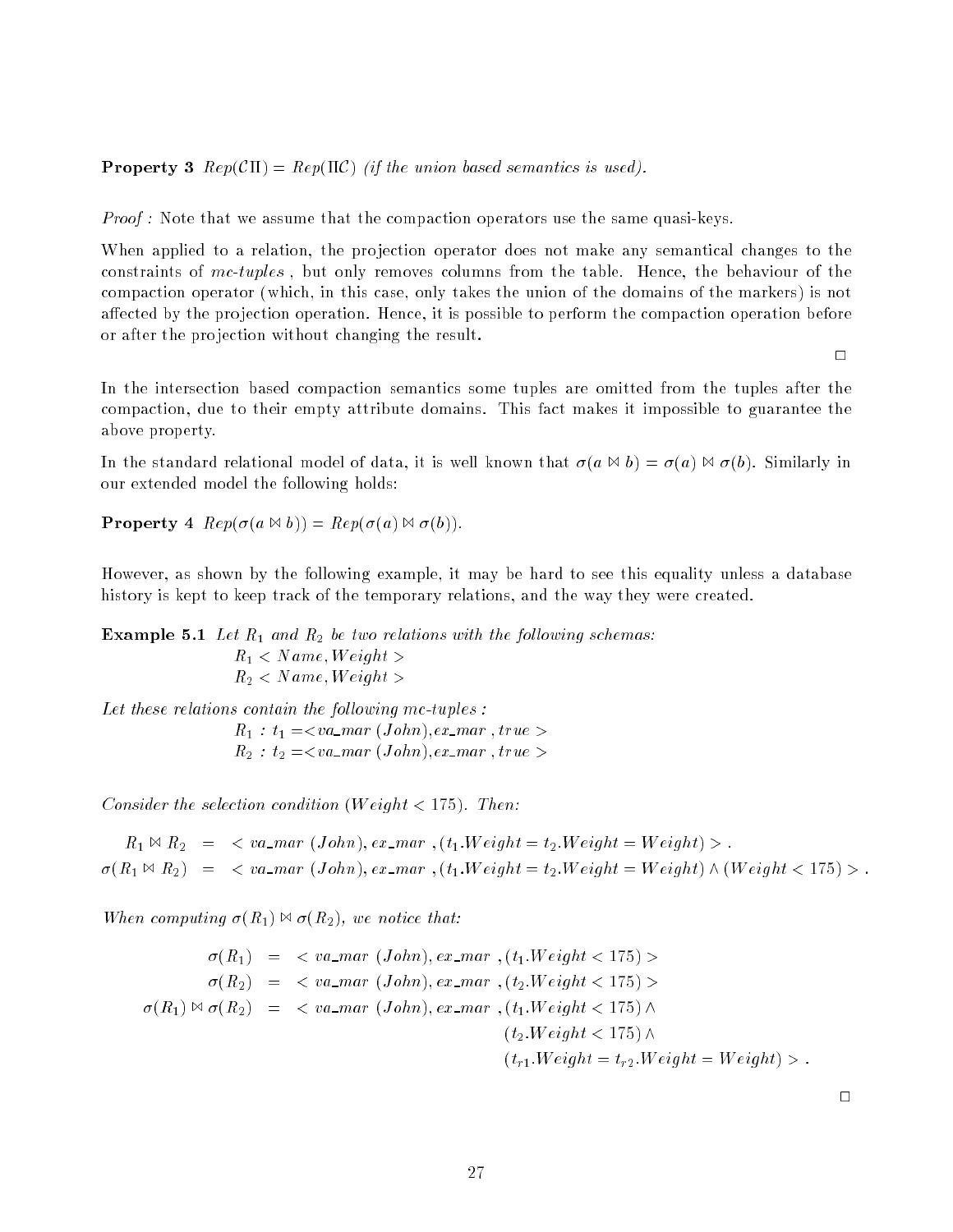Here  $t_{r1}$  and  $t_{r2}$  are mc-tuples in intermediary relations. It is easy to see that one of the results, viz.  $\sigma(R_1) \bowtie \sigma(R_2)$  contains a reference to an intermediate tuple, while the other computation.  $\sigma(R_1 \bowtie R_2)$ does not contain such a reference.

Unfortunately, "join" need not be syntactically associative in the presence of multiple types of null values, though semantically it is:

Property 5 Rep(a <sup>1</sup> (b <sup>1</sup> c)) = Rep((a <sup>1</sup> b) <sup>1</sup> c).

To see when a syntactic difference may occur, consider the following example where  $R_1, R_2$  and  $R_3$  are relations with the following schemas:

> $R_1 < Name$ , Height >  $R_2 < SSN$ ,  $Height >$  $R_3 < PIN, Height >$ .

Example 5.2 Let these relations contain the following mc-tuples :

 $R_1$  :  $t_1 = \langle va\_mar (John), ex\_mar, true \rangle$  $R_2$ :  $t_2$  =  $\lt$ va\_mar (211567842), ma\_mar , true >  $R_3: t_3 = \langle va\_mar(2578), va\_mar(6.0), true \rangle.$ 

$$
R_2 \bowtie R_3 = \langle va\_mar (2578), va\_mar (211567842), va\_mar (6.0), (t_2.Height = 6.0) \rangle
$$
  
\n
$$
R_1 \bowtie (R_2 \bowtie R_3) = \langle va\_mar (John), va\_mar (2578), va\_mar (211567842), va\_mar (6.0),
$$
  
\n
$$
(t_2.Height = 6.0) \land (t_1.Height = 6.0) \rangle.
$$
  
\n
$$
R_1 \bowtie R_2 = \langle va\_mar (John), va\_mar (211567842), ex\_mar, ((t_1.Height = t_2.Height = Height) \rangle)
$$
  
\n
$$
(R_1 \bowtie R_2) \bowtie R_3 = \langle va\_mar (John), va\_mar (2578), va\_mar (211567842), va\_mar (6.0),
$$
  
\n
$$
(t_1.Height = t_2.Height = Height) \land (t_r.Height = 6.0) \rangle.
$$

Here  $t_r$  is an mc-tuple in the intermediate relation. It is easy to see that the resulting mc-tuples are different.

The positive result here is that if a value attribute is involved in a join operation, and if this value marker is in the middle position (i.e. the join is of the form  $X \bowtie (va\_mar \bowtie Y)$ , then no temporary relation is needed.

Similarly the following equations hold.

**Property 6**  $Rep(\sigma(a \mid b)) = Rep(\sigma(a) \mid \sigma(b)).$ 

Property 7 Rep((a  $\sim$  $\blacksquare$ )  $\blacksquare$   $\blacksquare$   $\blacksquare$   $\blacksquare$   $\blacksquare$   $\blacksquare$   $\blacksquare$   $\blacksquare$   $\blacksquare$   $\blacksquare$   $\blacksquare$   $\blacksquare$   $\blacksquare$   $\blacksquare$   $\blacksquare$   $\blacksquare$   $\blacksquare$   $\blacksquare$   $\blacksquare$   $\blacksquare$   $\blacksquare$   $\blacksquare$   $\blacksquare$   $\blacksquare$   $\blacksquare$   $\blacksquare$   $\blacksquare$   $\blacksquare$   $\blacksquare$   $\blacksquare$   $\bl$  $\sim$ (b)).

Property 8 Rep((a Dif b)) = Rep((a) Dif (b)).

*Proof*: The proofs of these properties are omitted.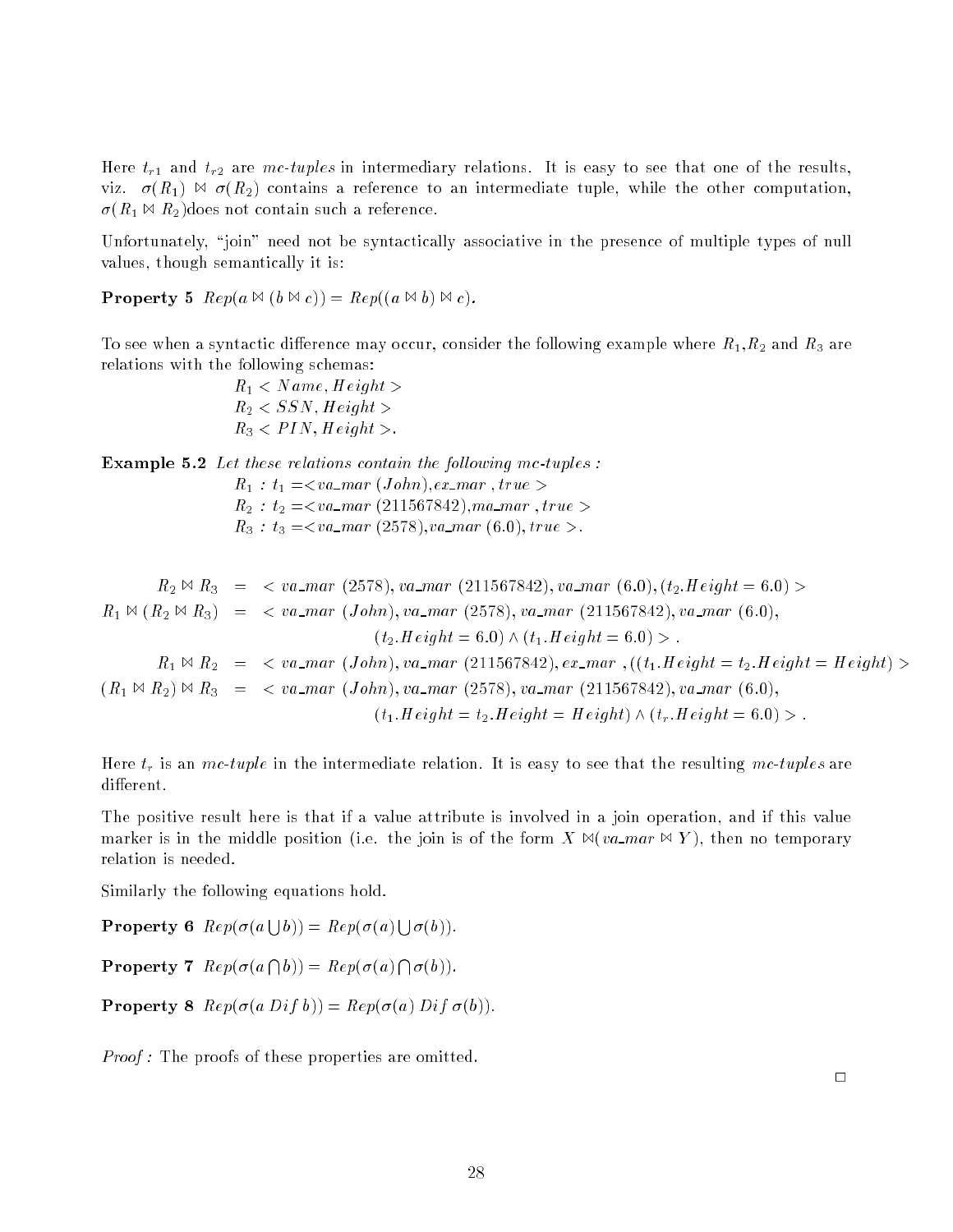### 6 Experimental Results on Query Optimization

We have developed an experimental implementation of a database containing null values of the types described in this paper. The implementation consists of a total of approximately 4000 lines of C-code and runs on a  $Sparc/Unix$  workstation. The implementation is not an implementation of a full-fledged DBMS; rather, it consists of a body of algorithms implementing the various selection, projection, join. and canonical form computation operations. Most of the code relates to managing the constraints that arise when null values are present. Below, we report on the result of four experiments we have conducted based on this prototype implementation.

All the experiments (except joins) use six relations  $R_1, \ldots, R_6$  having identical schemas

$$
\langle A_1, A_2, A_3 \rangle
$$

where each of these attributes is of type integer. Relations  $(R_1)$  and  $(R_4)$  contain 250 tuples, relations  $(R_2)$  and  $(R_5)$  contain 1000 tuples and relations( $R_3$ ) and  $(R_6)$  contain 2000 tuples. The first attribute of each relation  $(A_1)$  contains only va markers. This attribute is the quasi-key attribute. The other two attributes  $(A_2 \text{ and } A_3)$  contain all possible markers (va mar, ex mar, pm mar, ma mar , pa mar) with equal probability (20% each) for  $R_1, R_2, R_3$  and contain 50% va mar, 50% (ex mar,  $pm\_mar$ , ma\_mar, pa\_mar) for for  $R_4, R_5, R_6$ .

The experiments for joins are carried out on similar sets of relations. But this time there are two sets of relations with schemas  $\langle A_1, A_2, A_3 \rangle$  and  $\langle A_1, A_2, A_4 \rangle$  (so that, the join occurs on attributes  $A_1$  and  $A_2$ ) and the va\_mar ratio is taken to be 33.3% and 50% in different experiments.

All times in this section are given in miliseconds.

#### 6.1Experiment 1

Purpose: The main aim of this experiment was to study the equality  $\sigma_1 \sigma_2 = \sigma_2 \sigma_1$ . In particular, we wished to determine whether it is better to first perform selections on relations with relatively few null values, or to perform them on relations with a larger number of null values.

<u>Method:</u> We used two sets of timings. In the first, we let  $\sigma_1$  be  $(A_1 = A_2)$ , and  $\sigma_2$  be  $(A_2 = A_3)$ . Thus, both the cascaded selections,  $\sigma_1 \sigma_2$  and  $\sigma_2 \sigma_1$  have the same selection condition, viz.  $(A_1 = A_2 = A_3)$ . The result of these experiments is shown in Figure 1.

In the second set of timings, the only change we made was that  $\sigma_2$  selected all tuples where  $A_1 = A_3$ . The net result of the cascaded selects,  $\sigma_1 \sigma_2$  and  $\sigma_2 \sigma_1$  is still the set of all tuples satisfying the condition  $(A_1 = A_2 = A_3)$ . The result of these timings is shown in Figure 2.

Interpretation of Results: In the first set of timings (cf. Figure 1), the cascaded selection  $\sigma_1\sigma_2$  first performs selection on the condition  $A_2 = A_3$ . This selection condition operates on attibute columns containing a relatively large number of null values (and hence constraints). Consequently, it is relatively hard to eliminate tuples. In contrast, the cascaded selection  $\sigma_2 \sigma_1$  first applies the selection condition  $\sigma_1$  which checks if  $A_1 = A_2$ . The attribute field  $A_1$  contains only va markers, i.e. it contains no null values. Thus, a relatively large number of tuples can be eliminated by this selection condition prior to performing a selection (viz.  $\sigma_2$ ) that operates on attribute fields containing relatively large numbers of null values. Thus, the times recorded for the cascaded selection  $\sigma_2 \sigma_1$  are better than for the cascaded selection  $\sigma_1 \sigma_2$ .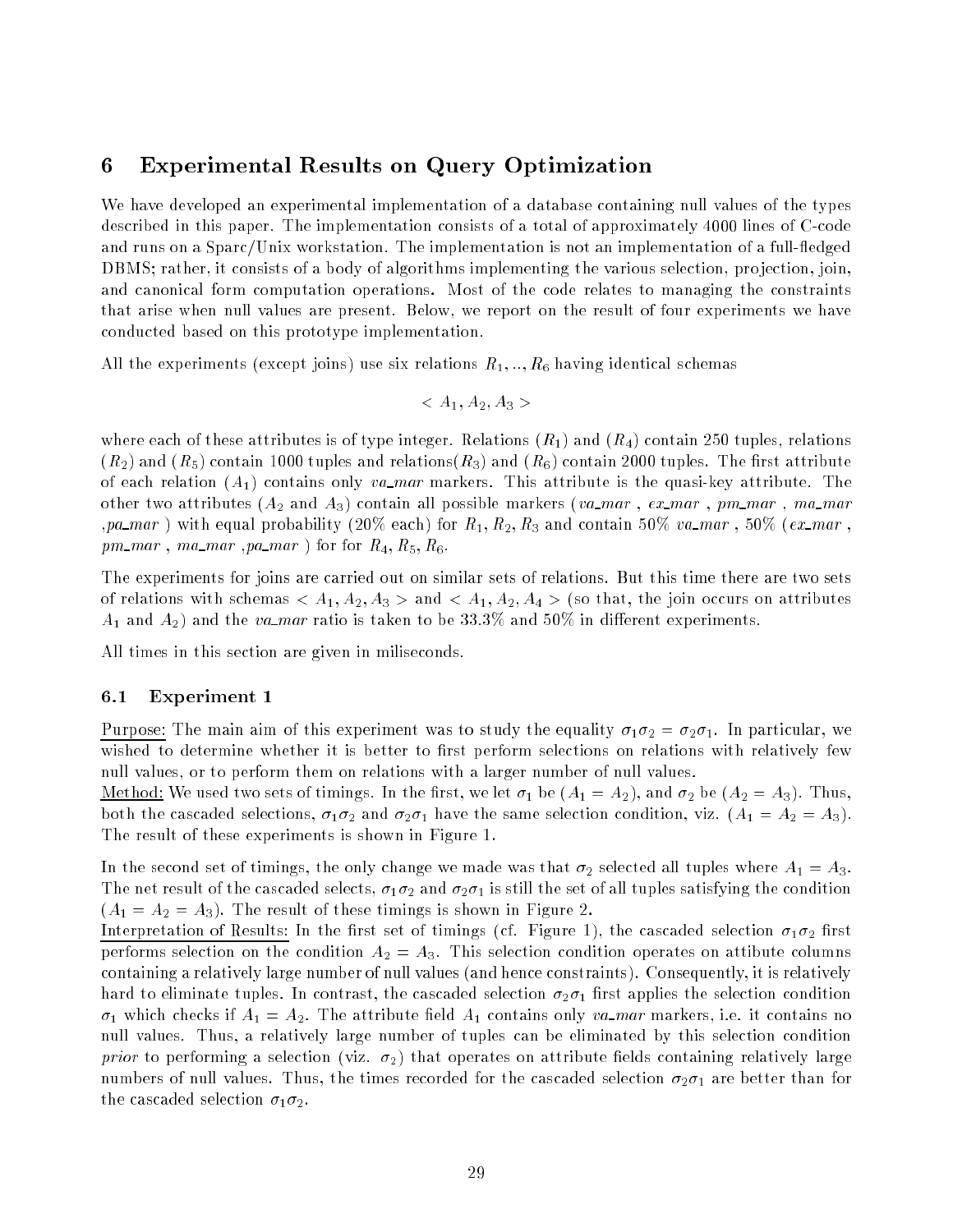

Figure 1:  $\sigma_2\sigma_1$  is shown by dotted lines (- - -),  $\sigma_1\sigma_2$  is shown by solid lines (-)



Figure 2:  $\sigma_2 \sigma_1$  is shown by dotted lines (- - -),  $\sigma_1 \sigma_2$  is shown by solid lines (--)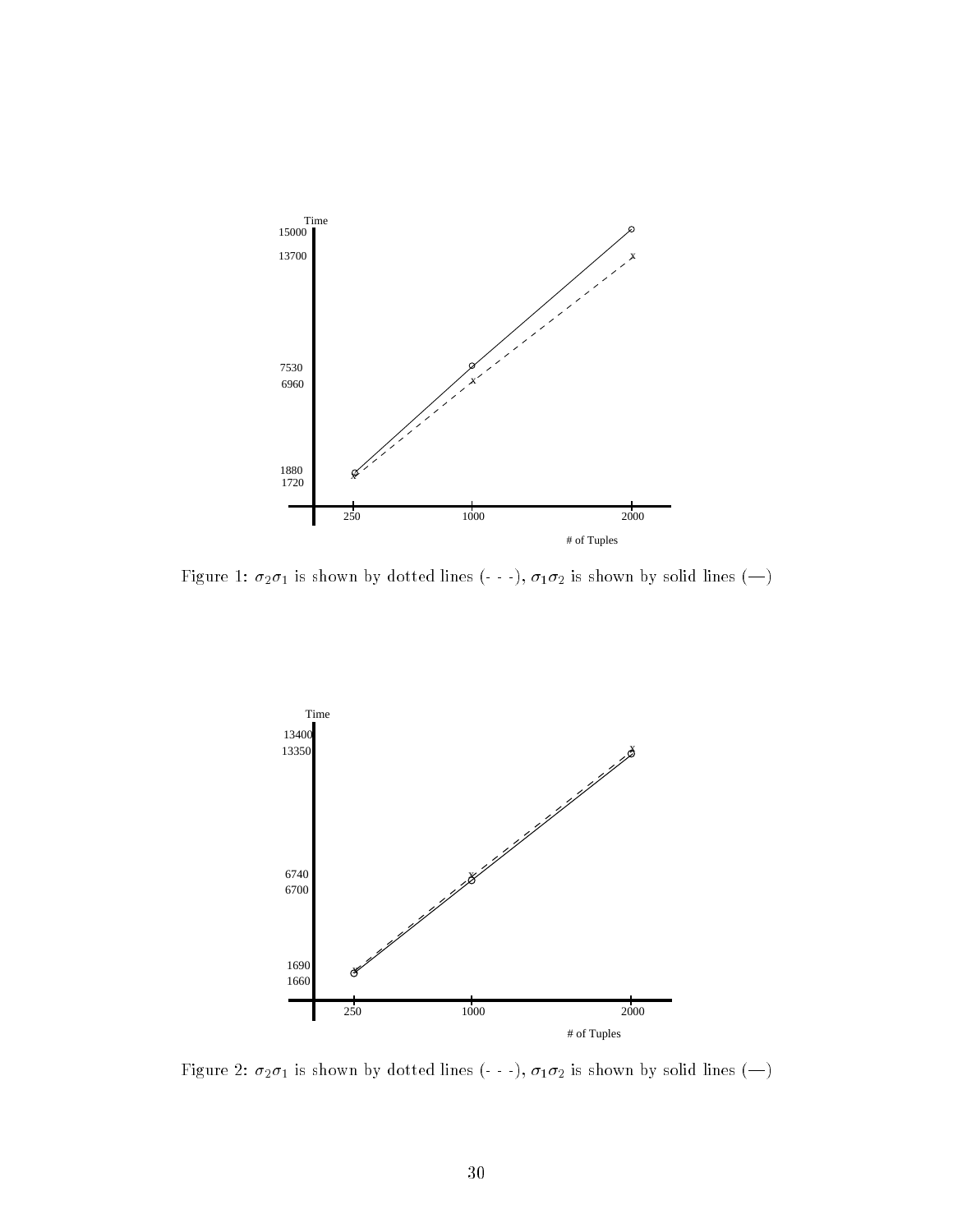In contrast, consider Figure 2, reflecting the second set of timing data. Here, both  $\sigma_1$  and  $\sigma_2$  make comparisons against the attribute  $A_1$  which contains only value markers. Thus, both the selection conditions  $A_1 = A_2$  and  $A_1 = A_3$  eliminate relatively even numbers of tuples, and hence, the cascaded selections.  $\sigma_1 \sigma_2$  and  $\sigma_2 \sigma_1$  yield almost identical results.

The observant reader will notice that all times in Figure 2 are lower than in Figure 1. This is not an accident - rewriting cascaded selects so as to make all comparisons apply to at least one field that has only (or mostly) value markers leads to a signicant savings in time.

Impact on Query Optimization: Whenever a selection of the form  $A_1 = A_2 = A_3 = \ldots = A_n$  is being performed, if one of the attributes, say  $A_i$ , consists entirely (or almost entirely) of value markers, then this set of equalities should be computed as the cascaded select

$$
\sigma_1^* \ldots \sigma_{i-1}^* \sigma_{i+1}^* \ldots \sigma_n^*
$$

where  $\sigma_j$  uses the selection condition  $(A_i = A_j)$ .

#### 6.2Experiment 2

Purpose: The main aim of this experiment was to determine how the overall performance changed when the attributes  $A_2$  and  $A_3$  had half of their slots containing value markers, with the other half being evenly distributed among the other types of markers.

Method: The same two sets of timings as in Experiment 1 were taken.

Interpretation of Results: Figures 3 and <sup>4</sup> show the results using the same two sets of timings as in Experiment 1. As the reader will observe, the observations of Experiment 1 continue to hold here. Furthermore, when the number of value markers is increased (from 20% in Experiment 1 to 50% in Experiment 2), the overall processing time for the cascaded selections drops. This is because the presence of value markers causes a large number of tuples to be eliminated, thus eliminating the need to manage various associated constraints.



Figure 3:  $\sigma_2\sigma_1$  is shown by dotted lines (- - -),  $\sigma_1\sigma_2$  is shown by solid lines (-)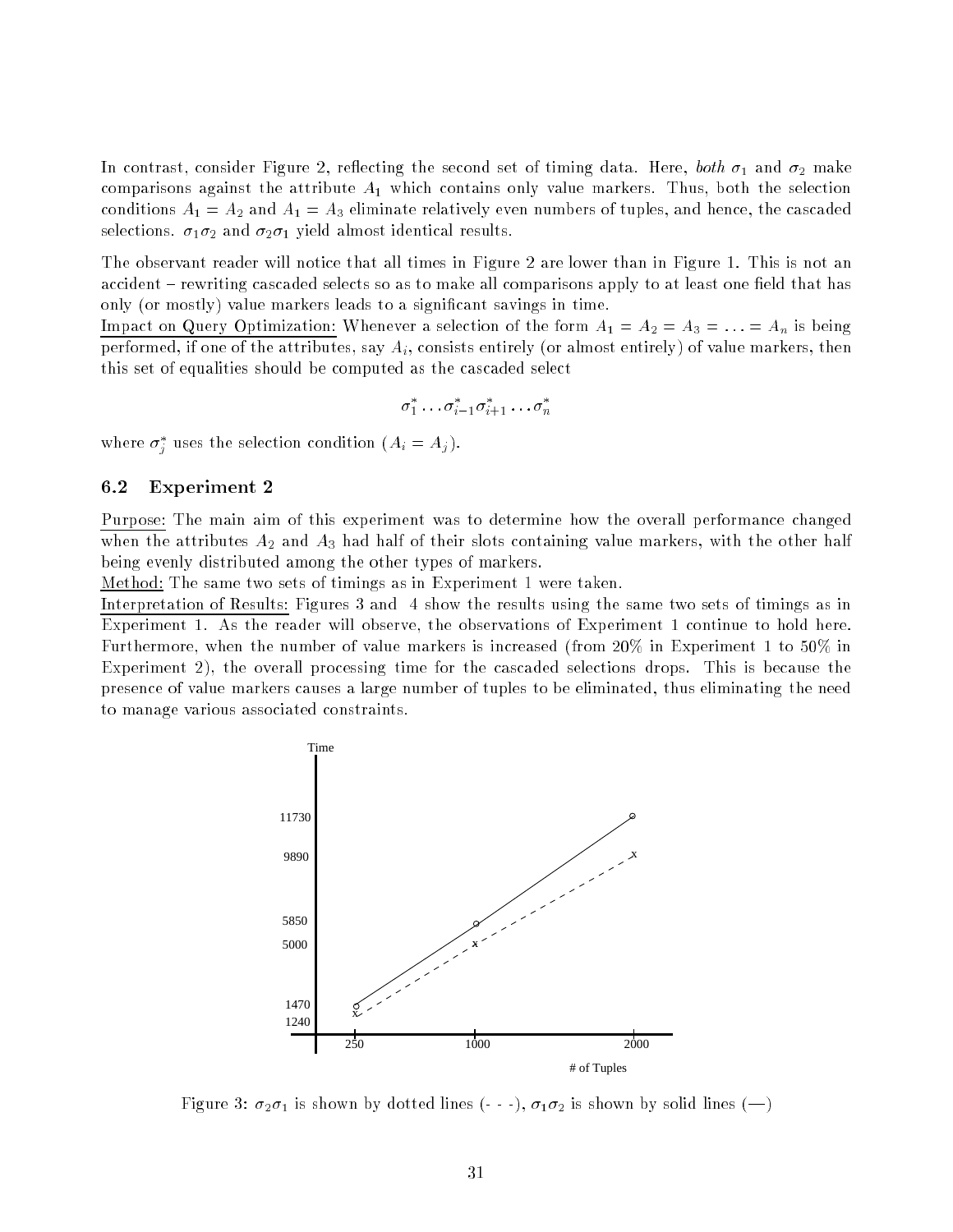

Figure 4:  $\sigma_2\sigma_1$  is shown by dotted lines (- - -),  $\sigma_1\sigma_2$  is shown by solid lines (-)

Impact on Query Optimization: The performance of the system increases as the number of value markers involved in the selection criterion increase. Thus, it is better to do selections first on attributes that have a large proportion of value markers.

#### 6.3Experiment 3

Purpose: The purpose of the third experiment was to study the equality  $\Pi \sigma = \sigma \Pi$ , and to determine which order was better when computing these expressions in databases that contain null values. Method: In this case, we took two sets of timing data. First, we took  $\sigma$  to be  $A_1 = A_2$  and  $\Pi$  to project on the attributes  $A_1$  and  $A_2$ . Hence, the result of the projection does not affect the selection condition.

Second, we increased (as in Experiment 2) the proportion of value markers in  $A_2$  and  $A_3$  to 50%, with the other null values being evenly distributed over the remaining slots.

Interpretation of Results: Figure 5 contains the results of this experiment. It is clear from this figure that performing the projection operation first decreases the overall average execution time.

The second set of timing data is shown in Figure 6. Note that the total times taken are smaller than in the case of the first timing data.

Impact on Query Optimization: When we consider an expression of the form  $\Pi\sigma$ , then we are better off rewriting this expression as  $\sigma$ II when possible. As the number of value markers increase, the impact of this rewriting is likely to become more and more signicant.

#### 6.4Experiment 4

Purpose: The aim of this experiment was to study the equality  $\sigma(a \bowtie b) = \sigma(a) \bowtie \sigma(b)$ . Recall that these two operations are equal when the attribute b contains value markers only (otherwise these two expressions are not equal).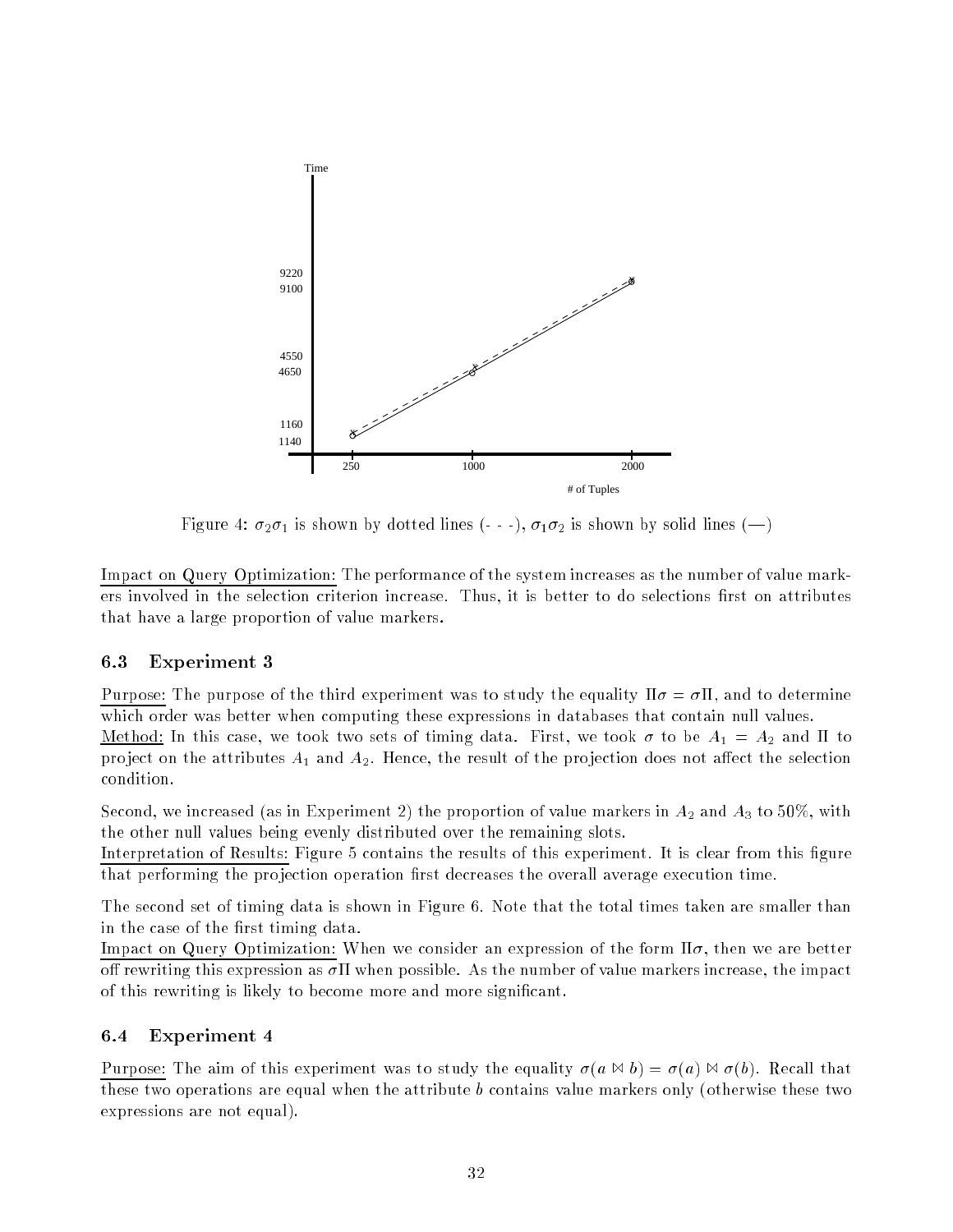

Figure 5:  $\sigma \Pi$  is shown by dotted lines (- - -),  $\Pi \sigma$  is shown by solid lines (--)



Figure 6:  $\sigma(a \bowtie b)$  is shown by dotted lines (- - -),  $\sigma(a) \bowtie \sigma(b)$  is shown by solid lines (-)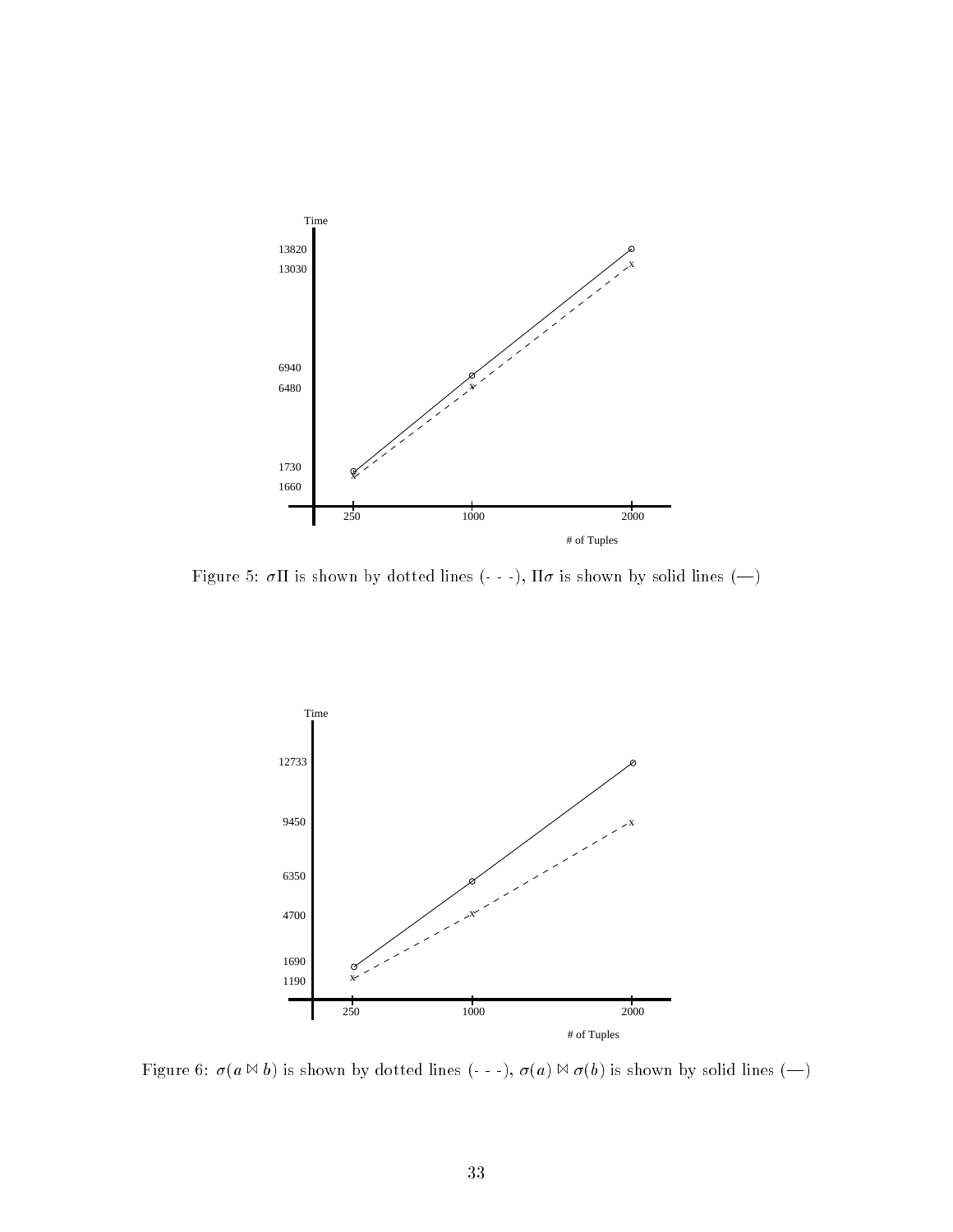

Figure 7:  $\sigma(a \bowtie b)$  is shown by dotted lines (- - -),  $\sigma(a) \bowtie \sigma(b)$  is shown by solid lines (-)



Figure 8:  $\sigma(a \bowtie b)$  is shown by dotted lines (- - -),  $\sigma(a) \bowtie \sigma(b)$  is shown by solid lines (-)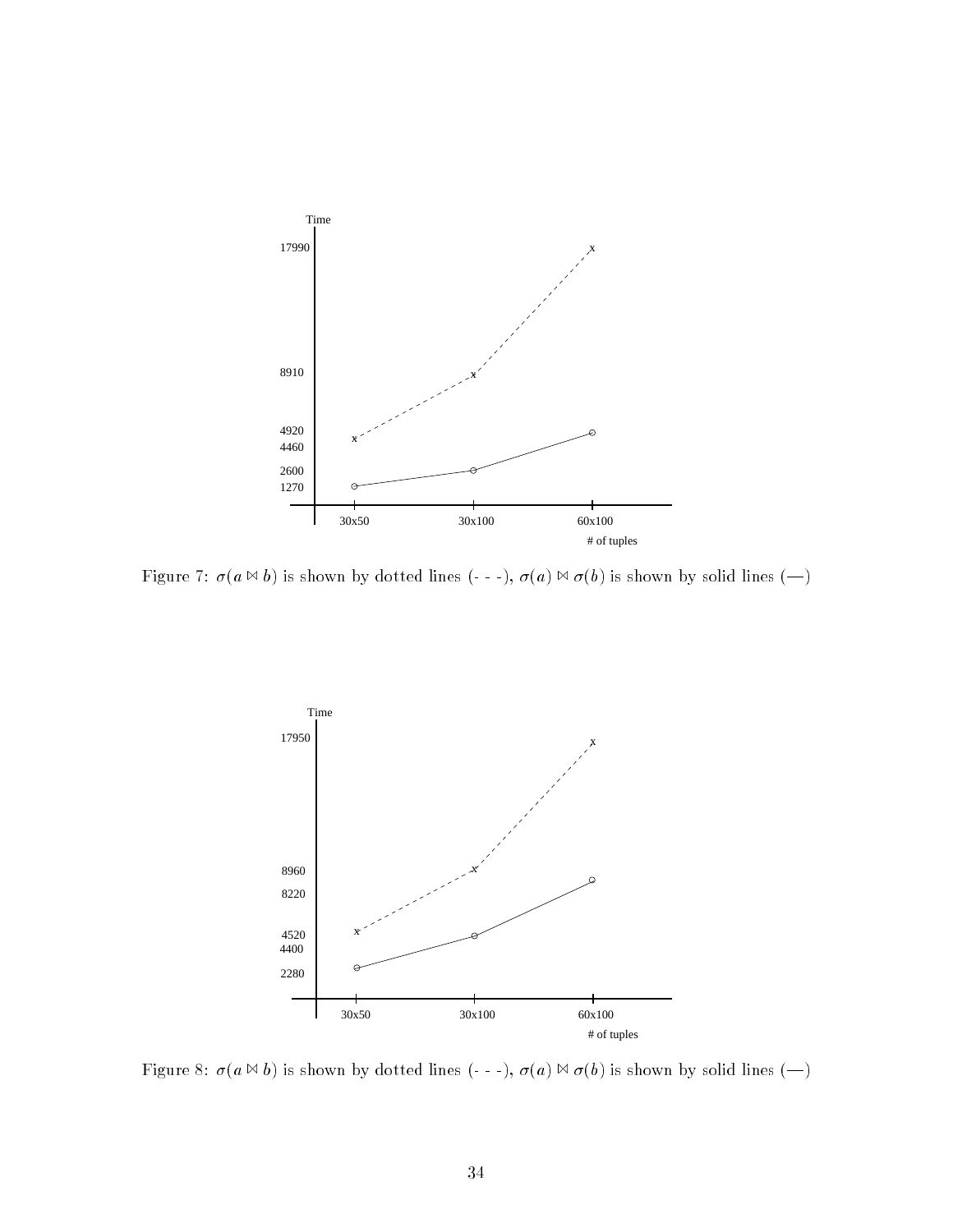Method: The experiments have been performed over two sets of randomly generated relations as described in the beginning of Section 6.

Interpretation of Results: The results are contained in Figure 7 and 8. They show that when the relations contain a relatively high proportion of value markers, then performing the selections before performing the join is advantageous. The reason for this is that the selections may eliminate many tuples, thus performing the join operate on two relatively small relations. Furthermore, as the number of value markers involved in the attribute on which the selections are performed increases, the advantage of performing selections first, before doing the join becomes more and more pronounced. Impact on Query Optimization: The results imply that we are almost always better off doing selections before doing joins.

## 7 Related Work

In this section we provide a survey of work on null values related to this paper. We exclude papers that deal primarily with complexity issues or other topics such as the universal relation concept. Table 1 shows the types of null values considered by other authors and serves as a starting point for our survey. We also include entries for other types of nulls and for papers that deal with constraints and correctness. We are not aware of prior research on null values that involved experimentation for query processing with different types of nulls.

| Author-Year                | Ex.        | Maybe     | $Plc-H.$     | Partial   | Part. M'be | Add.               | Constr.    | Corr.      | Expts |
|----------------------------|------------|-----------|--------------|-----------|------------|--------------------|------------|------------|-------|
| ANSI/X3/SPARC 75           | $\sqrt{}$  |           | $\sqrt{}$    |           |            | Operational infor- |            |            |       |
|                            |            |           |              |           |            | mation(available,  |            |            |       |
|                            |            |           |              |           |            | derived)           |            |            |       |
| Codd 75,79                 | $\sqrt{ }$ |           |              |           |            |                    |            |            |       |
| Grant 77                   |            |           | $\sqrt{ }$   |           |            |                    |            |            |       |
| Grant 79,80                | $\sqrt{ }$ |           |              | $\vee$    |            |                    |            |            |       |
| Lipski 79,81               | $\sqrt{ }$ |           |              |           |            |                    |            |            |       |
| Imielinski-Lipski 81,84    | $\sqrt{}$  |           |              |           |            |                    | $\sqrt{}$  | $\sqrt{}$  |       |
| Lien 79                    |            |           | $\sqrt{ }$   |           |            |                    |            |            |       |
| Vassiliou 79               | $\sqrt{ }$ |           | $\sqrt{2}$   |           |            |                    |            |            |       |
| Zaniolo 84                 | $\sqrt{ }$ | $\sqrt{}$ | $\mathbf{v}$ |           |            |                    |            |            |       |
| Wong 82                    |            |           |              |           |            | Probability        |            |            |       |
|                            |            |           |              |           |            | distribution       |            |            |       |
| $Bis \overline{kup 83,84}$ | $\sqrt{}$  |           |              |           |            | Universal<br>null, |            | $\sqrt{}$  |       |
|                            |            |           |              |           |            | Maybe tuples       |            |            |       |
| Reiter 84,86               | $\sqrt{ }$ |           |              |           |            |                    |            | $\sqrt{ }$ |       |
| Yuang-Chiang 87            | $\sqrt{}$  |           |              |           |            | Disjunctive        |            | $\sqrt{}$  |       |
|                            |            |           |              |           |            | information        |            |            |       |
| Grant-Minker 86            | $\sqrt{}$  |           |              |           |            | Disjunctive        |            |            |       |
|                            |            |           |              |           |            | information        |            |            |       |
| Minker-Perlis 85           |            |           |              |           |            | Protected data     |            | $\sqrt{ }$ |       |
| Liu-Sunderraman 97,90,91   |            |           |              |           |            | Disjunctive        |            | $\sqrt{}$  |       |
|                            |            |           |              |           |            | information, Pro-  |            |            |       |
|                            |            |           |              |           |            | tected data        |            |            |       |
| Atzeni-DeAntonellis 93     | $\sqrt{}$  | $\sqrt{}$ | $\sqrt{}$    | $\sqrt{}$ | $\sqrt{}$  | Probability        | $\sqrt{}$  |            |       |
|                            |            |           |              |           |            | distribution       |            |            |       |
| Abiteboul-hull-Vianu 95    | $\sqrt{ }$ |           |              |           |            |                    | $\sqrt{ }$ | $\sqrt{ }$ |       |
| Candan-Grant-Subrahmanian  |            |           |              |           |            |                    |            |            |       |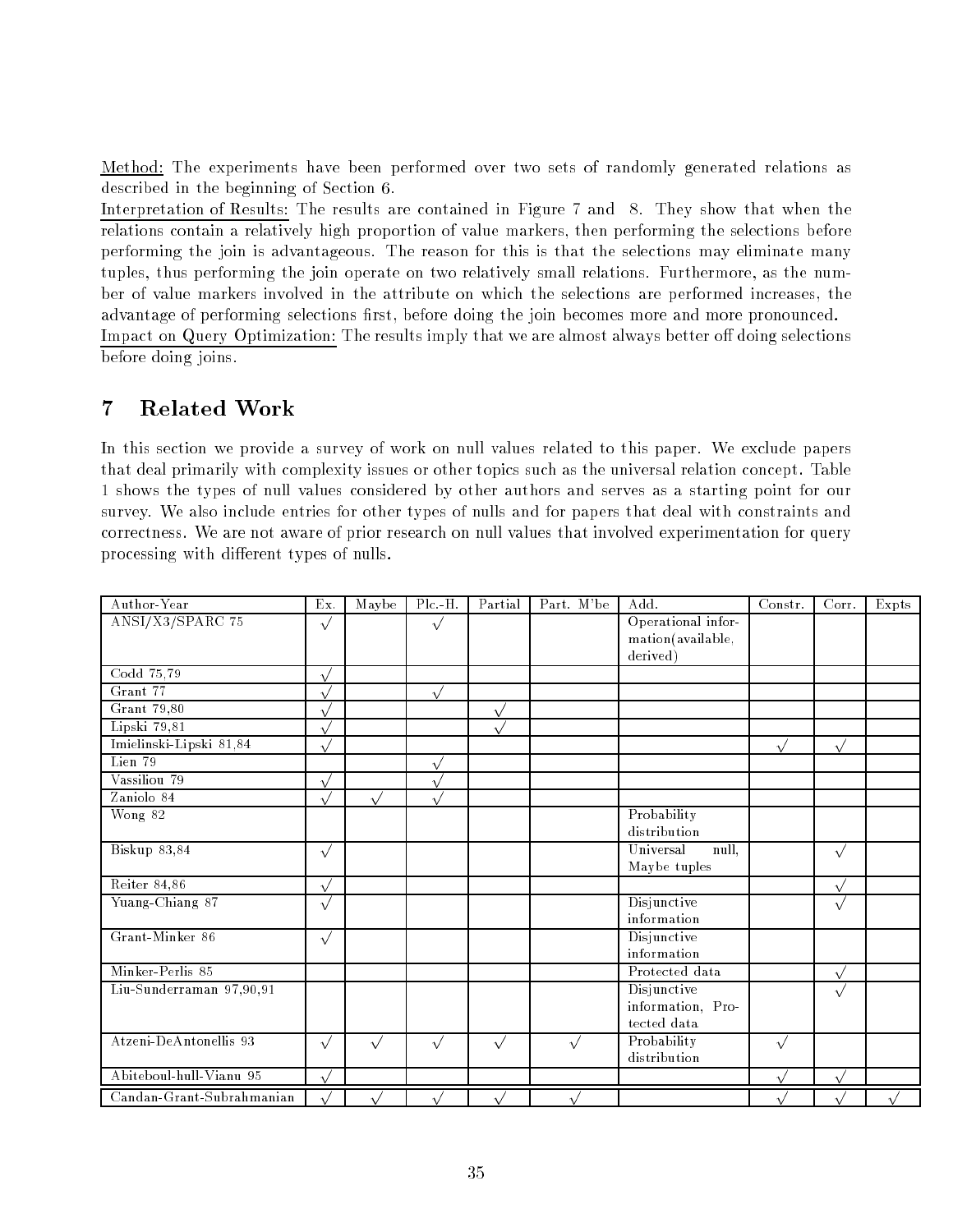Research in null values began with the ANSI/X3/SPARC report [2] that distinguished among 14 types of nulls. However most of these types are special cases of our existential and place holder nulls, the others are operational definitions such as "available, but of suspect validity(unreliable)". The first paper that deals with the handling of null values in query processing is  $Codd[7]$ . A 3-valued logic is introduced for the handling of existential nulls. Grant [9] points out a flaw in this method and suggests a method to solve this problem as well as to deal with placeholder nulls. Additional early work on partial nulls appears in Grant[10, 11], Lipski [16, 17].

Conditions (constraints) were introduced into tables in Imielinski-Lipski[13, 14] in connection with representation systems. Variables represent null values in these tables; constraints involving equalities and inequalities of variables and constraints may be associated with individual rows and the whole table. The constraints are used to limit the allowed interpretations for existential nulls. A table T with null values is assumed to stand for all tables that would be obtained from the table by substituting constant values for the variables in accordance with the constraints. The set of tables (without nulls) that T represents is written as  $rep(T)$ . For a query q that may involve a certain set of operations of the relational algebra, the set of answers to q on T may be represented by  $q(rep(T))$ . A table  $q(T)$ correctly represents the query if  $rep(q+1|) = q(rep(T))$ . It is shown that queries in the relational algebra can be represented correctly by the set of conditional tables.

Building on the work of Lien<sup>[15]</sup> and Vassiliou [24], Zaniolo [27] introduces the maybe null, as the "no information" null. The operations of the relational algebra are generalized to this framework. Another approach to the null value problem is formulated in Wong[25] who assumes a probability distribution for an unknown value in a domain. Biskup [6] introduces the universal "don't care" null in analogy to the existential null. in both Biskup[5] and [6], the correctness of the operations are proved and "maybe tuples" from previous operations are allowed and used in a systematic way.

Reiter[22] proposed a formal theory of databases in first-order logic including existential nulls. Existential nulls are treated as Skolem constants without unique name axioms. Within this framework a correct, but incomplete query evaluation algorithm is given for the relational calculus by Reiter[23]. Yuan-Chiang[26] extend the work of Reiter; their algorithm is complete and allows indefinite information in the form of a disjunction. Grant-Minker<sup>[12]</sup> also provide an algorithm for finding the answers to a query in a disjunctive database with negation interpreted through the Generalized Closed World Assumption. In some cases, the Closed World Assumption and its variants allow too much negative information to be deduced, hence the notion of protection for atoms was introduced, that is, protection from assuming the negation of the atom. A query evaluation algorithm is given for such situations by Minker and Perlis[21].

Among recent papers the ones by Liu-Sunderraman [18, 19, 20] deal with indefinite information in the sense of disjunctive tuples as well as protection in the sense of maybe tuples. The relational algebra is generalized to what are called I-tables, and correctness is proved. There are also several recent books on relational database theory that contain information on null values. Atzeni-DeAntonellis  $[3, Chapter 6]$  deals with all five types of nulls. The representation uses first-order formulas with a regular existential quantier; in some cases additional predicates are needed omitting the attribute on which the null values, like the placeholder null, occurs. Implication formulas must also be set up among the predicates. Probability distribution on the domain and constraints are also introduced for existential nulls. Abiteboul-Hull-Vianu [1, Chapter 19] deal mostly with the Imielinski-Lipski work and also include material and references on complexity issues.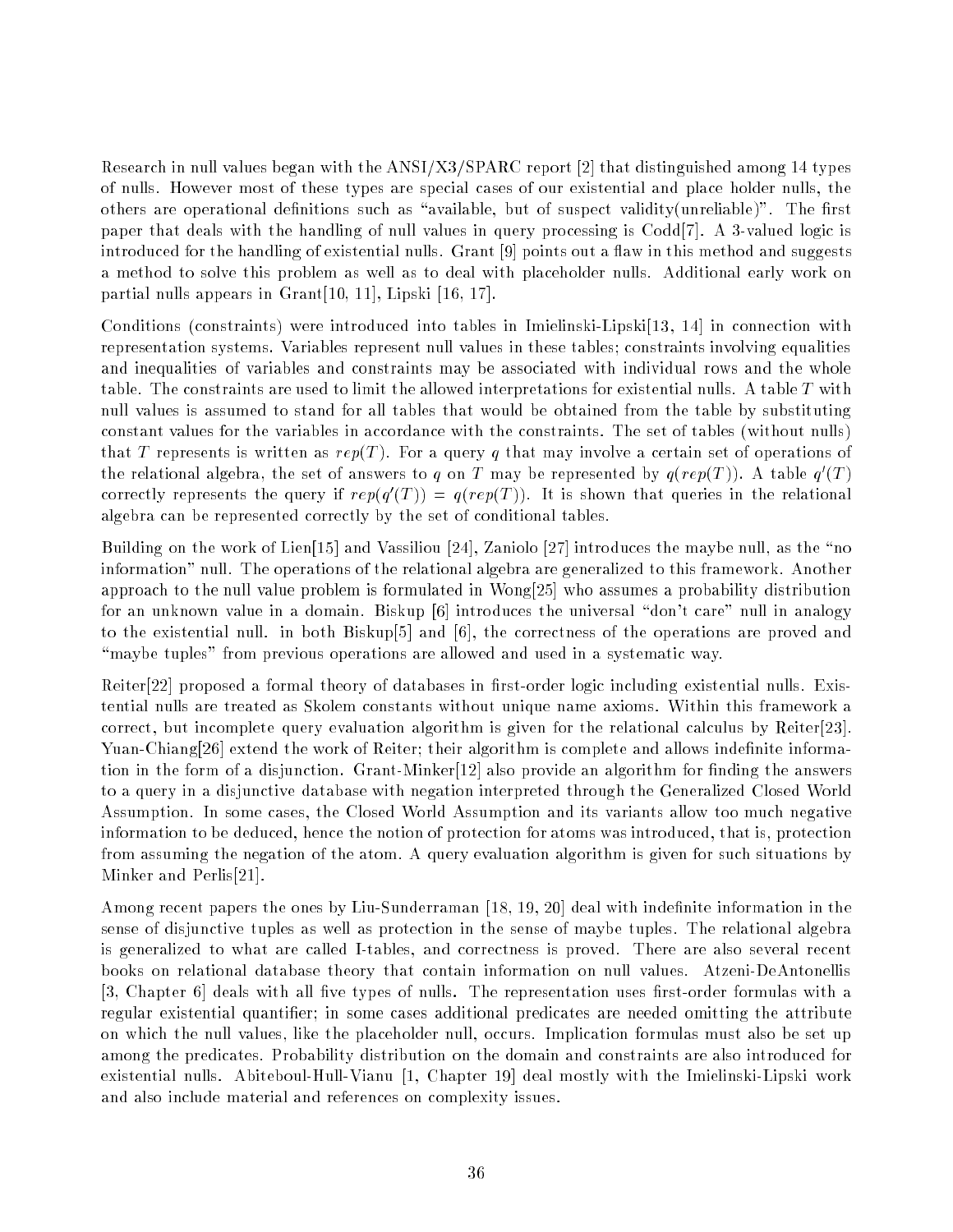### 8 Conclusions

A frequent occurrence in relational databases is that certain attribute slots in tuples cannot be filled in for any of a number of reasons. These reasons could include the fact that a value exists but is not known (existential null), a value may or may not exist (maybe null), it is known that a value does not exists and this field is inapplicable to the tuple being considered (placeholder null), a value exists and is known to be within a specied set (partial null), and it is not known whether a value exists or not, but if it does, it must fall within a specied set (partial placeholder null). Despite the fact that the existence of these different null values has been noted for a long time (at least twenty years), no unified treatment of these different null values has emerged.

An important start in this direction was made by Imielinski and Lipski who developed a notion of condition tables where tuples had associated conditions. The tuples were "in" the given relation only if the aliated condition was true. Imielinski and Lipski used these intuitions to develop an elegant treatment of one kind of null value, viz. the existential null. In this paper, we have shown how constraints may be used to provide a unified treatment of all the types of nulls considered above. Though most of these null values have been treated individually (e.g. [3]), these treatments have considered the respective null values in isolation, and have not provided a single unifying framework.

Based on our unified constraint-based model, we have developed an algebra for databases containing these varied types of null values. We have studied various mathematical aspects of this algebra, and have, in particular, established various equivalences. We have developed a prototype implementation of these different types of null values, and used this implementation as an experimental testbed to evaluate alternative query evaluation strategies when null values are present.

### References

- [1] Abiteboul, S., Hull, R., Vianu, V., Foundations of Databases, Addison-Wesley Publishing Company, 1995.
- [2] ANSI/X3/SPARC Study Group on Data Base Management Systems, Interim Report 75-02-08, FDT Bulletin of ACM-SIGMOD Vol. 7, No. 2, 1975.
- [3] Atzeni, P. and De Antonellis, V., Relational Database Theory, The Benjamin/Cummings Publishing Company, Inc., 1993.
- [4] Biskup, J., A Formal Approach to Null Values in Database Relations, In: Advances in Database Theory, Volume 1 (H. Gallaire, J. Minker, and J. M. Nicolas, Eds.) Plenum Press, 1981, pp 299-341.
- [5] Biskup, J., A Foundation of Codd's Relational Maybe-Operations, ACM TODS 8 (1983) pp. 608-636.
- [6] Biskup, J., Extending the Relational Algebra for Relations with Maybe Tuples and Existential and Universal Null Values, Fundamenta Informaticae VII (1984) pp. 129-150.
- [7] Codd, E. F., Understanding Relations (Installment #7) FDT Bulletin of ACM-SIGMOD 7 (1975) pp. 23-28.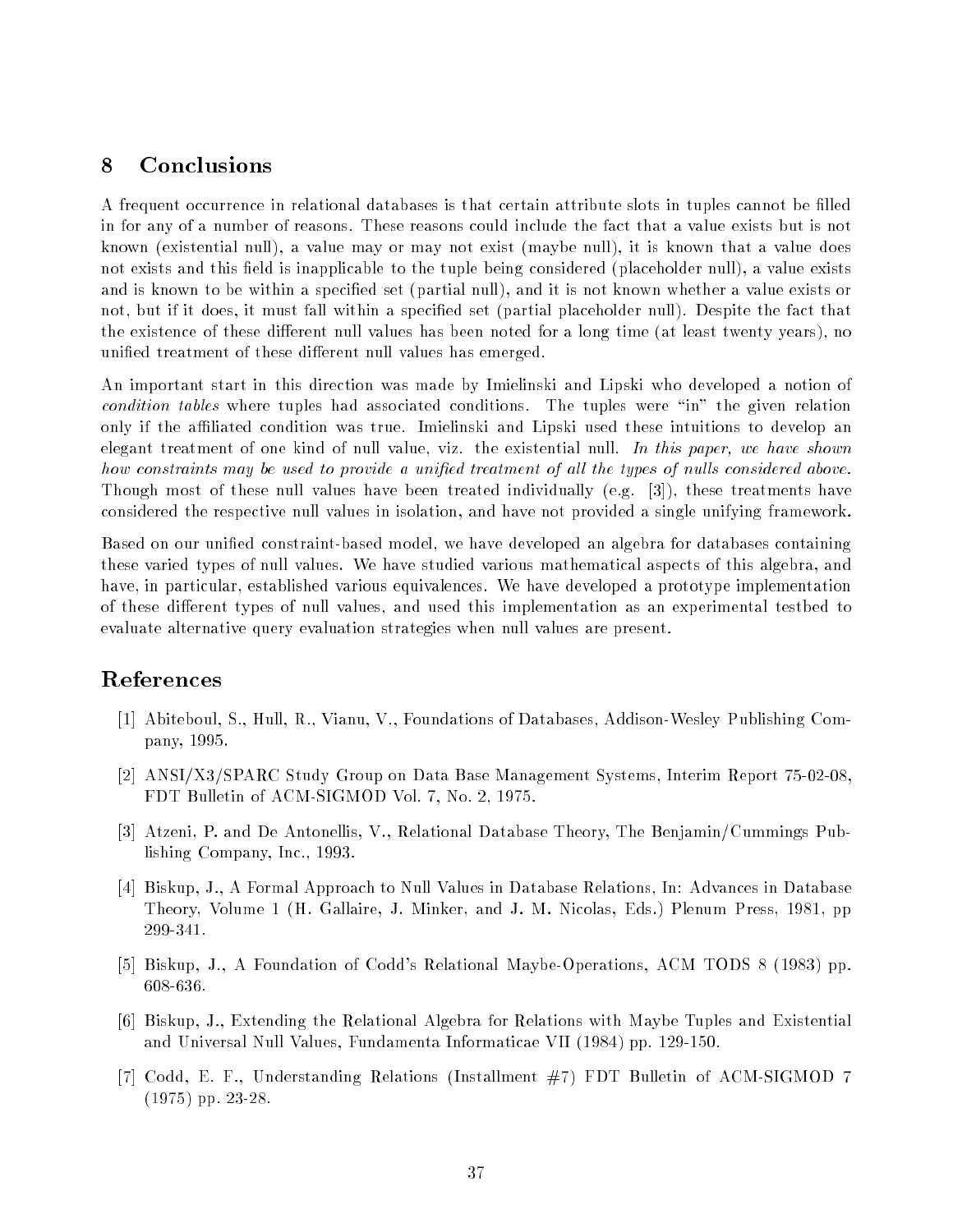- [8] Codd, E. F., Extending the Database Relational Model to Capture More Meaning, ACM TODS 4 (1979) pp. 397-434.
- [9] Grant, J., Null Values in a Relational Data Base, Information Processing Letters 6 (1977) pp. 156-157.
- [10] Grant, J., Partial Values in a Tabular Database Model, Information Processing Letters 9 (1979) pp. 97-99.
- [11] Grant, J., Incomplete Information in a Relational Database, Fundamenta Informaticae III (1980) pp. 363-378.
- [12] Grant, J. and Minker, J., Answering Queries in Indenite Databases and the Null Value Problem, In: Advances in Computing Research Volume 3 (P. Kanellakis, Ed.) 1986 pp. 247-267.
- [13] Imielinski, T. and Lipski, W., On Representing Incomplete Information in a Relational Database, Proc. of 7th VLDB Conf., 1981, pp. 389-397.
- [14] Imielinski, T. and Lipski, W., Incomplete Information in Relational Databases, JACM 31 (1984) pp. 761-791.
- [15] Lien, E., Multivalued Dependencies with Null Values in Relational Databases, Proc. of 5th VLDB Conf., 1979, pp. 61-66.
- [16] Lipski, W., On Semantic Issues Connected with Incomplete Information Systems, ACM TODS 4 (1979) pp. 262-296.
- [17] Lipski, W., On Databases with Incomplete Information, JACM 28 (1981) pp. 41-70.
- [18] Liu, K. C. and Sunderraman, R., An Extension to the Relational Model for Indefinite Databases. Proc. of ACM-IEEE Computer Society Joint Computer Conference 1987, pp. 428-435.
- [19] Liu, K. C. and Sunderraman, R., Indefinite and Maybe Information in Relational Databases. ACM TODS 15 (1990) pp. 1-39.
- [20] Liu, K. C. and Sunderraman, R., A Generalized Relational Model for Indefinite and Maybe Information, IEEE TKDE 3 (1991) pp. 65-77.
- [21] Minker, J. and Perlis, D., Computing Protected Circumscription, Journal of Logic Programming 4 (1985) pp. 235-249.
- [22] Reiter, R., Towards a Logical Reconstruction of Relational Database Theory, In: Conceptual Modeling (M. Brodie, J. Mylopoulos, and J. W. Schmidt, Eds.) Springer-Verlag, 1984, pp. 191- 238.
- [23] Reiter, R., A Sound and Sometimes Complete Query Evaluation Algorithm for Relational Databases with Null Values, JACM 33 (1986) pp. 349-370.
- [24] Vassiliou, Y., Null Values in Database Management, A Denotational Semantics Approach, Proc. of ACM-SIGMOD 1979, pp. 162-169.
- [25] E. Wong. A Statistical Approach to Incomplete Information in Database Systems, ACM TODS 7 (1982) pp. 470-488.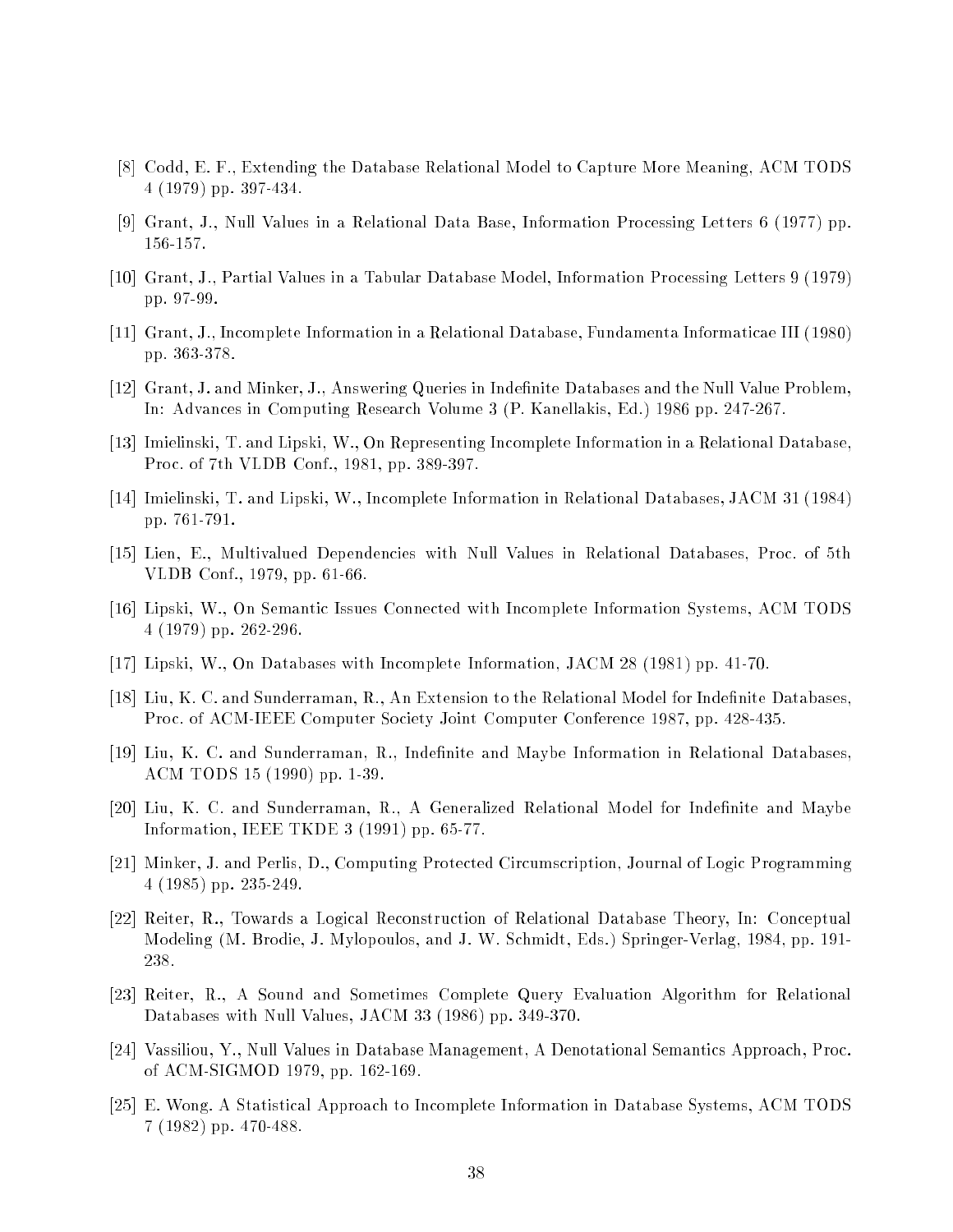- [26] Yuan, L. Y. and Chiang, D.-A., A Sound and Complete Query Evaluation Algorithm for Relational Databases with Null Values, Proc. 1989 ACM Symp. on Principles of Database Systems, 1989, pps 66-74.
- [27] Zaniolo, C., Database Relations with Null Values, Journal of Computer and System Sciences 29 (1984), pp. 142-166.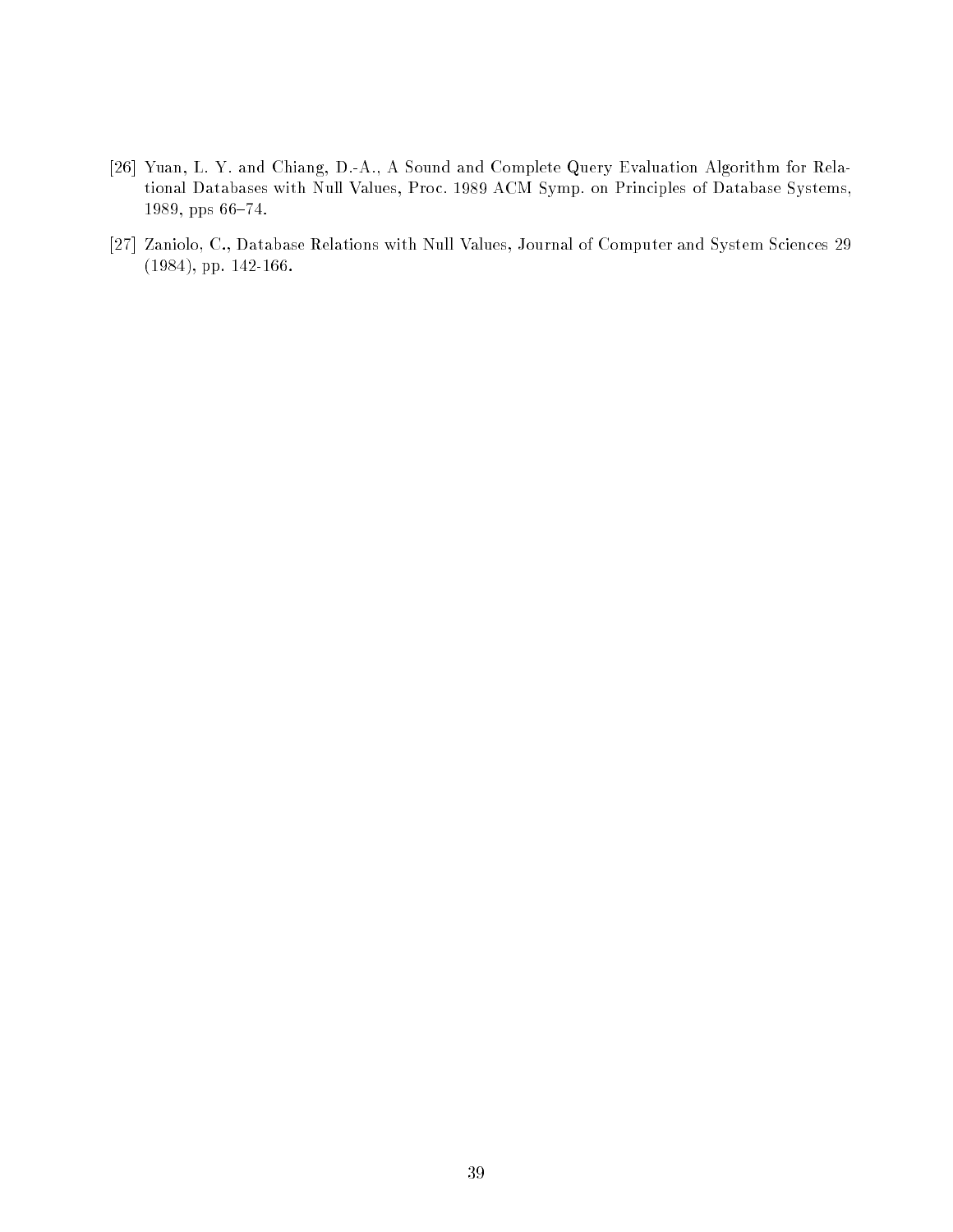# Appendix A: A Sample Database

Relation phone:

| tid            | Name   | Phone                                | Constraint |
|----------------|--------|--------------------------------------|------------|
| 1              | john   | 927 5872                             | true       |
| $\overline{2}$ | tony   | 996 1873                             | true       |
| 3              | ed     | $ma\_mar$                            | true       |
| $\overline{4}$ | lisa   | 926 2890                             | true       |
| 5              | elaine | $ex$ $mar$                           | true       |
| 6              | irene  | 789 1892                             | true       |
| 7              | david  | $pa\_mar = \{926\ 2890, 593\ 1340\}$ | true       |

Relation spouse:

| tid | Husband | Wife                       | Constraint                         |
|-----|---------|----------------------------|------------------------------------|
| 11  | john    | sherry                     | true                               |
| 12  | ed      | $ex\_mar$                  | $(Wife = alice \vee Wife = susan)$ |
| 13  | tony    | $pl\_mar$                  | true                               |
| 14  | vic.    | $pa\_mar = \{lisa, joan\}$ | true                               |
| 15  | david   | $ma$ mar                   | true                               |
| 16  | oscar   | elaine                     | true                               |

### Relation emp:

| tid | Person | Employer                 | Constraint |
|-----|--------|--------------------------|------------|
| 21  | john   | ibm                      | true       |
| 22  | sherry | ncr                      | true       |
| 23  | ed     | $pa\_mar = \{ibm, ncr\}$ | true       |
| 24  | irene  | ibm                      | true       |
| 25  | vic    | $ma$ mar                 | true       |
| 26  | oscar  | $pm\_mar = \{ncr\}$      | true       |